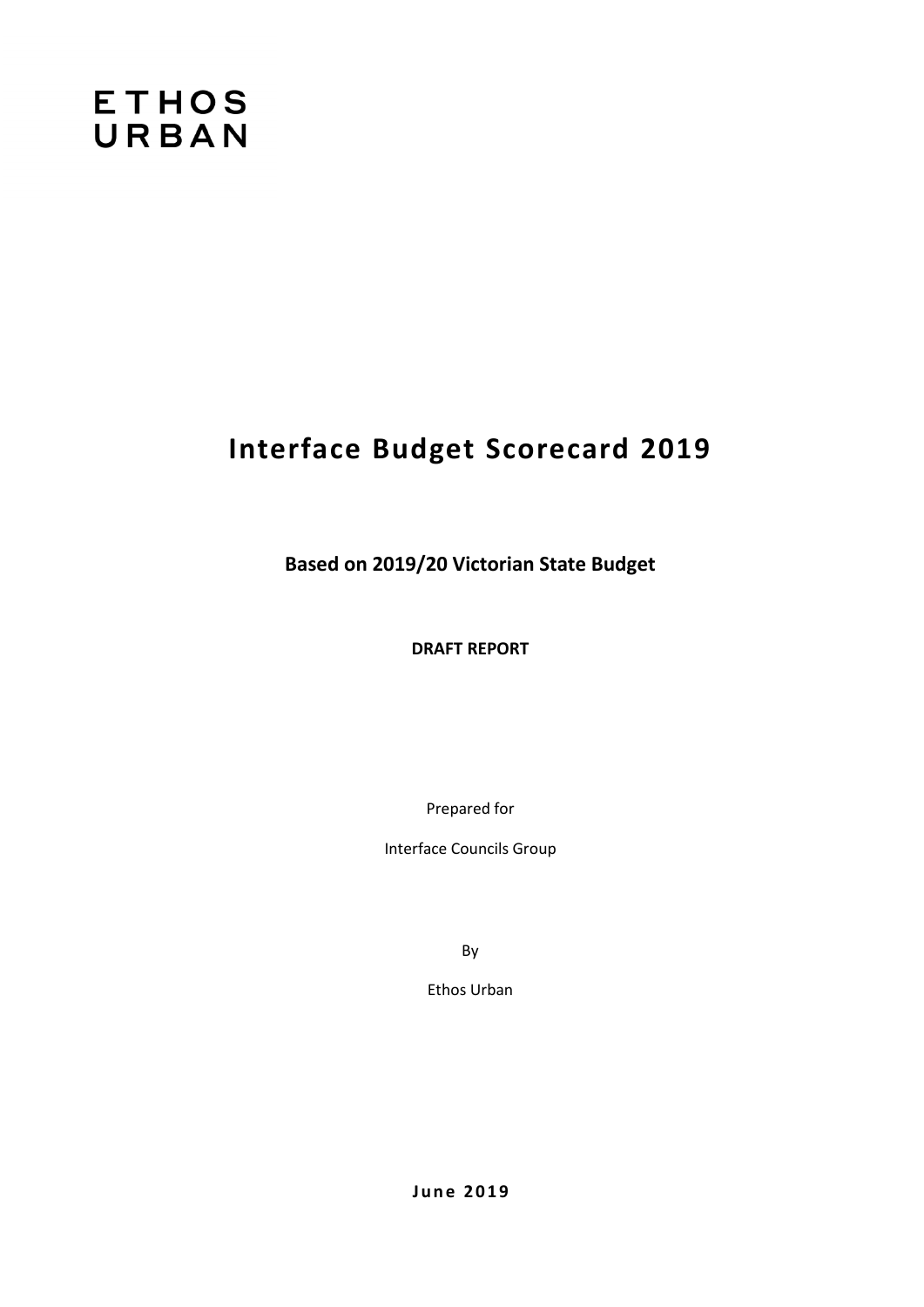#### **Authorship**

| Report stage | Author                         | Date         | <b>Review</b> | Date        |
|--------------|--------------------------------|--------------|---------------|-------------|
| Draft report | Malcolm Spence<br>John Noronha | 11 June 2019 | John Henshall | 7 June 2019 |
| Final report |                                |              |               |             |

#### **Disclaimer**

Every effort has been made to ensure the accuracy of the material and the integrity of the analysis presented in this report. However, Ethos Urban accepts no liability for any actions taken on the basis of the contents of this report.

#### **Contact details**

For further details please contact:

**Our Reference: 3190192**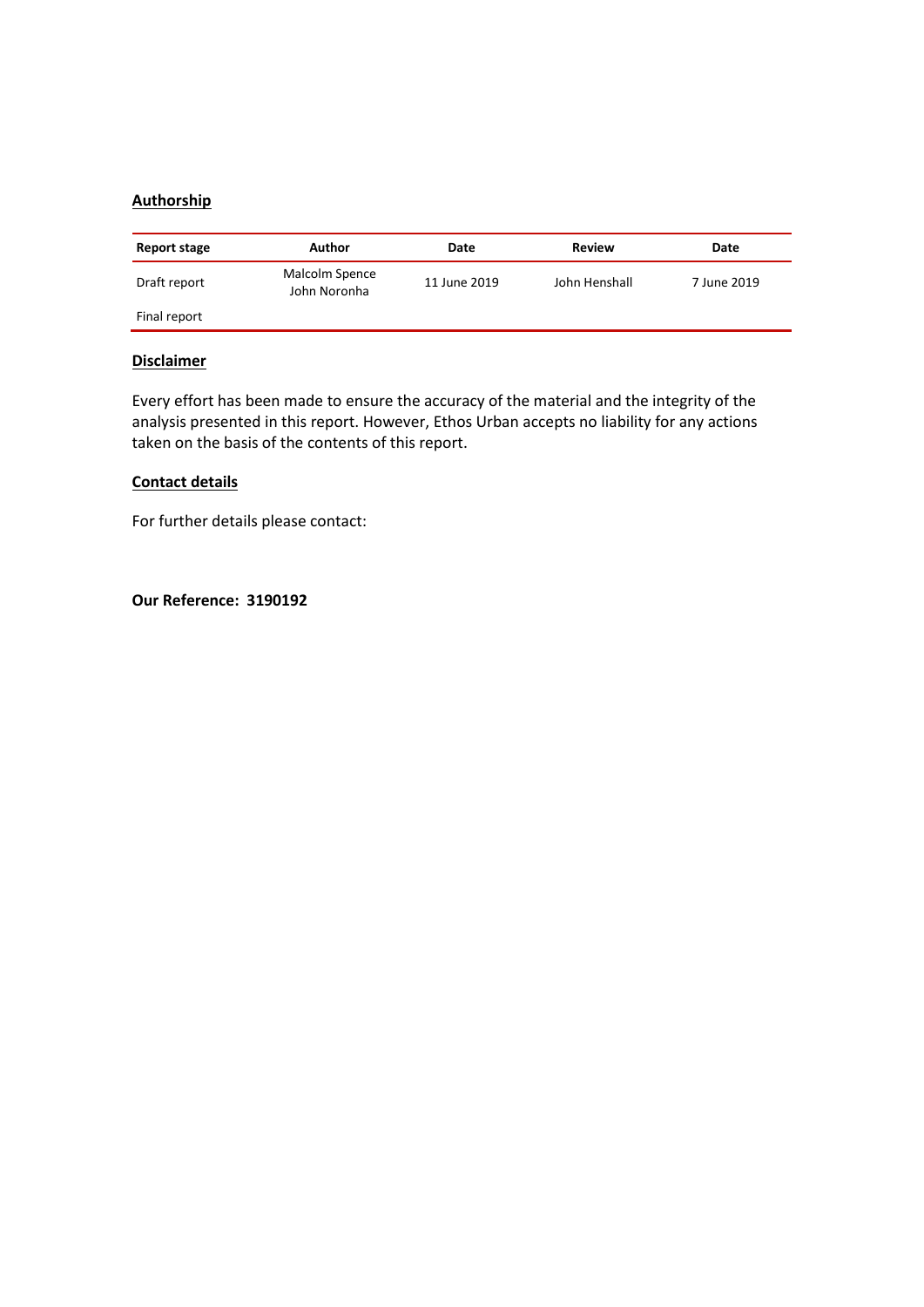## **Contents**

| $\mathbf{1}$ |                                                                                 |  |
|--------------|---------------------------------------------------------------------------------|--|
| 2            | Budget Cyclical Interface Funding Estimates v Estimated Interface Requirements3 |  |
| 3            |                                                                                 |  |
| 4            |                                                                                 |  |
| 5            |                                                                                 |  |
| 6            |                                                                                 |  |
| 7            |                                                                                 |  |
| 8            |                                                                                 |  |
| 9            |                                                                                 |  |
| 10           |                                                                                 |  |
| 11           |                                                                                 |  |
| 12           |                                                                                 |  |
| 13           |                                                                                 |  |
| 14           |                                                                                 |  |
| 15           |                                                                                 |  |
| 16           |                                                                                 |  |
| 17           |                                                                                 |  |
| 18           |                                                                                 |  |
| 19           |                                                                                 |  |
| 20           |                                                                                 |  |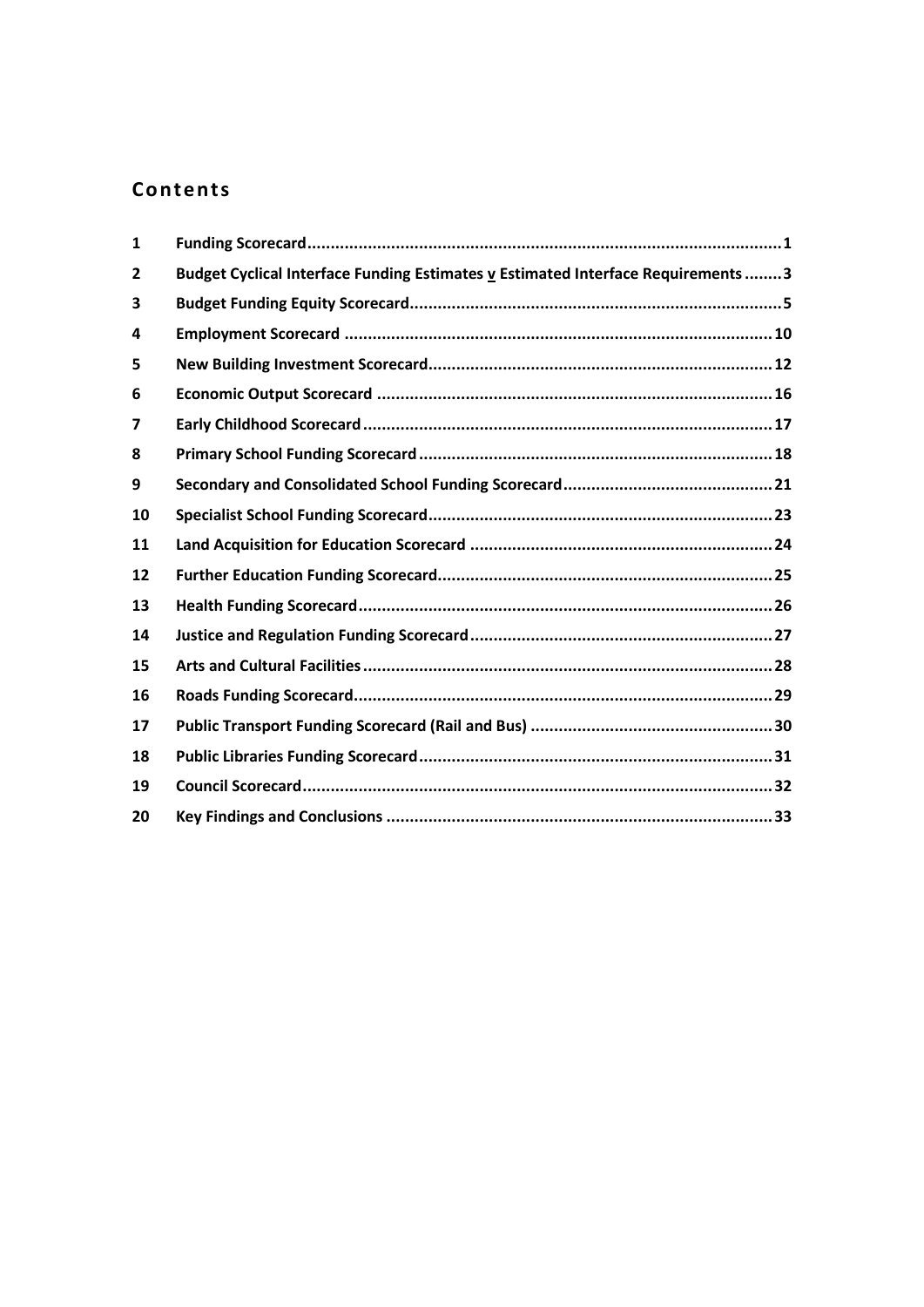#### **I N T E R F A C E B U D G E T S C O R E C A R D 2 0 1 9**

#### **D R A F T R E P O R T**

## **1 F U N D I N G S C O REC A R D**

### *Key Points*

#### **Total Funding**

- Interface Council areas have been allocated approximately \$5,555 million (over four years) in Total Estimated Investment (TEI) from the 2019/20 State Budget (including the Growing Suburbs Fund and other annual grants programs) for infrastructure in the following priority service areas:
	- Early childhood
	- Schools facilities (primary, secondary, specialist and land acquisition)
	- Further education facilities
	- Hospitals and health facilities
	- Justice and court facilities
	- Roads
	- Public transport.
- The \$5,555 million Interface allocation (over four years) represents a slight decrease in investment compared to the previous four-year budget allocation of \$5,728 million in 2018/19; although the 2019/20 figure is higher than allocations of \$3,034 million in 2017/18 and \$2,540 million in 2016/17.
- The largest proportion of allocated Interface infrastructure investment over the four-year period is focused on roads (\$2,199 million) including the Suburban Roads Upgrade project, and public transport (\$1,992 million) associated the Hurstbridge Line Upgrade (Stage 2) and improvements to the Cranborne and Sunbury lines (excluding new trains).
- The next largest allocated Interface infrastructure investment is for primary schools (\$597 million), followed by secondary schools (\$304 million) and health (\$302 million).
- Small four-year allocations are made for justice/courts (\$14 million) and further education (\$13 million), but no allocation for arts and culture.
- The Growing Suburbs Fund has been allocated \$50 million in 2019/20. The Growing Suburbs Fund will continue to assist in the development of multi-purpose facilities, community centres, playgrounds and other infrastructure and spaces needed by the community.
- The Interface received approximately \$51,000 in new library infrastructure funding through the Living Libraries Program 2018.

Four-year State Budget (2019/20) TEI allocations (which include new and existing funding) for the Interface Council areas are shown in Table 1.1.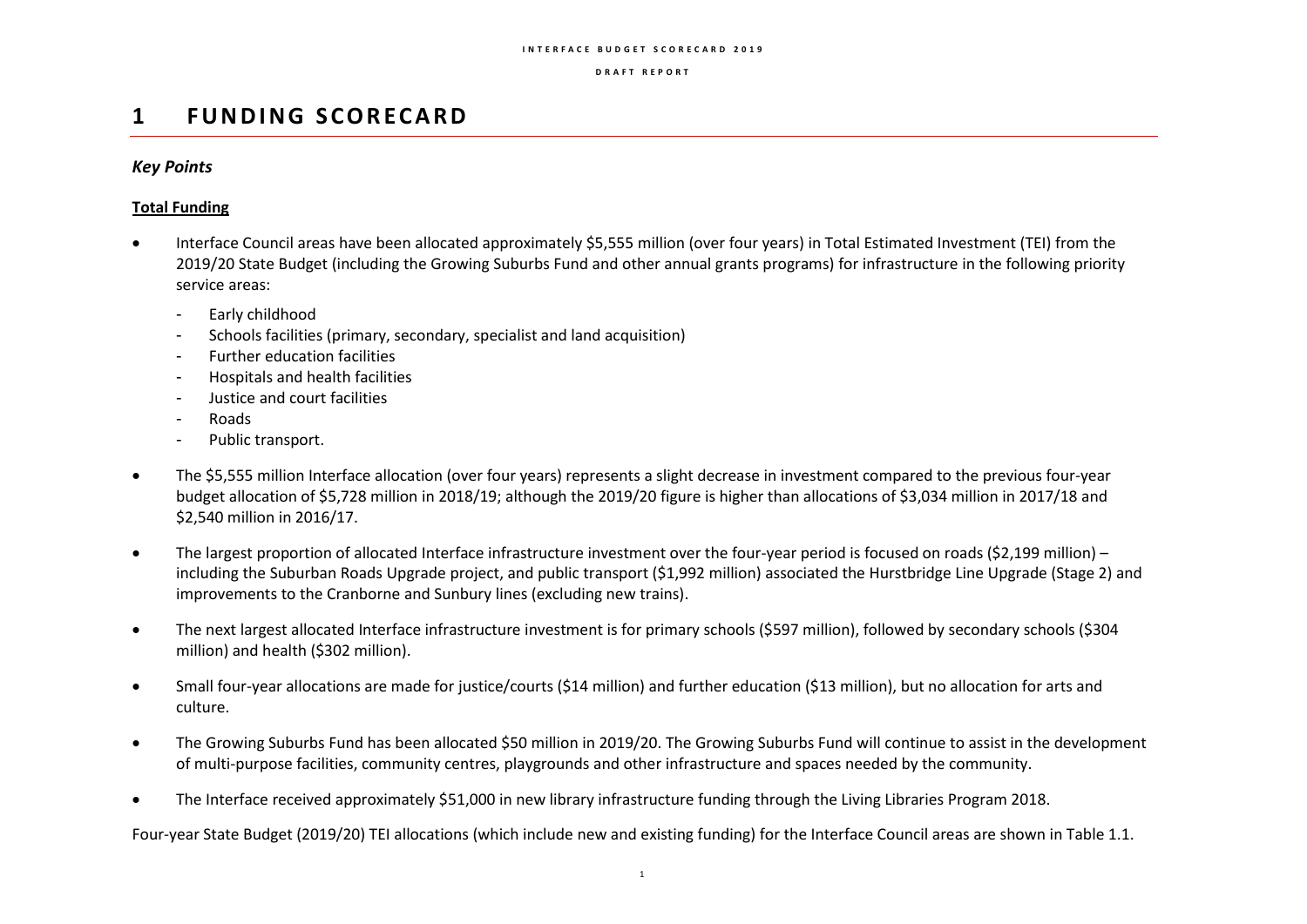#### **I N T E R F A C E B U D G E T S C O R E C A R D 2 0 1 9**

#### **D R A F T R E P O R T**

|                                                   |                | Interface<br><b>Council Areas</b>                         |             | <b>Non-Interface Metropolitan</b><br><b>Council Areas</b> |                | Regional<br><b>Council Areas</b>                          |          | State-wide /<br><b>Unallocated</b>                        |              | <b>Victoria</b>                                           |  |
|---------------------------------------------------|----------------|-----------------------------------------------------------|-------------|-----------------------------------------------------------|----------------|-----------------------------------------------------------|----------|-----------------------------------------------------------|--------------|-----------------------------------------------------------|--|
|                                                   | Projects       | <b>Total Estimated</b><br>Investment<br>(TEI)<br>(5'000s) | Projects    | <b>Total Estimated</b><br>Investment<br>(TEI)<br>(5'000s) | Projects       | <b>Total Estimated</b><br>Investment<br>(TEI)<br>(5'000s) | Projects | <b>Total Estimated</b><br>Investment<br>(TEI)<br>(5'000s) | Projects     | <b>Total Estimated</b><br>Investment<br>(TEI)<br>(5'000s) |  |
| Early Childhood <sup>(1)</sup>                    | 0              | $\Omega$                                                  | 0           | 0                                                         | 0              | 0                                                         | 3        | 313,095                                                   | 3            | 313,095                                                   |  |
| <b>Primary School</b>                             | 54             | 597,496                                                   | 88          | 288,456                                                   | 72             | 187,372                                                   | 0        | 0                                                         | 214          | 1,073,324                                                 |  |
| Secondary School                                  | 34             | 304,034                                                   | 53          | 433,552                                                   | 47             | 271,920                                                   | 0        | 0                                                         | 134          | 1,009,506                                                 |  |
| <b>Consolidated School</b><br>(primary/secondary) | 6              | 42,410                                                    | 3           | 11,688                                                    | 13             | 25,296                                                    | 1        | 101,273                                                   | 23           | 180,667                                                   |  |
| Specialist School                                 | 5              | 40,710                                                    | 7           | 26,915                                                    | 5              | 37,076                                                    | 0        | $\mathbf 0$                                               | 17           | 104,701                                                   |  |
| Land Acquisitions for Education                   | 0              | 0                                                         | $\mathbf 0$ | 0                                                         | 0              | 0                                                         | 4        | 529,953                                                   | 4            | 529,953                                                   |  |
| <b>Further Education</b>                          | $\overline{2}$ | 12,740                                                    | 1           | 9,000                                                     | $\overline{2}$ | 43,750                                                    | 1        | 120,430                                                   | 6            | 185,920                                                   |  |
| Education - Other                                 | 0              | $\Omega$                                                  | 0           | $\Omega$                                                  | 0              | $\Omega$                                                  | 14       | 230,740                                                   | 14           | 230,740                                                   |  |
| Health                                            | $\overline{2}$ | 302,452                                                   | 21          | 3,294,255                                                 | 13             | 1,276,414                                                 | 25       | 742,073                                                   | 61           | 5,615,194                                                 |  |
| Justice and Community/Courts                      | 1              | 14,000                                                    | 5           | 165,746                                                   | 7              | 1,163,853                                                 | 37       | 2,563,877                                                 | 50           | 3,907,476                                                 |  |
| Government Hubs                                   | 0              | 0                                                         | 0           | 0                                                         | 3              | 38,340                                                    | 0        | 0                                                         | 3            | 38,340                                                    |  |
| Arts and Culture                                  | 0              | $\Omega$                                                  | 0           | 0                                                         | 0              | 0                                                         | 10       | 307,244                                                   | 10           | 307,244                                                   |  |
| Roads <sup>(2)</sup>                              | 7              | 2,198,854                                                 | 8           | 1,353,630                                                 | 34             | 2,561,573                                                 | 42       | 40,814,658                                                | 91           | 46,928,715                                                |  |
| Public Transport <sup>(3)</sup>                   | 5              | 1,992,440                                                 | 4           | 500,752                                                   | 23             | 3,893,274                                                 | 33       | 21,044,489                                                | 65           | 27,430,955                                                |  |
| Public Libraries $-$ Annual $(4)$                 | 1              | 51                                                        | 3           | 2,200                                                     | 5              | 1,869                                                     | 0        | 0                                                         | 9            | 4,120                                                     |  |
| Growing Suburbs Fund (5)                          | 1              | 50,000                                                    | 0           | 0                                                         | 0              | 0                                                         | 0        | 0                                                         | $\mathbf{1}$ | 50,000                                                    |  |
| <b>Total</b>                                      | 118            | 5,555,187                                                 | 193         | 6,086,194                                                 | 224            | 9,500,737                                                 | 171      | 66,767,832                                                | 705          | 87,909,950                                                |  |

#### **Table 1.1: State Capital Investment by Priority Area 2019/20 – Four-Year Budget Cycle Allocation, unless stated (\$'000s).**

Source: Victorian Budget Papers 2019/20 Figures rounded to nearest 1,000

Notes: <sup>(1)</sup> Child Link Program (statewide) and Ready for School: kinder for every three-year-old – funding for facilities to support three-year-old kinder programs (statewide) <sup>(2)</sup> Statewide allocations include capital funding for North East Link, West Gate Tunnel and the Level Crossing Removal Program. Interface Council areas have been allocated 75% of the TEI value for the Suburban Roads Upgrade project, with the remaining 25% allocated to Non-Interface Metropolitan Council areas.

<sup>(3)</sup> Statewide allocations include Metro Tunnel, Melbourne Airport Rail, Suburban Rail Loop, and New Metropolitan Trains.

<sup>(4)</sup> Living Libraries Infrastructure Program 2018, Department of Environment, Land, Water and Planning.

 $(5)$  Growing Suburbs Fund allocation (\$50 million) is allocated for the 2019/20 period only.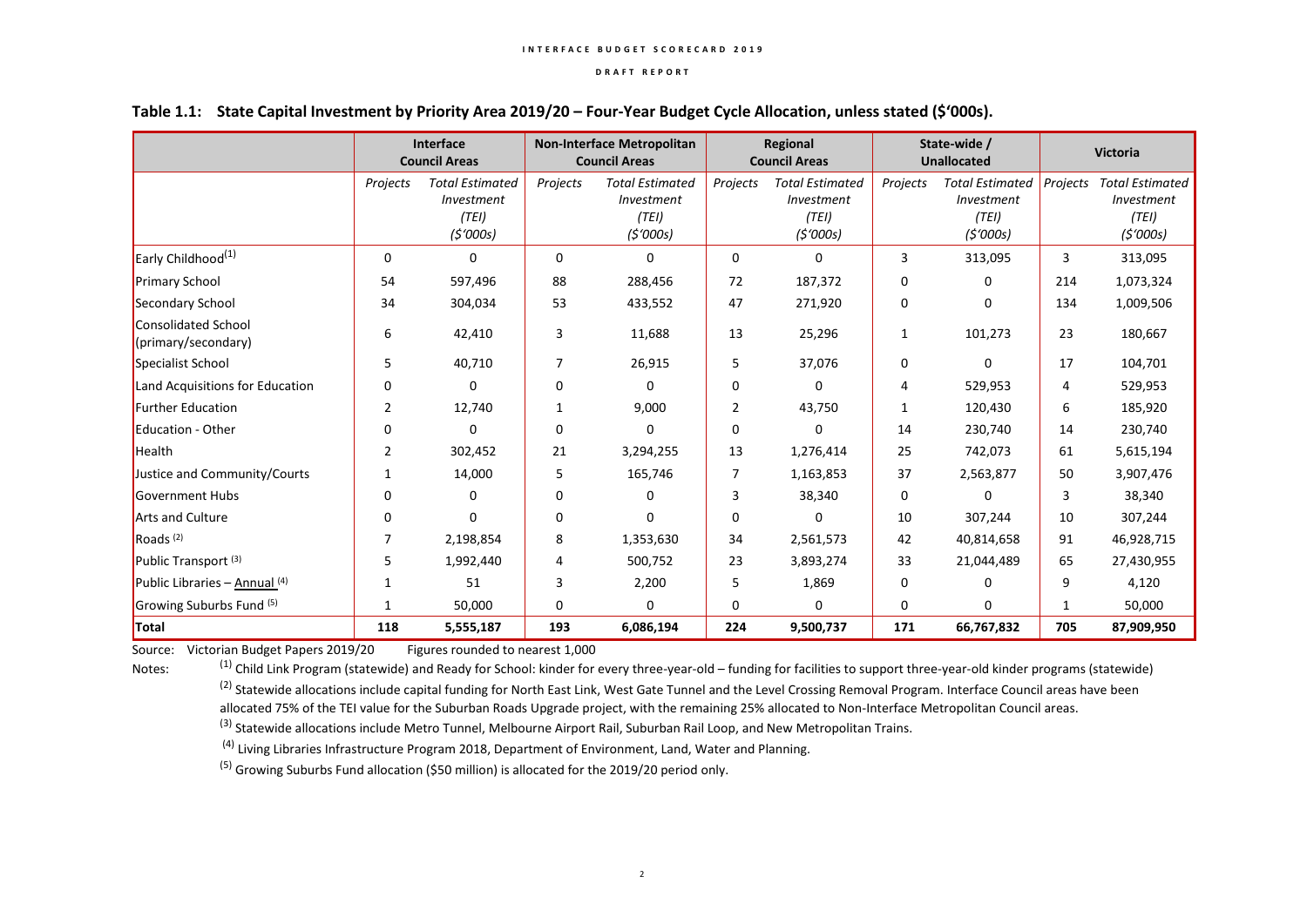## **2** BUDGET CYCLICAL INTERFACE FUNDING ESTIMATES V ESTIMATED **INTERFACE REQUIREMENTS**

#### *Key Points*

- 1. Over the current four-year budget period an estimated \$2,858 million in investment is required for critical infrastructure (i.e. kindergarten/preschool, schools, health, libraries and public transport) in Interface Council areas (refer to "One Melbourne or Two" updated report, Essential Economics 2018). Note that while the majority of funding is a State responsibility, funding support is also required from the Federal Government and Councils, while some infrastructure will be provided by the private sector.
- 2. State funding allocated in the 2019/20 budget over a four-year period represents approximately \$3,280 million (excluding the Growing Suburbs Fund) for these key infrastructure areas, which is above the required four-year requirement. Note, roads funding requirements are not included as a specific measure in the "One Melbourne or Two" report.
- 3. Further funding allocations (TEI) for Interface infrastructure are likely to arise from unallocated statewide funding programs, such as:
	- \$283 million Ready for school: kinder for every three-year-old funding for facilities to support three-year-old kinder programs
	- \$120 million for TAFE Facilities Modernisation Program across the State
	- \$101 million allocated to provide relocatable school buildings to meet expanding demand across the State
	- \$72 million for train station carparking across the State
	- \$47 million for local road and intersection upgrades across the State.
- 4. In this four-year budget cycle, schools and health are adequately funded although this needs to be balanced against under-investment in previous budgets. Areas such as early childhood, public transport and libraries are underfunded, and this may result in a shortage of required infrastructure if unallocated State funds and federal contributions are not secured.
- 5. The estimated \$422 million 'surplus' in the 2019/20 budget compares to a surplus of \$233 million in the 2018/19 budget, a surplus of \$180 million in the 2017/18 budget and a surplus of \$83 million in the 2016/17 budget. This contrasts with estimated shortfalls in previous budgets of \$920 million (2015/16), \$810 million (2014/15), \$895 million (2013/14) and \$955 million (2012/13). In effect, the four-year funding allocations announced in the 2017/18, 2018/19 and 2019/20 budgets enable Interface Council areas to start 'closing the gap' in terms of cumulative funding deficits generated over many years.

A summary of budget allocations against identified service requirements is shown in Table 2.1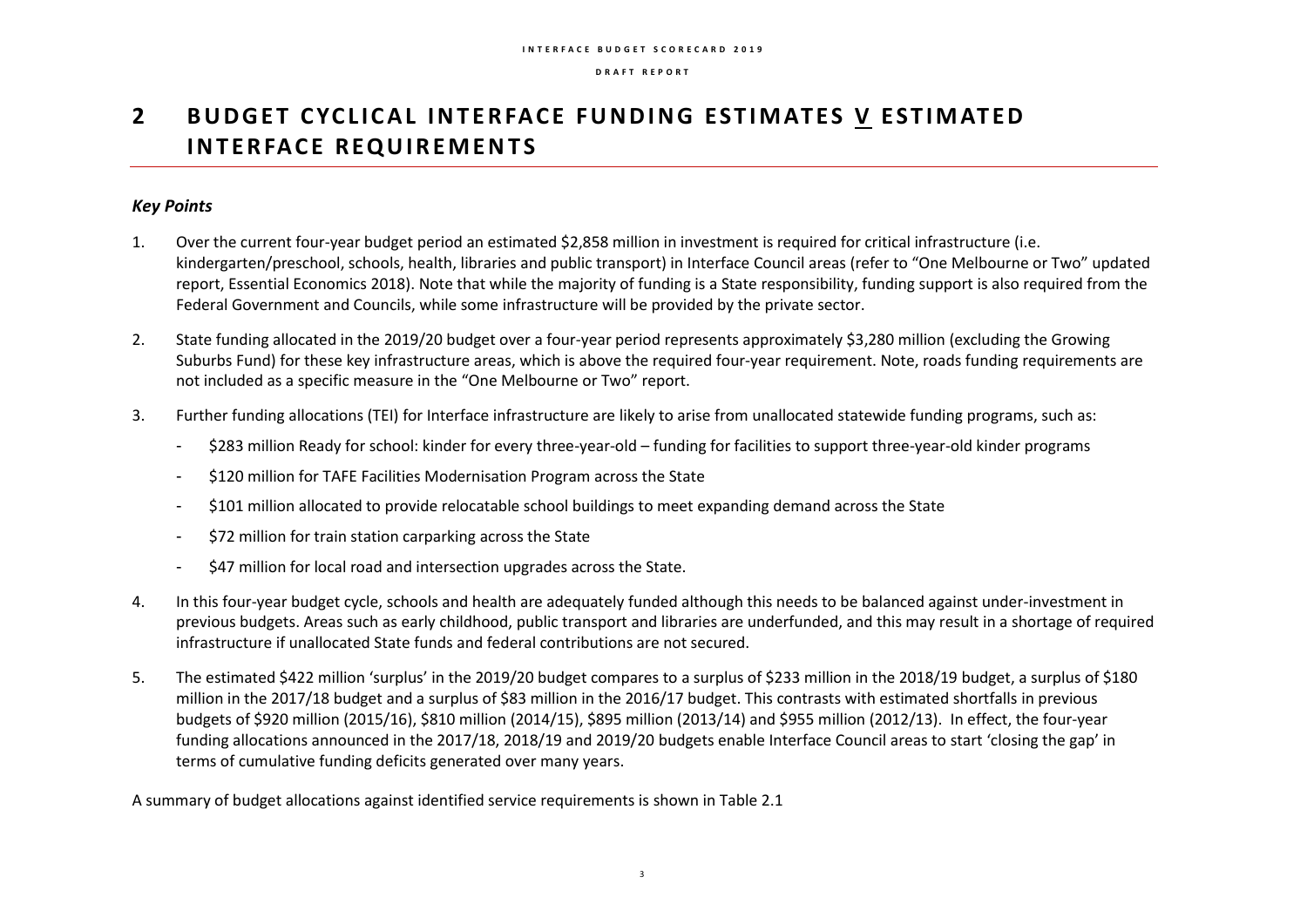|                                                                   | <b>Estimated Four Year</b><br><b>Funding</b><br><b>Total Estimated Investment</b><br>(1) | <b>Estimated Four Year</b><br>Requirement<br>(All funding sources) (2) | <b>Funding Surplus</b><br>/Deficit<br>(All funding sources) | <b>Main Funding</b><br><b>Sources</b> | <b>Potential Under-Provision</b><br>(if required funding from all<br>sources is not secured) |
|-------------------------------------------------------------------|------------------------------------------------------------------------------------------|------------------------------------------------------------------------|-------------------------------------------------------------|---------------------------------------|----------------------------------------------------------------------------------------------|
| Early Childhood                                                   | \$0.0m                                                                                   | \$26.7m                                                                | -\$26.7m                                                    | State/Federal/Private                 | Child Link Program will provide<br>\$283 million for kindergarten<br>capital works           |
| Schools (primary, secondary,<br>specialist and land acquisitions) | \$984.6m                                                                                 | \$394.7m                                                               | +\$589.9m                                                   | State/Private                         | Adequately funded                                                                            |
| Health                                                            | \$302.4m                                                                                 | \$313.3m                                                               | $-510.9m$                                                   | State/Private                         | -20 beds                                                                                     |
| Libraries                                                         | \$0.1                                                                                    | \$6.4m                                                                 | -\$6.3m                                                     |                                       | -2,200m2 of floorspace                                                                       |
| Public Transport                                                  | \$1,992.4m                                                                               | \$2,116.4m                                                             | $-5124.0m$                                                  | State/Federal                         | -2,480 public transport users                                                                |
| Total (Critical Infrastructure)                                   | \$3,279.5m                                                                               | \$2,857.5m                                                             | +\$422.0m                                                   |                                       |                                                                                              |
| Growing Suburbs Fund                                              | \$50.0m                                                                                  | n/a                                                                    | n/a                                                         | State                                 | n/a                                                                                          |
| Justice and courts                                                | \$14.0m                                                                                  | n/a                                                                    | n/a                                                         | State/Federal                         | n/a                                                                                          |
| Other (roads, further education)                                  | \$2,211.6m                                                                               | n/a                                                                    | n/a                                                         | Federal/State                         | n/a                                                                                          |
| Total                                                             | \$5,555.2m                                                                               |                                                                        |                                                             |                                       |                                                                                              |

#### **Table 2.1: Budget Cyclical Interface Funding Estimates v Estimated Interface Requirements**

Sources: <sup>(1)</sup> Victorian Budget Papers 2019/20; <sup>(2)</sup> Essential Economics, One Melbourne or Two – Implications of Population Growth for Infrastructure and Services in Interface *Area*, 2018.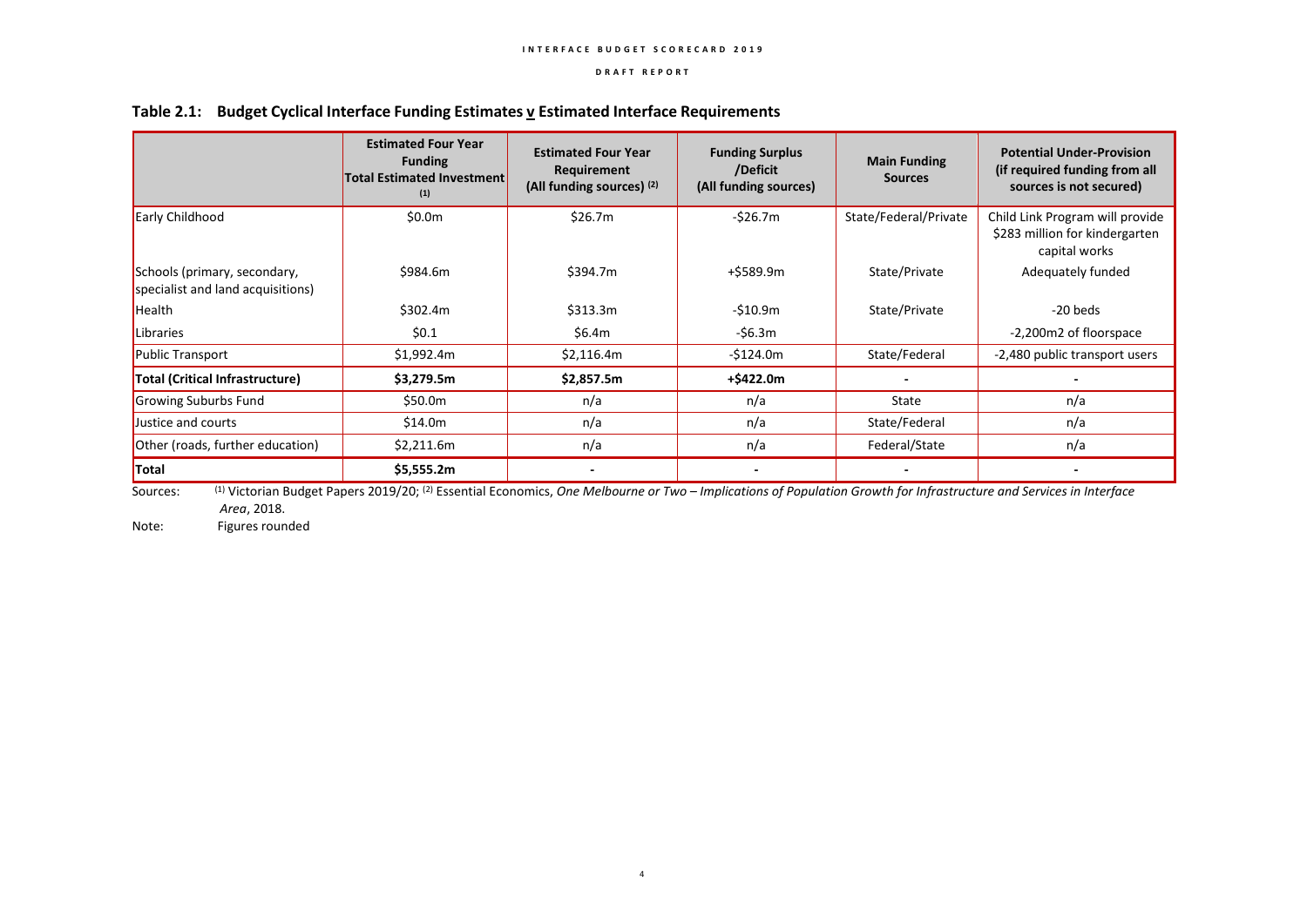## **3 BUDGET FUNDING EQUITY SCORECARD**

### *Key Points*

- 1. Interface Council areas accommodate approximately 27% of Victoria's population and 35% of Metropolitan Melbourne's population (ABS Estimated Resident Population, June 2018 provisional). Over the most recent 5-year period (2013 to 2018), Interface Council areas have been responsible for accommodating 42% of State population growth and 47% of Metropolitan Melbourne population growth.
- 2. Over the 2013 to 2018 period, the population growth rate across the Interface Council areas of +3.9% pa (representing an increase of +306,000 persons over the 5-year period) far outpaced the population growth rate in non-Interface Metropolitan Council areas of +2.2% pa (an increase of +339,000 persons over 5 years) and in Regional Council areas of +1.1% pa (an increase of +81,000 persons over 5 years).
- 3. Over recent years Interface Council areas have started to receive State funding more closely aligned to their share of total population numbers and share of population growth. However, cumulative budget deficits over many years have resulted in significant underfunding in the Interface resulting in a growing gap in provision compared to Non-Interface Metropolitan Council areas. Regional Council areas continue to receive a higher level of funding compared to their population levels and growth rates.
- 4. The 2019/20 Budget allocated 34% of new allocated funding to Interface Council areas, which marks a significant decrease from the 46% allocated in the 2018/19 budget, although this level is higher than the 24% allocated for new infrastructure investments in the 2017/18 budget.
- 5. When new and existing funding is considered over the four-year forward estimates, Interface Council areas received 26% of total allocated investment for key infrastructure items, and this compares to 29% funding for Non-Interface Metropolitan Melbourne Council areas and 45% funding for Regional Council areas.
- 6. In the 2019/20 Budget, Interface Council areas were allocated 56% of funding for primary schools, 53% for consolidated schools (secondary and primary combined), 39% for specialist schools, 36% for roads and 31% for public transport.
- 7. Just 6% of allocated State health funding was directed towards Interface Council areas in the 2019/20 Budget, and this contrasts with 68% of funding for Non-Interface Metropolitan Council areas and 26% for Regional Council areas; while further education funding for Interface Council areas was 20%, compared to 69% allocated to Regional Council areas.
- 8. Interface Council areas received no direct funding allocations for arts and cultural facilities in the 2019/20 Budget.
- 9. Interface Council areas received a specific \$50 million allocation through the Growing Suburbs Fund to be spent in 2019/20 for community infrastructure projects.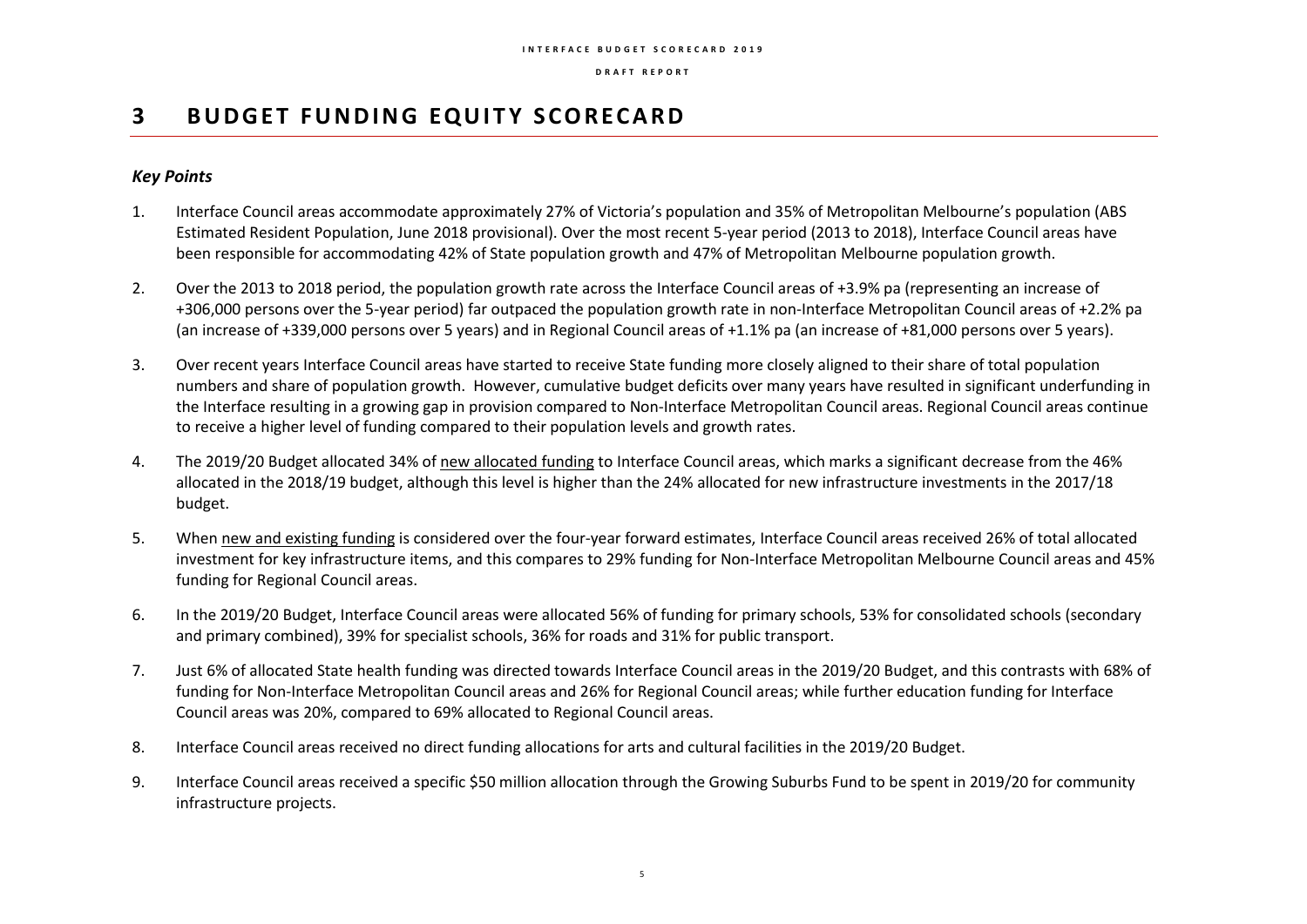#### **I N T E R F A C E B U D G E T S C O R E C A R D 2 0 1 9**

#### **D R A F T R E P O R T**

10. Importantly, the population of Interface Council areas is forecast to continue growing at a faster rate than non-Interface Metropolitan Council areas and Regional Council areas over the next 15 years. The State Government's Victoria in Future 2016 (Department of Environment, Land, Water and Planning) shows that by 2031 Interface Council areas will accommodate 2,335,750 persons (an increase of +765,400 persons compared to 2016 population levels) and the Interface's share of state population will increase from 24% in 2016 to 30% in 2031. In view of these population projections, it is clear that significant and sustained infrastructure funding will be required to support the needs of Interface communities over the coming decades.

State budget allocations by priority area and by geographical location are shown in Tables 3.1 and 3.2, and illustrated in Figures 3.1 and 3.2

|  | Table 3.1: Budget Funding by Infrastructure Priority Areas (existing and new funding), by Geographical Area |  |  |
|--|-------------------------------------------------------------------------------------------------------------|--|--|
|--|-------------------------------------------------------------------------------------------------------------|--|--|

|                                                  | Projects                     |                             | <b>Total Funding</b><br>(Allocated and Unallocated) |                        | <b>Allocated Funding Only</b> |                          |
|--------------------------------------------------|------------------------------|-----------------------------|-----------------------------------------------------|------------------------|-------------------------------|--------------------------|
|                                                  | Number of<br><b>Projects</b> | Share of<br><b>Projects</b> | TEI<br>(000s)                                       | <b>Share</b><br>of TEI | <b>TEI</b><br>(000s)          | <b>Share</b><br>of TEI   |
| <b>Interface Council Areas</b>                   | 117                          | 16.6%                       | 5,555,187                                           | 6.3%                   | 5,555,187                     | 26.3%                    |
| Non-Interface Metropolitan Council Areas         | 193                          | 27.4%                       | 6,086,194                                           | 6.9%                   | 6,086,194                     | 28.8%                    |
| <b>Regional Council Areas</b>                    | 224                          | 31.8%                       | 9,500,737                                           | 10.8%                  | 9,500,737                     | 44.9%                    |
| State-wide / Unallocated / location non-specific | 171                          | 24.3%                       | 66,767,832                                          | 76.0%                  | $\overline{\phantom{a}}$      | $\overline{\phantom{a}}$ |
| <b>Total</b>                                     | 705                          | 100.0%                      | 87,909,950                                          | 100.0%                 | 21,142,118                    | 100.0%                   |

Sources: Victorian Budget Papers 2019/20 and Living Libraries Infrastructure Program 2018. Figures rounded

6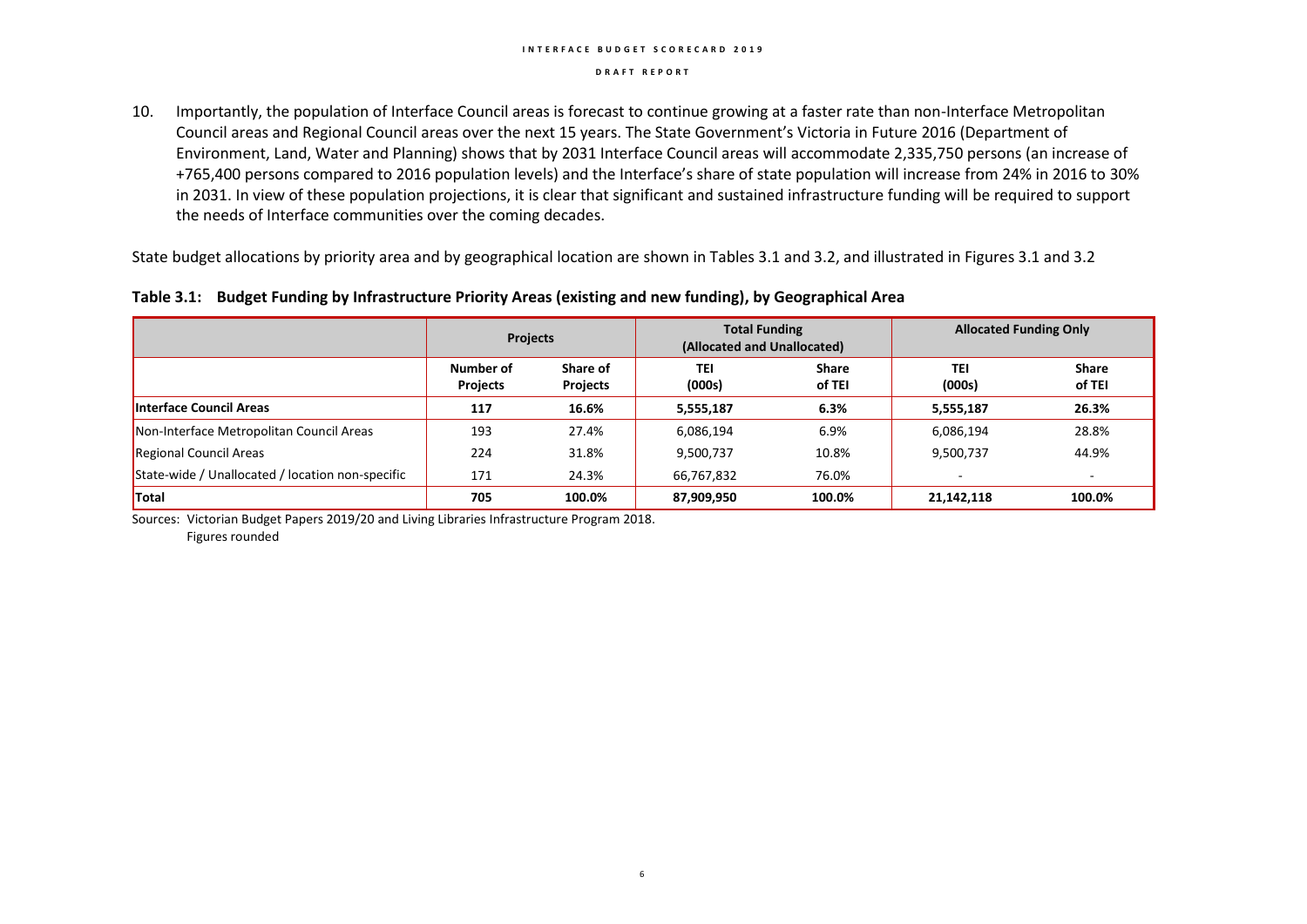|                                          | Interface<br><b>Council Areas</b> |                          |                          | <b>Non-Interface Metropolitan</b><br><b>Council Areas</b> | Regional<br><b>Council Areas</b> |                          | <b>Total</b> |                          |
|------------------------------------------|-----------------------------------|--------------------------|--------------------------|-----------------------------------------------------------|----------------------------------|--------------------------|--------------|--------------------------|
|                                          |                                   |                          |                          |                                                           |                                  |                          |              |                          |
|                                          | Projects                          | Investment               | Projects                 | Investment                                                | Projects                         | Investment               | Projects     | Investment               |
| Early Childhood                          |                                   | $\sim$                   |                          | $\sim$                                                    |                                  |                          |              | $\sim$                   |
| Primary School                           | 25.2%                             | 55.7%                    | 41.1%                    | 26.9%                                                     | 33.6%                            | 17.5%                    | 100.0%       | 100.0%                   |
| Secondary School                         | 25.4%                             | 30.1%                    | 39.6%                    | 42.9%                                                     | 35.1%                            | 26.9%                    | 100.0%       | 100.0%                   |
| Consolidated School (primary/secondary)  | 27.3%                             | 53.4%                    | 13.6%                    | 14.7%                                                     | 59.1%                            | 31.9%                    | 100.0%       | 100.0%                   |
| Specialist School                        | 29.4%                             | 38.9%                    | 41.2%                    | 25.7%                                                     | 29.4%                            | 35.4%                    | 100.0%       | 100.0%                   |
| Land Acquisitions for Education          |                                   | $\overline{\phantom{a}}$ |                          |                                                           |                                  |                          |              | $\overline{\phantom{a}}$ |
| <b>Further Education</b>                 | 40.0%                             | 19.5%                    | 20.0%                    | 13.7%                                                     | 40.0%                            | 66.8%                    | 100.0%       | 100.0%                   |
| <b>Education - Other</b>                 |                                   | $\overline{\phantom{a}}$ | $\overline{\phantom{a}}$ | $\overline{\phantom{a}}$                                  |                                  |                          |              | $\overline{\phantom{a}}$ |
| Health                                   | 5.6%                              | 6.2%                     | 58.3%                    | 67.6%                                                     | 36.1%                            | 26.2%                    | 100.0%       | 100.0%                   |
| Justice and Community/Courts             | 7.7%                              | 1.0%                     | 38.5%                    | 12.3%                                                     | 53.8%                            | 86.6%                    | 100.0%       | 100.0%                   |
| <b>Government Hubs</b>                   | 0.0%                              | 0.0%                     | 0.0%                     | 0.0%                                                      | 100.0%                           | 100.0%                   | 100.0%       | 100.0%                   |
| Arts and Culture                         |                                   | $\overline{\phantom{a}}$ | $\overline{\phantom{a}}$ | $\overline{\phantom{a}}$                                  | $\overline{\phantom{a}}$         | $\overline{\phantom{a}}$ |              | $\overline{\phantom{a}}$ |
| Roads <sup>(2)</sup>                     | 12.5%                             | 36.0%                    | 16.7%                    | 22.1%                                                     | 70.8%                            | 41.9%                    | 100.0%       | 100.0%                   |
| Public Transport (3,4)                   | 15.6%                             | 31.2%                    | 12.5%                    | 7.8%                                                      | 71.9%                            | 61.0%                    | 100.0%       | 100.0%                   |
| Public Libraries - Annual <sup>(5)</sup> | 11.1%                             | 1.2%                     | 33.3%                    | 53.4%                                                     | 55.6%                            | 45.4%                    | 100.0%       | 100.0%                   |
| Growing Suburbs Fund (6)                 | 100.0%                            | 100.0%                   | 0.0%                     | 0.0%                                                      | 0.0%                             | 0.0%                     | 100.0%       | 100.0%                   |

#### **Table 3.2: Budget Funding Equity Scorecard (Allocated Funding Only), by Geographical Area**

Source: Victorian Budget Papers 2019/20 and Living Libraries Infrastructure Program 2018 Figures rounded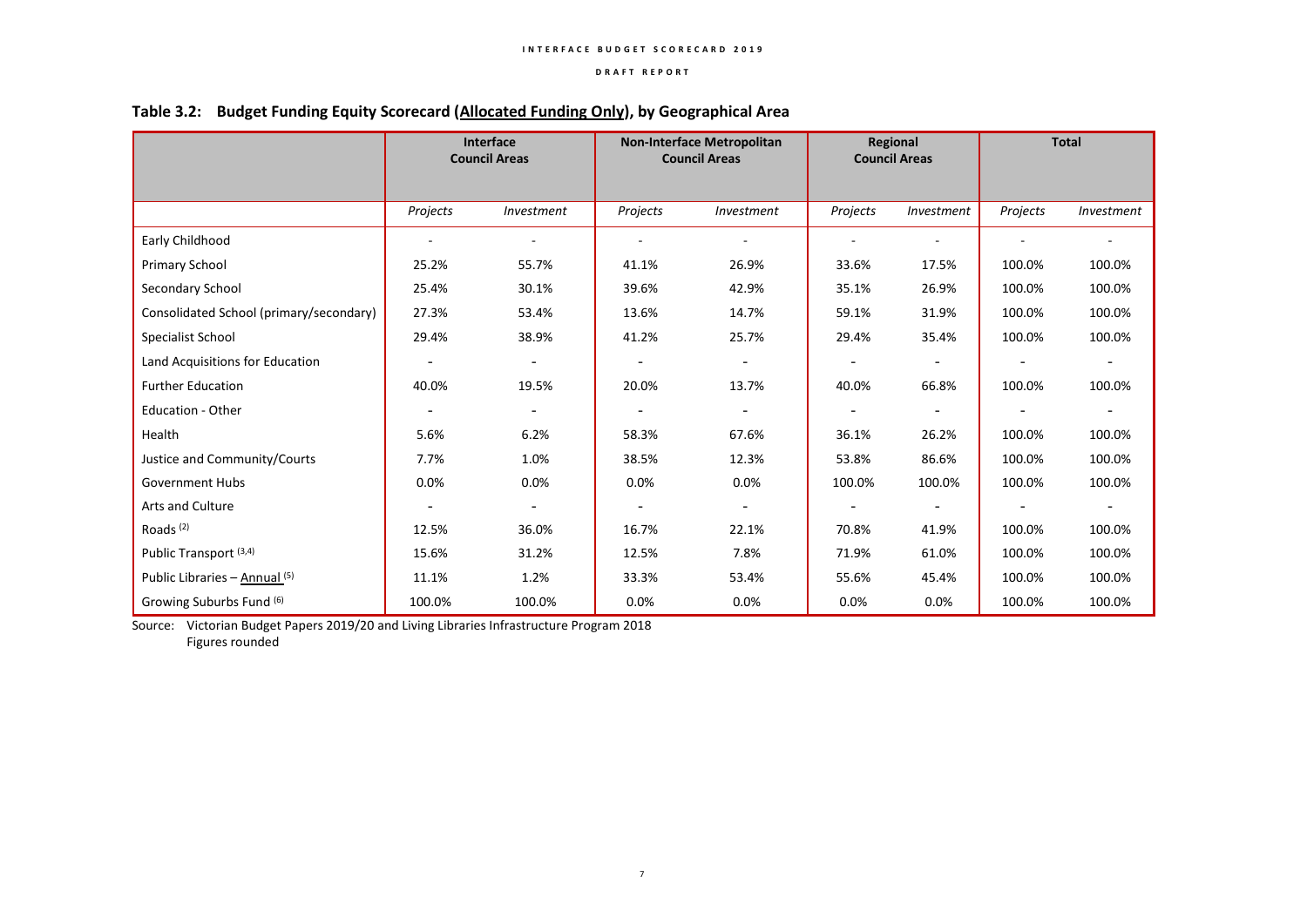





#### Interface Contribution to Growth 2016-2031



Source: Department of Environment, Land Planning and Water – Victoria in Future 2016.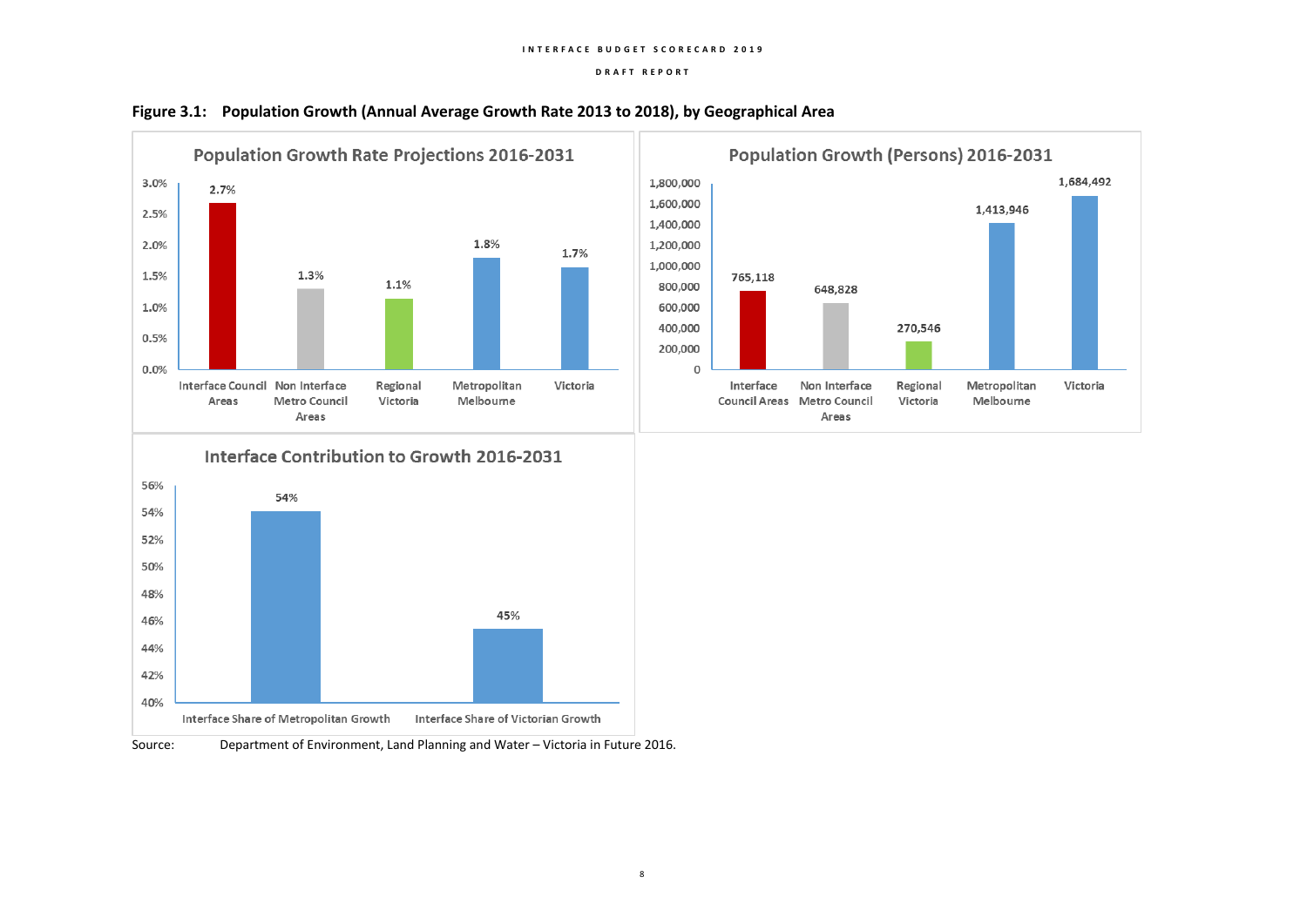



Sources: Victorian Budget Papers 2019/20 and Living Libraries Infrastructure Program 2018; Department of Environment, Land Planning and Water – Victoria in Future 2016.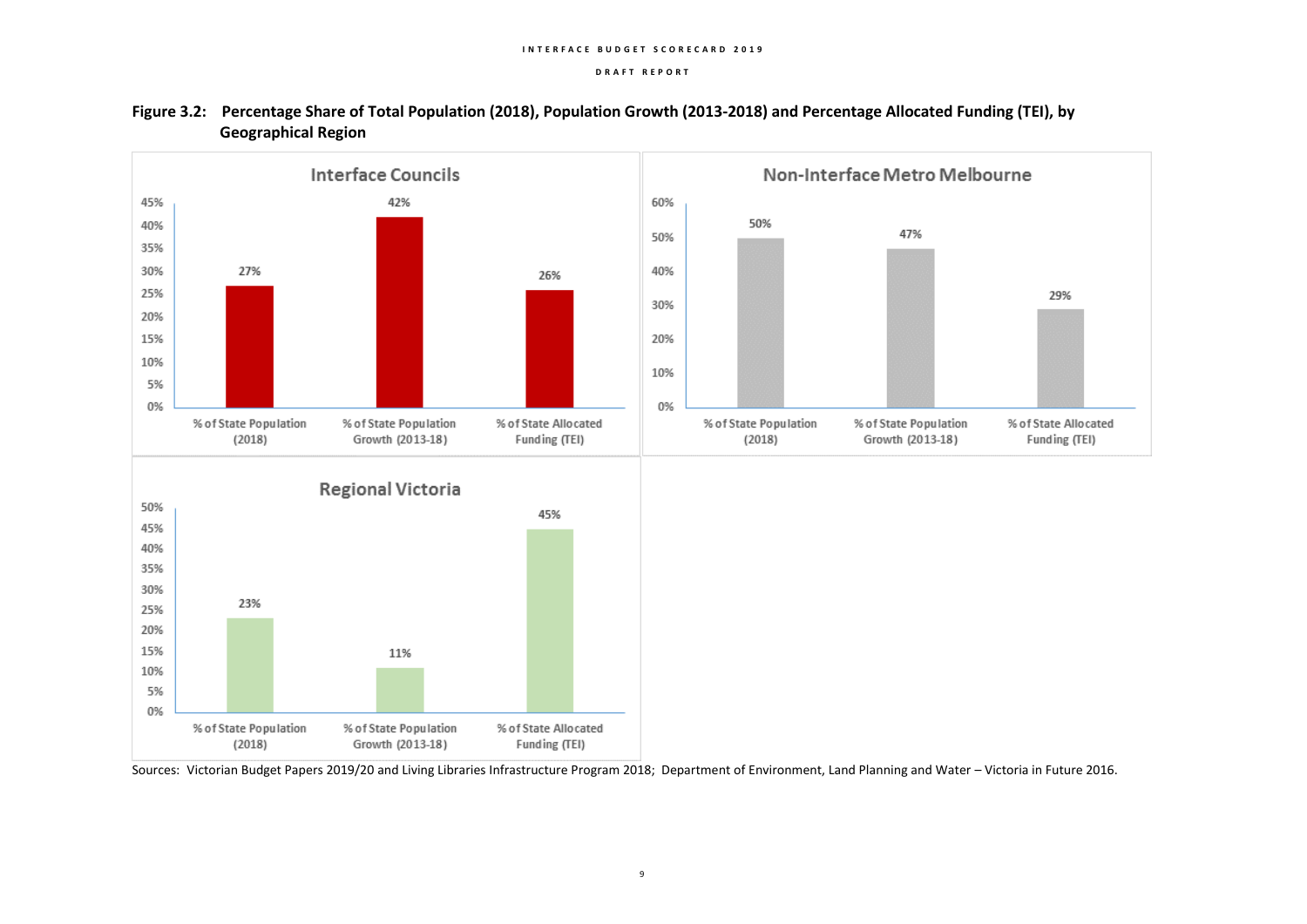#### **I N T E R F A C E B U D G E T S C O R E C A R D 2 0 1 9**

**D R A F T R E P O R T**

## **4 EM P LOY M E N T S C O R E C A R D**

- 1. The unemployment rate in Interface Council areas was 5.7% as of December 2018. This is higher than rates for both Non-Interface Metropolitan Council areas(4.7%) and Regional Council areas (4.9%). As of December 2018, 38% of all unemployed persons in Metropolitan Melbourne were labour force participants from Interface Council areas (approximately 51,320 persons), which is higher than the 33% labour force contribution these Interface areas make to Metropolitan Melbourne's overall labour force.
- 2. ABS Place of Work data (2016) shows local job provision in Interface Council areas is very low at only 0.57 jobs per workforce participant. The 2016 figure represents only a slight improvement in provision over the past decade from 0.55 jobs per workforce participant in 2006. In contrast, Non-Interface Metropolitan Council areas continue to provide approximately 1 job per workforce participant, while job provision in Regional Council areas has improved over the past decade from 0.83 jobs per workforce participant in 2006 to 0.90 jobs per workforce participant in 2016.

Employment data is shown in Table 4.1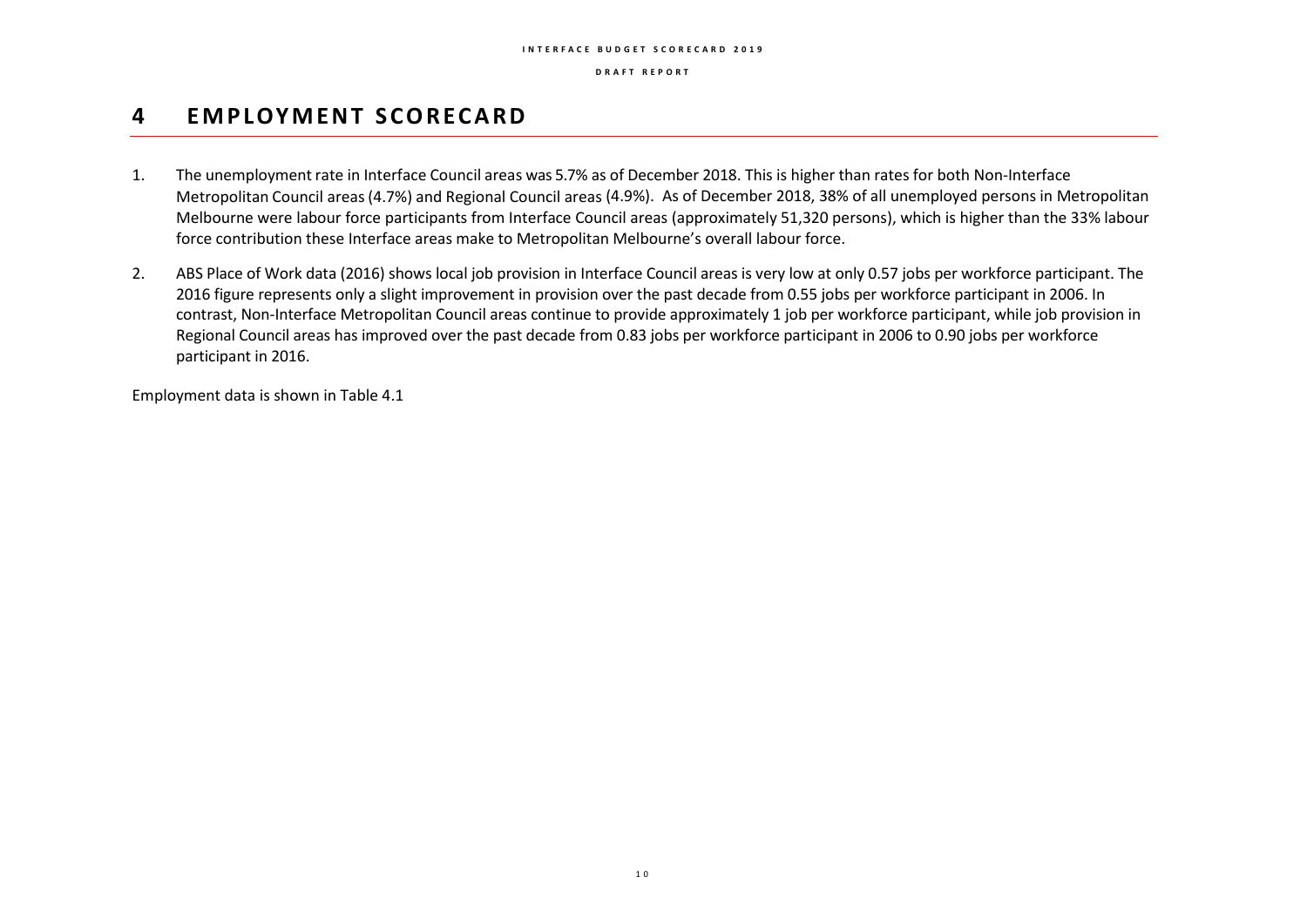|                                                            | Interface<br><b>Council Areas</b>                  | <b>Non-Interface Metropolitan</b><br><b>Council Areas</b> | Regional<br><b>Council Areas</b>                   |  |
|------------------------------------------------------------|----------------------------------------------------|-----------------------------------------------------------|----------------------------------------------------|--|
|                                                            |                                                    |                                                           |                                                    |  |
| <b>Unemployment Rate</b><br>(December 2018) <sup>(1)</sup> | 5.7%                                               | 4.7%                                                      | 4.9%                                               |  |
| Unemployment Rate<br>(December 2017) (1)                   | 7.0%                                               | 5.7%                                                      | 5.4%                                               |  |
| <b>Unemployment Rate</b><br>(December 2016) $(1)$          | 6.6%                                               | 5.5%                                                      | 5.7%                                               |  |
| <b>Unemployment Rate</b><br>(December 2015) <sup>(1)</sup> | 6.9%                                               | 5.8%                                                      | 5.8%                                               |  |
| <b>Unemployment Rate</b><br>(December 2014) <sup>(1)</sup> | 7.1%                                               | 6.5%                                                      | 6.3%                                               |  |
| <b>Unemployment Rate</b><br>(December 2013) $(2)$          | 6.5%                                               | 5.7%                                                      | 5.4%                                               |  |
| <b>Unemployment Rate</b><br>(December 2012) <sup>(2)</sup> | 6.0%                                               | 5.2%                                                      | 5.7%                                               |  |
| <b>Unemployment Rate</b><br>(December 2011) <sup>(2)</sup> | 5.6%                                               | 4.7%                                                      | 5.2%                                               |  |
| <b>Employment Self-Sufficiency Rate</b><br>$(2016)^{(3)}$  | 0.57 jobs provided<br>per labour force participant | 1.07 jobs provided<br>per labour force participant        | 0.90 jobs provided<br>per labour force participant |  |
| Employment Self-Sufficiency Rate                           | 0.51 jobs provided                                 | 0.98 jobs provided                                        | 1.07 jobs provided                                 |  |
| $(2011)^{(3)}$                                             | per labour force participant                       | per labour force participant                              | per labour force participant                       |  |
| <b>Employment Self-Sufficiency Rate</b><br>$(2006)^{(4)}$  | 0.55 jobs provided<br>per labour force participant | 1.00 jobs provided<br>per labour force participant        | 0.83 jobs provided<br>per labour force participant |  |

#### **Table 4.1: Economic Development Scorecard – Trends in Unemployment and Employment Provision, by Geographical Area**

Sources: (1) Australian Government Department of Employment – Small Area Labour Markets (December 2014, 2015, 2016, 2017 and 2018) <sup>(2)</sup> DEEWR – Small Area Labour Markets (December 2011, 2012, and 2013); (3) ABS Place of Work (2011 and 2016); <sup>(4)</sup> ABS Journey to Work (2006).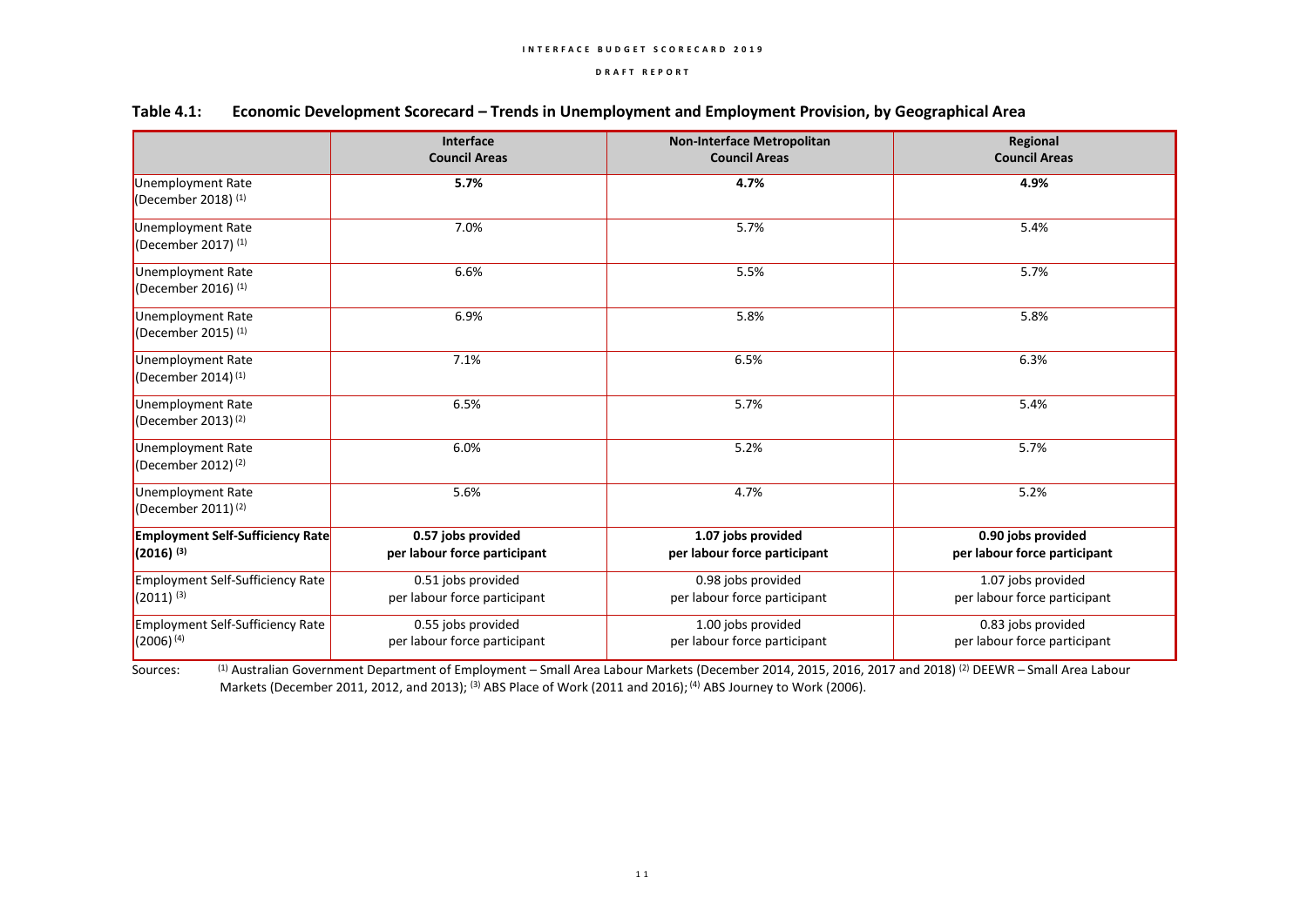## **5 N E W B U I L D I N G I N V E S T M E N T S C O R E C A R D**

- 1. In 2018, Interface Council areas secured 26% of all new building investment (measured by the value of approved building permits) across the State, which is the same proportion than in 2017 and in 2012 (when the trend series begun). New Interface building investment equated to \$10.2 billion over the year, up from \$9.2 billion the previous year and \$4.4 billion in 2012. The 2018 figure represents an expansion in new building investment in the Interface of approximately +\$1.0 billion (or +10.4%) over the 12 months, which is similar to investment uplifts experienced in Non-Interface Metropolitan Council areas (+9.9%) and Regional Council areas (+9.9%) over the year.
- 2. New building investment tends to vary by year due to the 'bulkiness' of certain major investments, and such variations therefore need not necessarily relate to macro-economic conditions. In this regard an assessment of the longer-term trend is more useful. Six-year investment trendsfor Interface Council areas show an increase in new building investment from \$4.4 billion in 2012 to \$10.2 billion in 2018, which equates to an average annual growth rate of +15% in investment over the period. This is below the investment trend for Non-Interface Metropolitan Council areas (+17% pa), but well above the investment trend for Regional Council areas (+11% pa) over the 2012-2018 period.
- 3. The main focus of investment in Interface Council areas in 2018 remains domestic dwelling construction (\$7.6 billion or 75% of all investment), which represents an increase of +\$0.6 billion (or +9%) over the 12 months. Over the same period the Interface's share of statewide domestic dwelling investment increased from 37% in 2017 to 38% in 2018, highlighting the ongoing importance of Interface Council areas in providing new dwelling supply to support Victoria's expanding population. It is important to recognise most of the Interface's new dwelling supply is developed on greenfield sites which generally have low levels of supporting infrastructure and services; which is in contrast to brownfield/infill dwelling development in inner metropolitan areas which is generally well supported by established infrastructure and services.
- 4. In 2018 Interface Council areas secured a smaller proportion of new State building investment in hospital/healthcare (17%, down from 21% in 2017), while the proportion of State investment in new public buildings increased from 18% in 2017 to 23% in 2018. The long-term trend for these key areas of community infrastructure investment shows Interface Council areas securing 18% of hospital/healthcare building investment (compared to 55% for Non-Interface Council areas and 27% for Regional Council areas) and 23% of public building investment (compared to 56% for Non-Interface Council areas and 21% for Regional Council areas).
- 5. Between 2017 and 2018, Interface Council areas recorded a decrease in commercial building investment from \$787 million to \$763 million, but increases in industrial building investment from \$160 million to \$229 million, and retail building investment from \$307 million to \$372 million. The longer-tern trends for these sectors shows Interface Council areas securing 17% of State commercial building investment compared to 71% for Non-Interface Council areas and 12% for Regional Council areas; 27% of industrial building investment compared to 40% for Non-Interface Council areas and 33% for Regional Council areas; and 21% of retail building investment compared to 65% for Non-Interface Council areas and 15% for Regional Council areas.

New building investment data is shown in Table 5.1 and Figures 5.1 and 5.2. Note, values are expressed in current prices, unadjusted for inflation.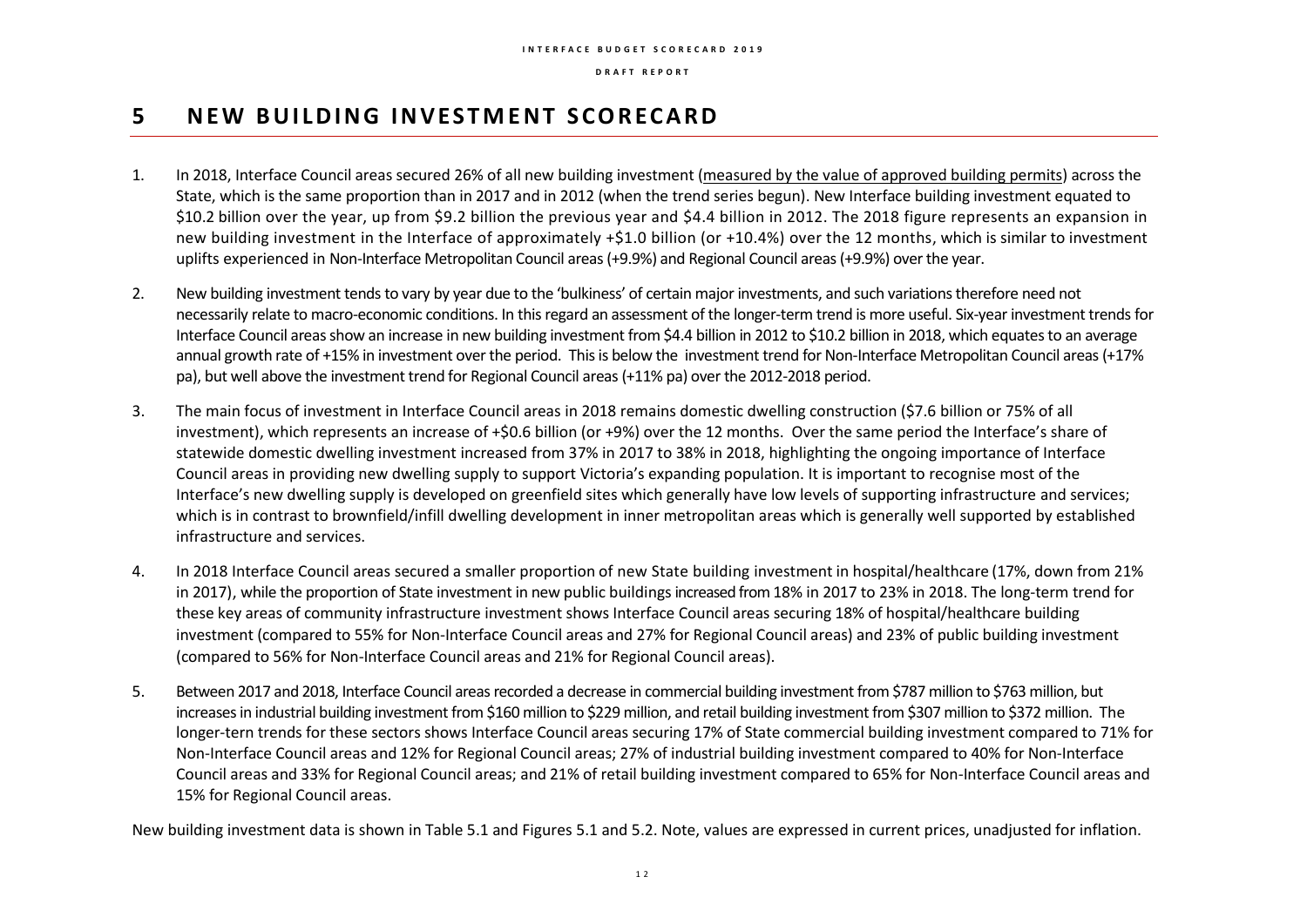|                                          | 2012     |                              | 2013     |                              | 2014      |                              | 2015      |                              | 2016                          |                              | 2017      |                              | 2018      |                              | 2012-2018  |                              |
|------------------------------------------|----------|------------------------------|----------|------------------------------|-----------|------------------------------|-----------|------------------------------|-------------------------------|------------------------------|-----------|------------------------------|-----------|------------------------------|------------|------------------------------|
|                                          | Value    | <b>State</b><br><b>Share</b> | Value    | <b>State</b><br><b>Share</b> | Value     | <b>State</b><br><b>Share</b> | Value     | <b>State</b><br><b>Share</b> | Value                         | <b>State</b><br><b>Share</b> | Value     | <b>State</b><br><b>Share</b> | Value     | <b>State</b><br><b>Share</b> | Value      | <b>State</b><br><b>Share</b> |
| <b>Interface Council Areas</b>           |          |                              |          |                              |           |                              |           |                              |                               |                              |           |                              |           |                              |            |                              |
| Commercial                               | \$237m   | 14%                          | \$344m   | 21%                          | \$326m    | 18%                          | \$506m    | 16%                          | \$867m                        | 21%                          | \$787m    | 18%                          | \$763m    | 14%                          | \$3,830m   | 17%                          |
| Domestic                                 | \$3,423m | 36%                          | \$2,494m | 35%                          | \$4,061m  | 35%                          | \$5,101m  | 34%                          | \$5,978m                      | 36%                          | \$6,975m  | 37%                          | \$7,614m  | 38%                          | \$35,646m  | 36%                          |
| Hospital/healthcare                      | \$65m    | 13%                          | \$54m    | 14%                          | \$46m     | 5%                           | \$126m    | 12%                          | \$343m                        | 37%                          | \$234m    | 21%                          | \$195m    | 17%                          | \$1,063m   | 18%                          |
| Industrial                               | \$88m    | 21%                          | \$110m   | 39%                          | \$83m     | 16%                          | \$140m    | 25%                          | \$234m                        | 38%                          | \$160m    | 26%                          | \$229m    | 30%                          | \$1,044m   | 27%                          |
| <b>Public Buildings</b>                  | \$259m   | 23%                          | \$259m   | 33%                          | \$293m    | 32%                          | \$449m    | 25%                          | \$473m                        | 21%                          | \$554m    | 18%                          | \$809m    | 23%                          | \$3,096m   | 23%                          |
| Residential                              | \$53m    | 2%                           | \$54m    | 2%                           | \$102m    | 3%                           | \$185m    | 3%                           | \$373m                        | 7%                           | \$203m    | 3%                           | \$200m    | 3%                           | \$1,170m   | 4%                           |
| Retail                                   | \$269m   | 36%                          | \$186m   | 24%                          | \$212m    | 23%                          | \$415m    | 19%                          | \$345m                        | 21%                          | \$307m    | 17%                          | \$372m    | 17%                          | \$2,106m   | 21%                          |
| Total                                    | \$4,394m | 26%                          | \$3,501m | 26%                          | \$5,123m  | 25%                          | \$6,922m  | 23%                          | \$8,613m                      | 27%                          | \$9,220m  | 26%                          | \$10,182m | 26%                          | \$47,955m  | 25%                          |
| Non-Interface Metropolitan Council Areas |          |                              |          |                              |           |                              |           |                              |                               |                              |           |                              |           |                              |            |                              |
| Commercial                               | \$1,221m | 74%                          | \$1,154m | 69%                          | \$1,110m  | 62%                          | \$2,240m  | 70%                          | \$2,921m                      | 70%                          | \$3,047m  | 68%                          | \$3,995m  | 75%                          | \$15,688m  | 71%                          |
| Domestic                                 | \$3,313m | 35%                          | \$2,739m | 38%                          | \$4,453m  | 39%                          | \$6,485m  | 43%                          | \$7,155m                      | 43%                          | \$7,636m  | 41%                          | \$7,885m  | 39%                          | \$39,666m  | 40%                          |
| Hospital/healthcare                      | \$311m   | 62%                          | \$284m   | 75%                          | \$591m    | 61%                          | \$442m    | 44%                          | \$438m                        | 47%                          | \$586m    | 54%                          | \$674m    | 59%                          | \$3,326m   | 55%                          |
| Industrial                               | \$232m   | 55%                          | \$117m   | 41%                          | \$149m    | 28%                          | \$241m    | 42%                          | \$223m                        | 36%                          | \$261m    | 42%                          | \$284m    | 38%                          | \$1,507m   | 40%                          |
| <b>Public Buildings</b>                  | \$606m   | 53%                          | \$342m   | 43%                          | \$374m    | 41%                          | \$1,107m  | 61%                          | \$1,326m                      | 58%                          | \$1,863m  | 61%                          | \$1,956m  | 55%                          | \$7,574    | 56%                          |
| Residential                              | \$2,800m | 94%                          | \$2,297m | 88%                          | \$3,576m  | 94%                          | \$5,271m  | 94%                          | \$5,035m                      | 92%                          | \$5,819m  | 94%                          | \$6,009m  | 94%                          | \$30,807m  | 93%                          |
| Retail                                   | \$359m   | 47%                          | \$479m   | 62%                          | \$525m    | 56%                          | \$1,468m  | 69%                          | \$1,025m                      | 61%                          | \$1,170m  | 65%                          | \$1,606m  | 73%                          | \$6,632m   | 65%                          |
| Total                                    | \$8,842m | 52%                          | \$7,412m | 54%                          | \$10,778m | 53%                          | \$17,254m | 59%                          | \$18,123m                     | 57%                          | \$20,382m | 57%                          | \$22,409m | 57%                          | \$105,200m | 56%                          |
|                                          |          |                              |          |                              |           |                              |           |                              | <b>Regional Council Areas</b> |                              |           |                              |           |                              |            |                              |
| Commercial                               | \$184m   | 11%                          | \$163m   | 10%                          | \$359m    | 20%                          | \$445m    | 14%                          | \$397m                        | 9%                           | \$632m    | 14%                          | \$551m    | 10%                          | \$2,731m   | 12%                          |
| Domestic                                 | \$2,731m | 29%                          | \$1,899m | 27%                          | \$3,003m  | 26%                          | \$3517m   | 23%                          | \$3,690m                      | 22%                          | \$4,159m  | 22%                          | \$4,741m  | 23%                          | \$23,740m  | 24%                          |
| Hospital/healthcare                      | \$122m   | 24%                          | \$43m    | 11%                          | \$334m    | 34%                          | \$445m    | 44%                          | \$145m                        | 16%                          | \$275m    | 25%                          | \$281m    | 24%                          | \$1,645m   | 27%                          |
| Industrial                               | \$102m   | 24%                          | \$59m    | 21%                          | \$295m    | 56%                          | \$187m    | 33%                          | \$166m                        | 27%                          | \$195m    | 32%                          | \$242m    | 32%                          | \$1,246    | 33%                          |
| <b>Public Buildings</b>                  | \$285m   | 25%                          | \$187m   | 24%                          | \$237m    | 26%                          | \$258m    | 14%                          | \$490m                        | 21%                          | \$640m    | 21%                          | \$767m    | 22%                          | \$2,864m   | 21%                          |
| Residential                              | \$128m   | 4%                           | \$273m   | 10%                          | \$141m    | 4%                           | \$177m    | 3%                           | \$92m                         | 2%                           | \$173m    | 3%                           | \$212m    | 3%                           | \$1,196m   | 4%                           |
| Retail                                   | \$129m   | 17%                          | \$112m   | 14%                          | \$193m    | 21%                          | \$254m    | 12%                          | \$310m                        | 18%                          | \$311m    | 17%                          | \$226m    | 10%                          | \$1,535    | 15%                          |
| <b>Total</b>                             | \$3,681m | 22%                          | \$2,736m | 20%                          | \$4,562m  | 22%                          | \$5,283m  | 18%                          | \$5,290m                      | 17%                          | \$6,385m  | 18%                          | \$7,020m  | 18%                          | \$34,957m  | 19%                          |

#### **Table 5.1: Economic Development Scorecard – Building Investment, 2012-2018**

Source: Victorian Building Authority (unpublished data); Values expressed in current prices, unadjusted for inflation. Figures rounded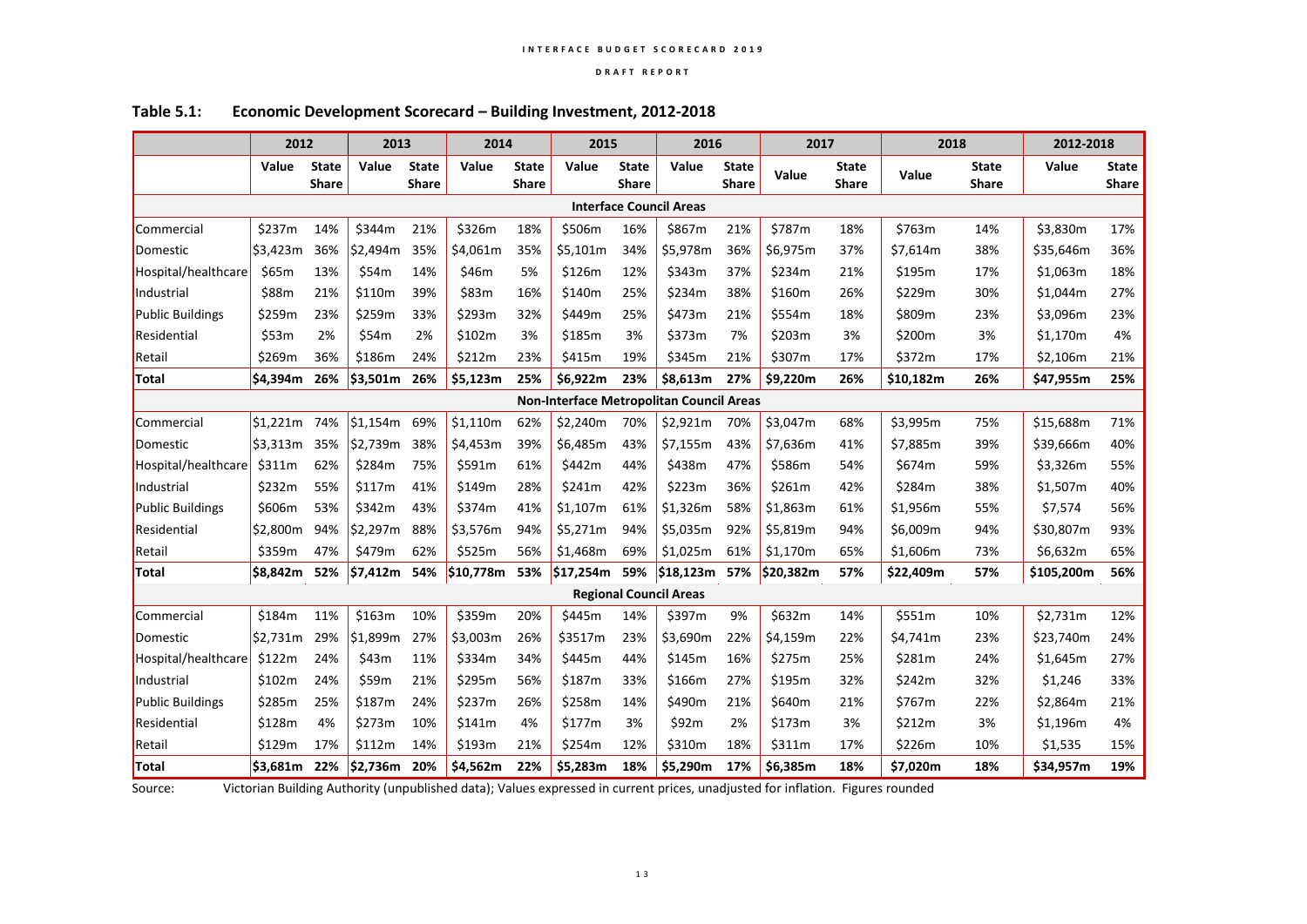#### **I N T E R F A C E B U D G E T S C O R E C A R D 2 0 1 9**

#### **D R A F T R E P O R T**



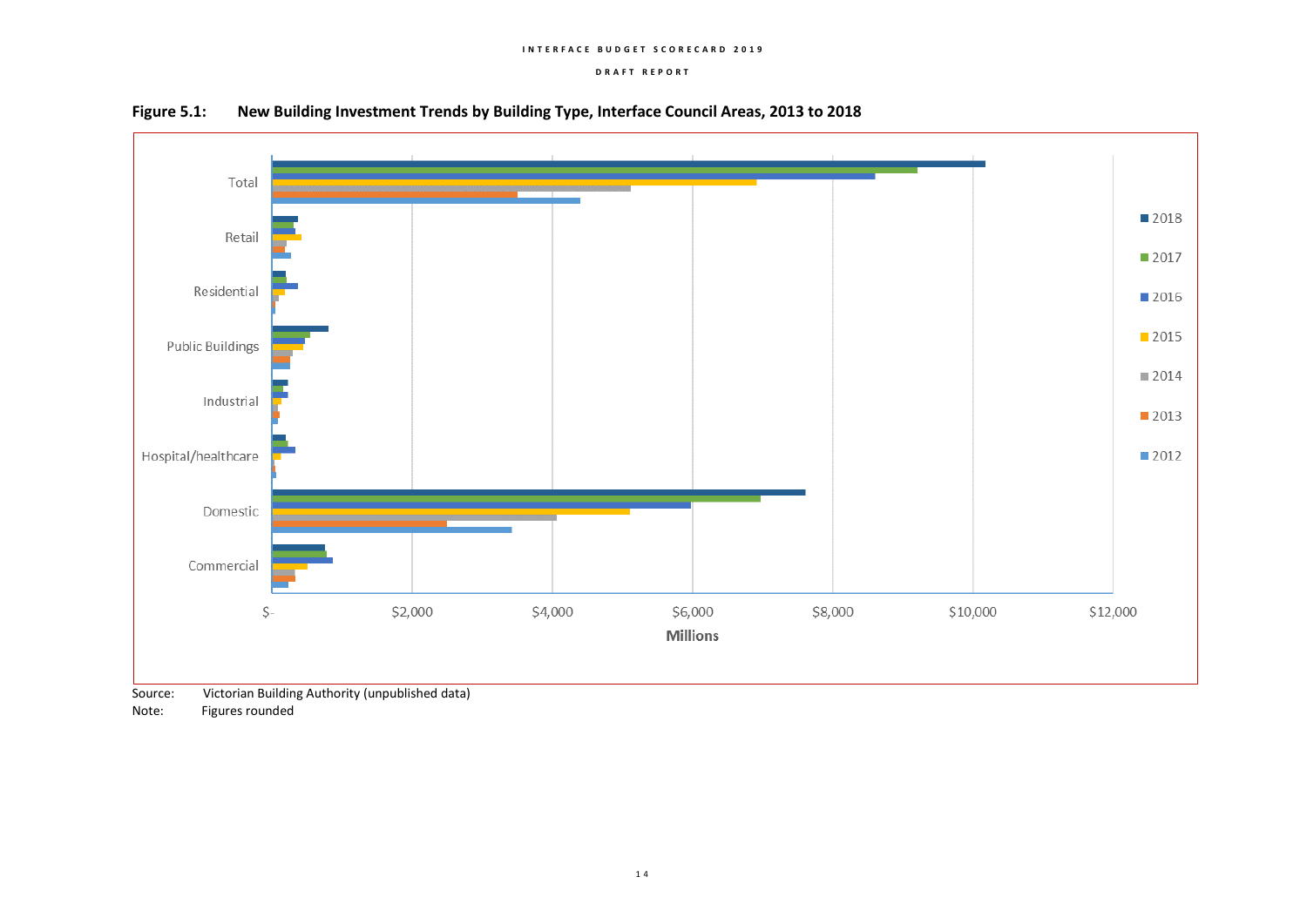

**Figure 5.2: Trends in the Share (%) of Total Victorian New Building Investment by Region, 2013 to 2018**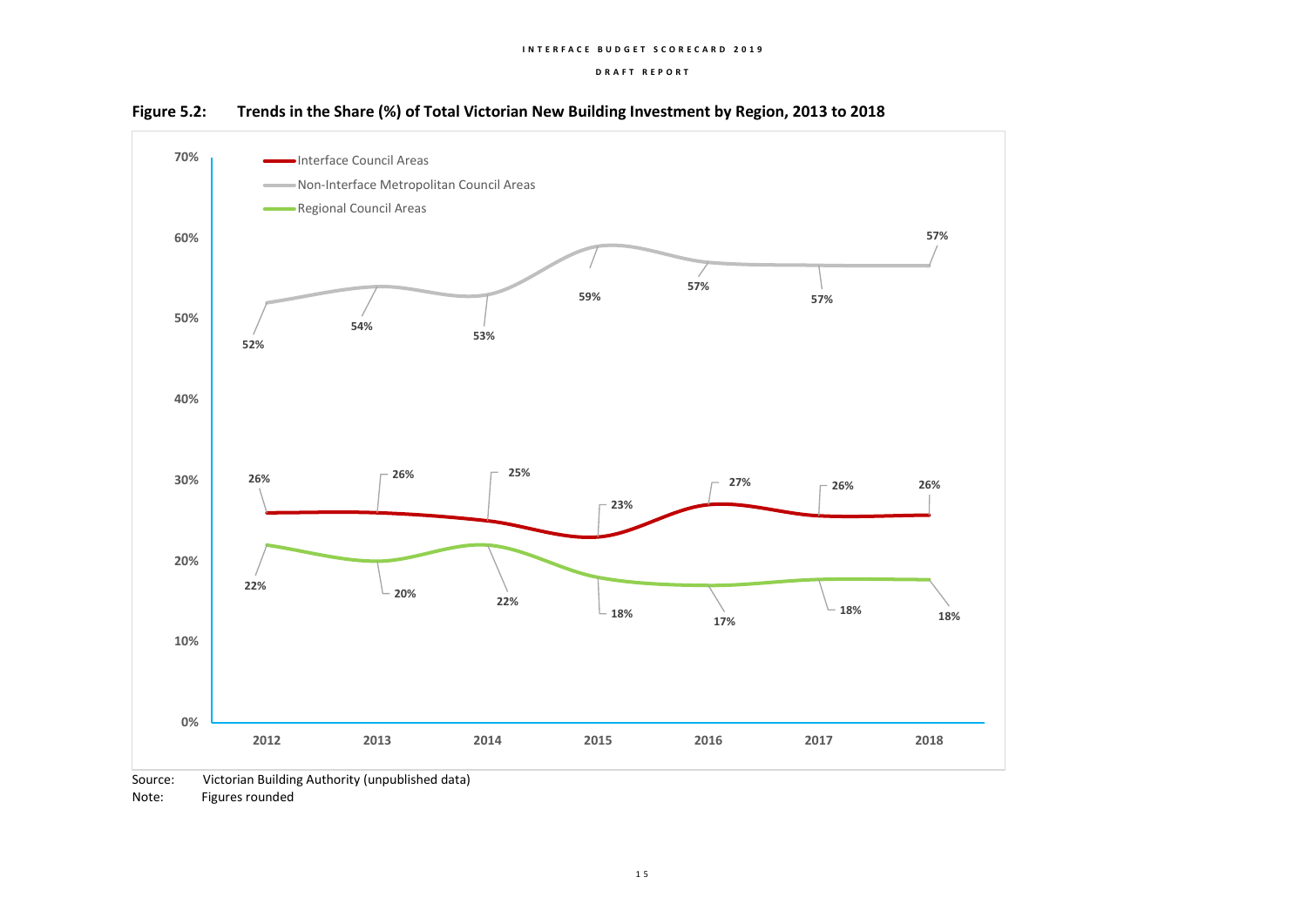## **6 ECONOMIC OUTPUT SCORECARD**

- 1. Economic output data for 2017/18 (latest available from id National Indicators data), as measured in Gross State Product (GSP), highlights the relative lack of economic infrastructure, capital investment, established industry sectors, supply chains and employment in Interface Council areas. Interface Council areas contributed just \$63 billion (or 16%) to Victoria's GSP of \$387 billion for the 2017/18 financial year.
- 2. The proportional contribution of Interface Council areas to Victoria's GSP in 2017/18 of 16% represents an increase from 13% in 2010/11.
- 3. However, the GSP contribution of Interface Council areas (16% in 2017/18) remains well below those of Non-Interface Metropolitan Council areas (64%) and Regional Council areas (19%), with these ratios only shifting marginally between 2010/11 and 2017/18, as shown in Table 6.1.
- 4. This data highlights the fact that many Interface labour force participants are involved in economic-generating activities outside the Interface (predominantly in other metropolitan areas), as Interface Council areas contribute 26% of the total State labour force, but only generate 16% of Victoria's GSP, as noted above.
- 5. In contrast, Non-Interface Metropolitan Council areas provide 52% of total State labour force and generate 64% of Victoria's GSP, while Regional Council areas provide 22% of the State's total labour force and generate 19% of Victoria's GSP (Labour force data relates to December 2018).

|                                          |                      | 2010/11                              |                     | 2017/18                              | Change 2010/11<br>to 2017/18 |                                      |
|------------------------------------------|----------------------|--------------------------------------|---------------------|--------------------------------------|------------------------------|--------------------------------------|
|                                          | <b>GSP</b><br>Value  | Proportion<br>of State<br><b>GSP</b> | <b>GSP</b><br>Value | Proportion<br>of State<br><b>GSP</b> | <b>GSP</b><br>Value          | Proportion<br>of State<br><b>GSP</b> |
| Interface Council Areas                  | \$42.2b              | 13.5%                                | \$62.7b             | 16.2%                                | +\$20.5b                     | $+2.7%$                              |
| Non-Interface Metropolitan Council Areas | \$210.2 <sub>b</sub> | 67.0%                                | \$249.6b            | 64.4%                                | +\$39.4b                     | $-2.6%$                              |
| <b>Regional Council Areas</b>            | \$61.2 <sub>b</sub>  | 19.5%                                | \$75.1b             | 19.4%                                | +\$13.9b                     | $-0.1%$                              |
| Victoria                                 | \$313.6b             | 100%                                 | \$387.4b            | 100%                                 | +\$73.8b                     | $\overline{\phantom{a}}$             |

## **Table 6.1: Economic Output Scorecard – Gross State Product (GSP) 2010/11 to 2017/18**

Source: id National Economic Indicators Series – id Consulting and National Institute of Economic and Industry Research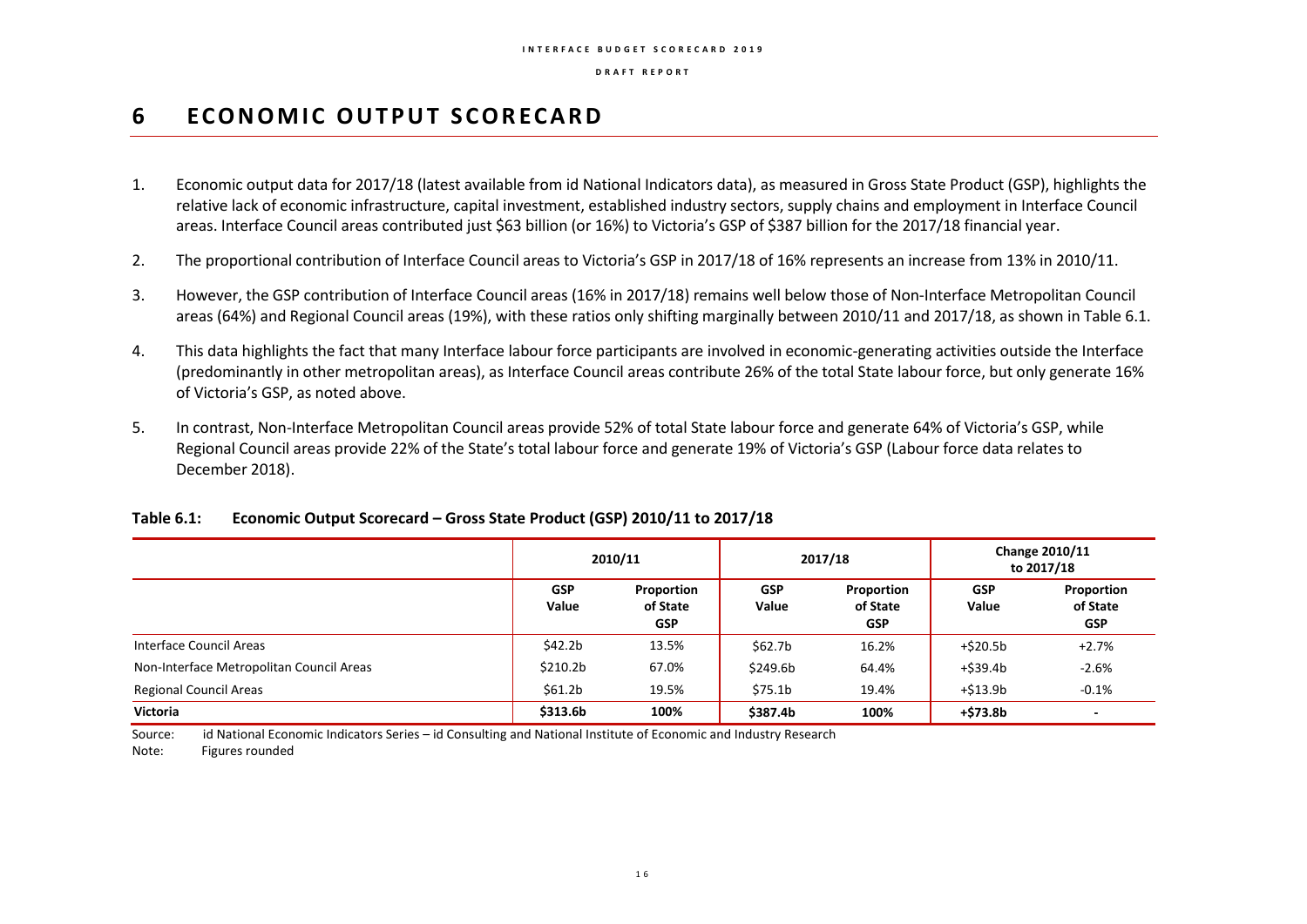## **7 E A R LY C H I L D H O O D S C O R E C A R D**

### **Table 7.1: Early Childhood Scorecard**

|                                                      | <b>Projects</b> | Share of<br><b>Total</b> | 2019/20<br><b>Allocation</b><br>(000s) | Share of<br>2019/20<br>Investment |
|------------------------------------------------------|-----------------|--------------------------|----------------------------------------|-----------------------------------|
| Interface Council Areas                              |                 | $\blacksquare$           | $\blacksquare$                         |                                   |
| Non-Interface Metropolitan Council<br>Areas          |                 | $\overline{\phantom{0}}$ |                                        |                                   |
| Regional Council Areas                               |                 |                          |                                        |                                   |
| State-wide / unallocated / location non-<br>specific |                 | 100.0%                   | \$313,095                              | \$313,095                         |
| Total                                                |                 | 100.0%                   | \$313,095                              | \$313,095                         |
| Victorian Budget Papers 2019/20<br>Source:           |                 |                          |                                        |                                   |

Note: Figures rounded

## *Funded Interface Projects 2019/20 (\$ millions - figures rounded)*

Nil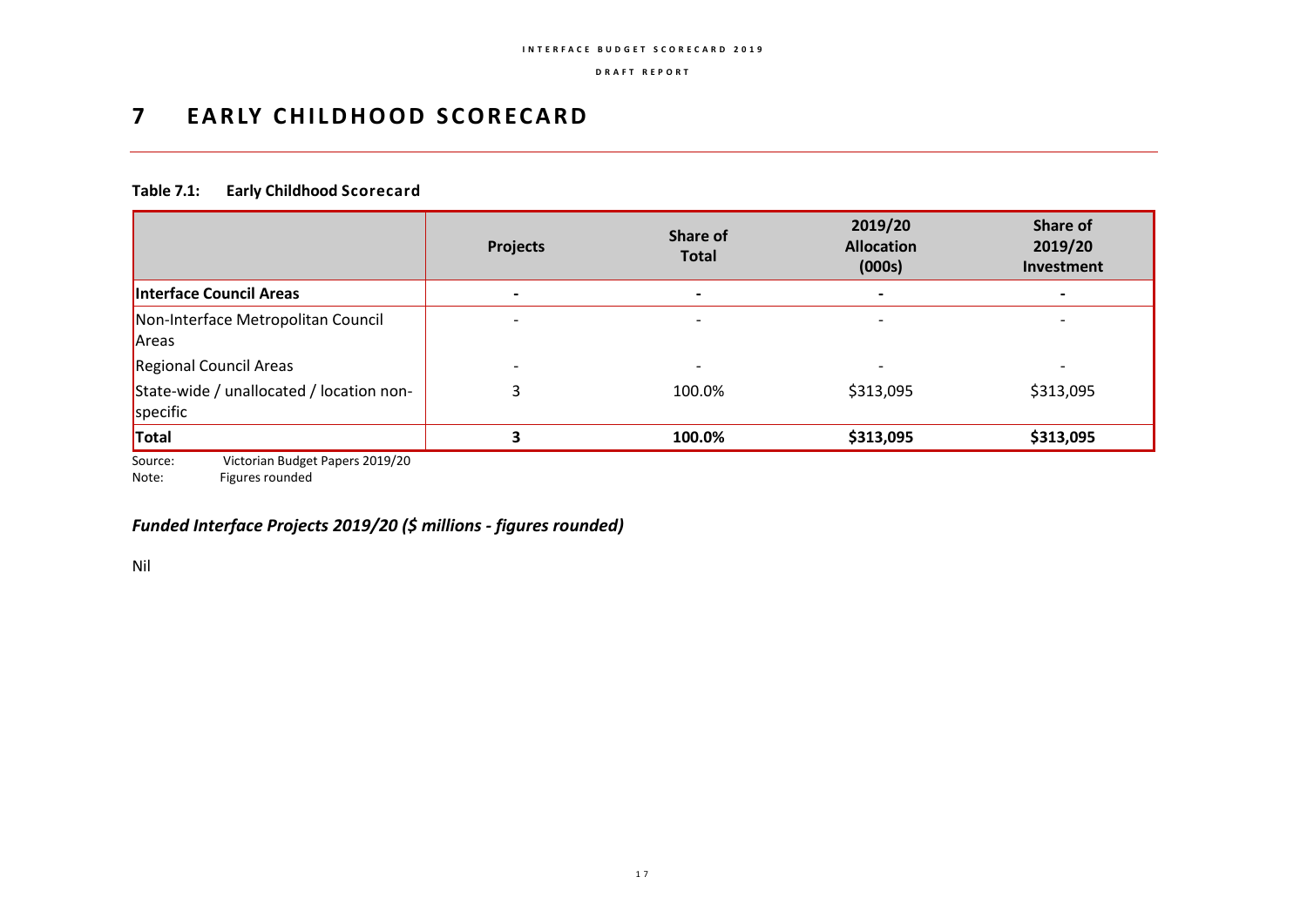## **8 PRIMARY SCHOOL FUNDING SCORECARD**

### **Table 8.1: Primary School Funding Scorecard**

|                                                 | <b>Projects</b>          | Share of                 | TEI         | Share of                 |
|-------------------------------------------------|--------------------------|--------------------------|-------------|--------------------------|
|                                                 |                          | <b>Total</b>             | (000s)      | <b>TEI</b>               |
| <b>Interface Council Areas</b>                  | 54                       | 25.2%                    | \$597,496   | 55.7%                    |
| Non-Interface Metropolitan Council Areas        | 88                       | 41.1%                    | \$288,456   | 26.9%                    |
| <b>Regional Council Areas</b>                   | 72                       | 33.6%                    | \$187,372   | 17.5%                    |
| Statewide / unallocated / location non-specific | $\overline{\phantom{0}}$ | $\overline{\phantom{a}}$ | -           | $\overline{\phantom{0}}$ |
| <b>Total</b>                                    | 214                      | 100.0%                   | \$1,073,324 | 100.0%                   |

Source: Victorian Budget Papers 2019/20

Note: Figures rounded

## *Funded Interface Projects*

### **New TEI funding (\$ millions - figures rounded)**

| Baxter Primary School - Asbestos Safety Program - modular buildings program (Baxter)                             | \$2,581 |
|------------------------------------------------------------------------------------------------------------------|---------|
| Clyde Primary School – modernisation – funding to plan for the committed upgrade of existing school facilities   | \$2,280 |
| (Clyde)                                                                                                          |         |
| Cranbourne South Primary School - modernisation - upgrade existing school facilities (Cranbourne South)          | \$5,900 |
| Cranbourne West Primary School - modernisation - upgrade existing school facilities (Cranbourne)                 | \$700   |
| Diamond Creek East Primary School – modernisation – funding to plan for the committed upgrade of existing school | \$360   |
| facilities (Diamond Creek)                                                                                       |         |
| Eltham North Primary School - modernisation - upgrade existing school facilities (Eltham North)                  | \$450   |
| Exford Primary School - modernisation - upgrade existing school facilities (Exford)                              | \$6,246 |
| Gladstone Park Primary School – modernisation – funding to plan for the committed upgrade of existing school     | \$252   |
| facilities (Gladstone Park)                                                                                      |         |
| Gladstone Views Primary School – modernisation – upgrade existing school facilities (Gladstone Park)             | \$3,126 |
| Hallam Primary School – Asbestos Safety Program – modular buildings program (Hallam)                             | \$3,586 |
| Koo Wee Rup Primary School – modernisation – funding to plan for the committed upgrade of existing school        | \$250   |
| facilities (Koo Wee Rup)                                                                                         |         |
| Lalor East Primary School - Asbestos Safety Program - modular buildings program (Thomastown)                     | \$8,900 |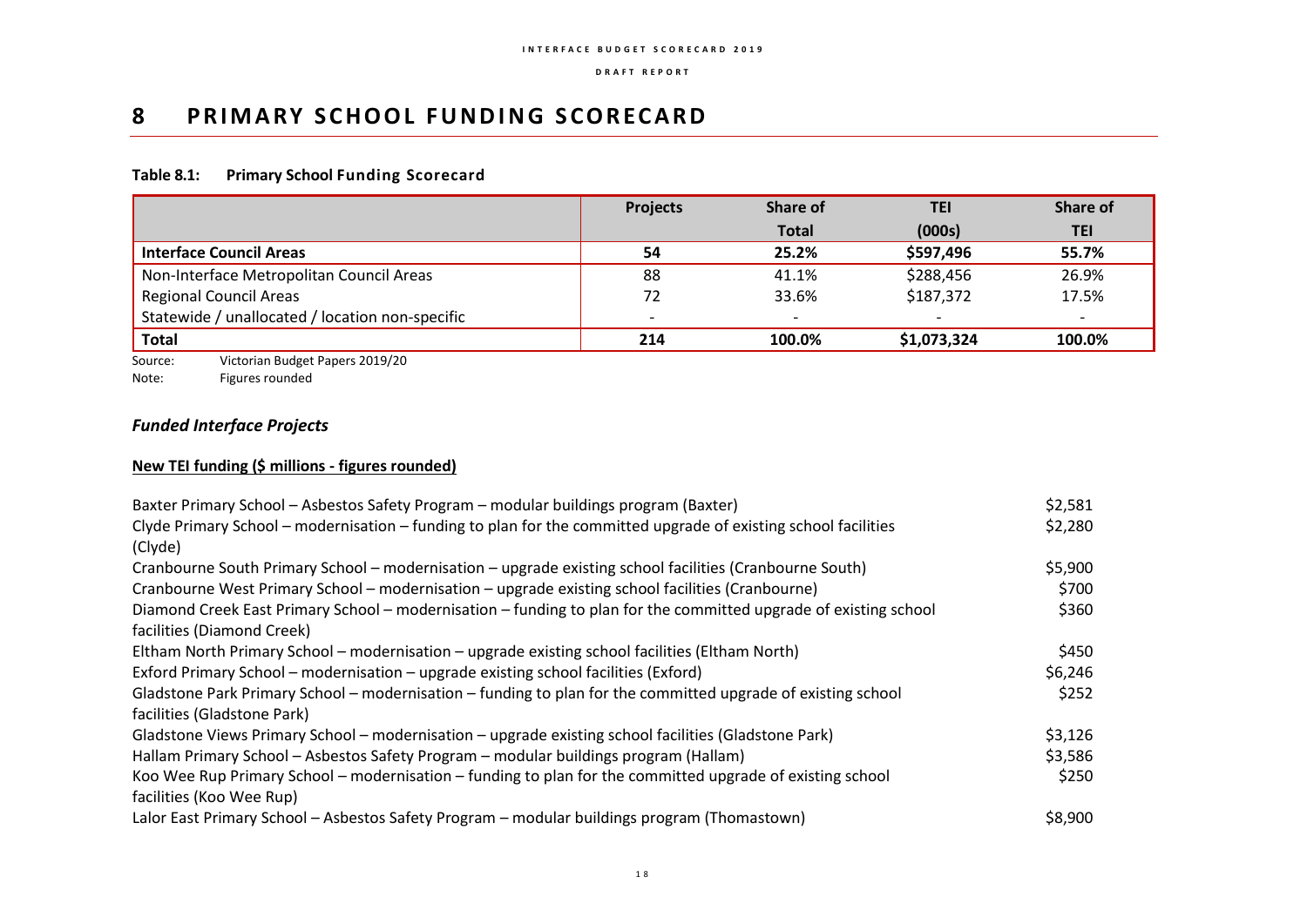#### **I N T E R F A C E B U D G E T S C O R E C A R D 2 0 1 9**

#### **D R A F T R E P O R T**

| Lang Lang Primary School – modernisation – funding to plan for the committed upgrade of existing school facilities | \$154    |
|--------------------------------------------------------------------------------------------------------------------|----------|
| (Lang Lang)                                                                                                        |          |
| Monbulk Primary School - modernisation - upgrade existing school facilities (Monbulk)                              | \$7,100  |
| Narre Warren North Primary School - modernisation - upgrade existing school facilities through the modular         | \$4,513  |
| buildings program (Narre Warren North)                                                                             |          |
| Beveridge Primary School (2020)                                                                                    | \$24,993 |
| Botanic Ridge Primary School (2020)                                                                                | \$24,993 |
| Casey Fields (Five Ways) Primary School (2020)                                                                     | \$24,993 |
| Clyde North East Primary School (2020)                                                                             | \$24,993 |
| Davis Creek Primary School (2020)                                                                                  | \$24,993 |
| Wyndham South (Riverwalk) Primary School (2020)                                                                    | \$24,993 |
| Edgars Creek Primary School (2021)                                                                                 | \$24,993 |
| Eynesbury Station Primary School (2021)                                                                            | \$24,993 |
| Greenvale North Primary School (2021)                                                                              | \$24,993 |
| Merrifield West Primary School (2021)                                                                              | \$24,993 |
| Rockbank North Primary School (2021)                                                                               | \$24,993 |
| Thoroughbred Primary School (2021)                                                                                 | \$24,993 |
| Timbertop (Officer North West) Primary School (2021)                                                               | \$24,993 |
| Truganina South East Primary School (2021)                                                                         | \$24,993 |
| Wollahra Primary School (2021)                                                                                     | \$24,993 |
| Osborne Primary School - Asbestos Safety Program - modular buildings program (Mount Martha)                        | \$7,984  |
| Research Primary School - modernisation - funding to deliver previously planned works (Research)                   | \$5,700  |
| <b>Existing TEI funding (\$ millions - figures rounded)</b>                                                        |          |
| Davis Creek P6 Early learning facility 2018-19 (Tarneit)                                                           | \$3,000  |
| Botanic Ridge P6 Early learning facility 2018-19 (Botanic Ridge)                                                   | \$5,901  |
| Wyndham South (Riverwalk) P6 Early learning facility 2018-19 (Werribee)                                            | \$3,000  |
| Beveridge West P6 2018-19 (Beveridge)                                                                              | \$19,700 |
| Bimbadeen Heights Primary School 2016-17 (Mooroolbark)                                                             | \$5,300  |
| Botanic Ridge P6 2018-19 (Botanic Ridge)                                                                           | \$16,500 |
| Casey Fields (Five Ways) P6 2018-19 (Cranbourne East)                                                              | \$20,100 |
| Clyde North East P6 2018-19 (Clyde North)                                                                          | \$20,800 |
| Davis Creek P6 2018-19 (Tarneit)                                                                                   | \$20,100 |
| Don Valley Primary School 2018-19 (Don Valley)                                                                     | \$170    |
| Gladstone Park Primary School 2018-19 (Gladstone Park)                                                             | \$1,500  |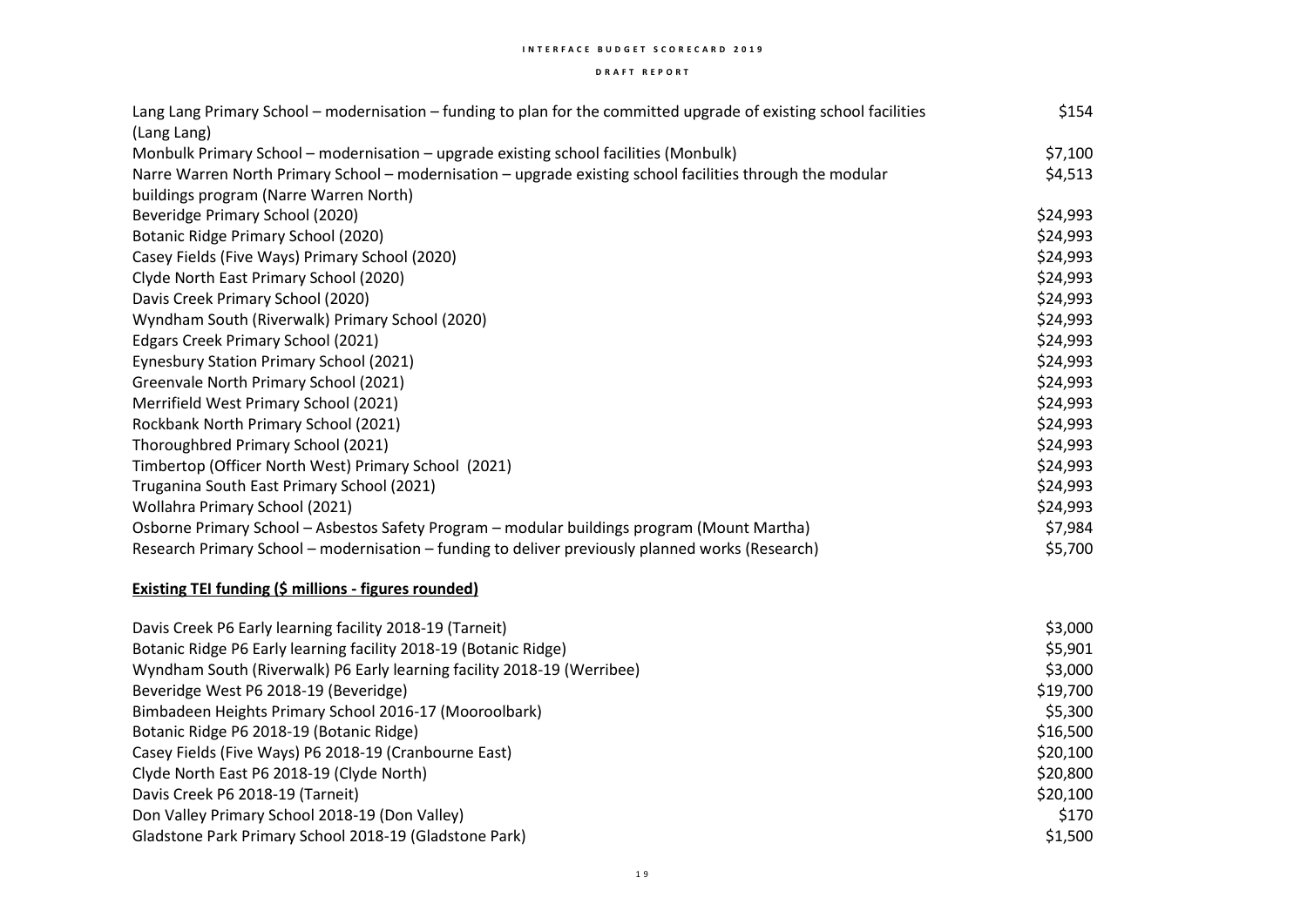#### **I N T E R F A C E B U D G E T S C O R E C A R D 2 0 1 9**

#### **D R A F T R E P O R T**

| Hoddles Creek Primary School 2018-19 (Hoddles Creek)     | \$90     |
|----------------------------------------------------------|----------|
| Lalor Gardens Primary School 2018-19 (Lalor)             | \$4,095  |
| Launching Place Primary School 2018-19 (Launching Place) | \$500    |
| Lilydale West Primary School 2017-18 (Lilydale)          | \$2,110  |
| Melton West Primary School 2018-19 (Melton)              | \$6,400  |
| Montrose Primary School 2018-19 (Montrose)               | \$3,820  |
| Sunbury Heights Primary School 2018-19 (Sunbury)         | \$700    |
| Sunbury Primary School 2018-19 (Sunbury)                 | \$3,500  |
| Tallarook Primary School 2018-19 (Tallarook)             | \$150    |
| Wandong Primary School 2017-18 (Wandong)                 | \$1,379  |
| Wyndham South (Riverwalk) P6 2018-19 (Werribee)          | \$23,700 |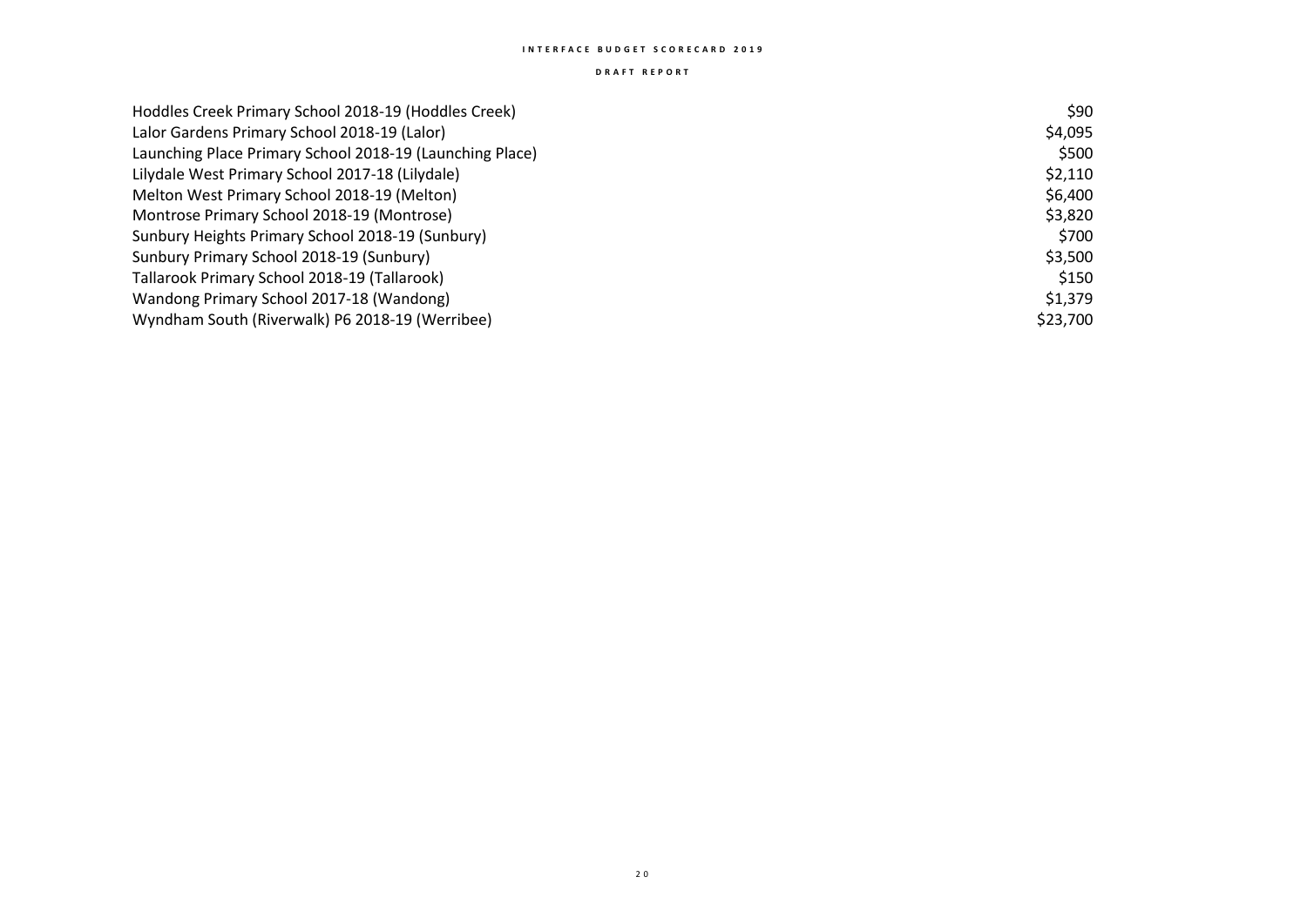## **9 SECONDARY AND CONSOLIDATED SCHOOL FUNDING SCORECARD**

| Table 9.1: | Secondary and Consolidated School Funding Scorecard (Includes P-9 and P-12 Schools) |
|------------|-------------------------------------------------------------------------------------|
|------------|-------------------------------------------------------------------------------------|

|                                                 | <b>Projects</b> | <b>Share of</b><br><b>Total</b> | <b>TEI</b><br>(000s) | <b>Share of</b><br>TEI |
|-------------------------------------------------|-----------------|---------------------------------|----------------------|------------------------|
| Interface Council Areas                         | 40              | 25.5%                           | \$346,444            | 29.1%                  |
| Non-Interface Metropolitan Council Areas        | 56              | 35.7%                           | \$445,240            | 37.4%                  |
| Regional Council Areas                          | 60              | 38.2%                           | \$297,216            | 25.0%                  |
| Statewide / unallocated / location non-specific |                 | 0.6%                            | \$101,273            | 8.5%                   |
| <b>Total</b>                                    | 157             | 100.0%                          | \$1,190,173          | 100.0%                 |

Source: Victorian Budget Papers 2019/20 Note: Figures rounded

## *Funded Interface Projects*

### **New TEI funding (\$ millions - figures rounded)**

| Cranbourne Secondary College – modernisation – funding to plan for the committed upgrade of existing school facilities        | \$662    |
|-------------------------------------------------------------------------------------------------------------------------------|----------|
| (Cranbourne)                                                                                                                  |          |
| Diamond Valley College - modernisation - upgrade existing school facilities (Diamond Creek)                                   | \$3,100  |
| Dromana Secondary College - Asbestos Safety Program - modular buildings program (Dromana)                                     | \$2,362  |
| Edgars Creek Secondary College - Stage 2 - funding for construction works (Wollert)                                           | \$22,800 |
| Hampton Park Secondary College - modernisation - upgrade existing school facilities (Hampton Park)                            | \$3,900  |
| Monbulk College – modernisation – funding to plan for the committed upgrade of existing school facilities (Monbulk)           | \$935    |
| Craigieburn South Secondary School (2020)                                                                                     | \$24,993 |
| Pakenham Henry Road Secondary School (2021)                                                                                   | \$24,993 |
| Red Hill Consolidated School - modernisation - upgrade existing school facilities (Red Hill)                                  | \$3,200  |
| St Helena Secondary College – modernisation – funding to plan for the committed upgrade of existing school facilities (Eltham | \$1,347  |
| North)                                                                                                                        |          |
| Staughton College – modernisation – funding to plan for the committed upgrade of existing school facilities (Melton South)    | \$650    |
| The Grange P-12 College - modernisation - funding to deliver previously planned works (Hoppers Crossing)                      | \$9,500  |
| Timbarra P-9 College – modernisation – funding to plan for the committed upgrade of existing school facilities (Berwick)      | \$290    |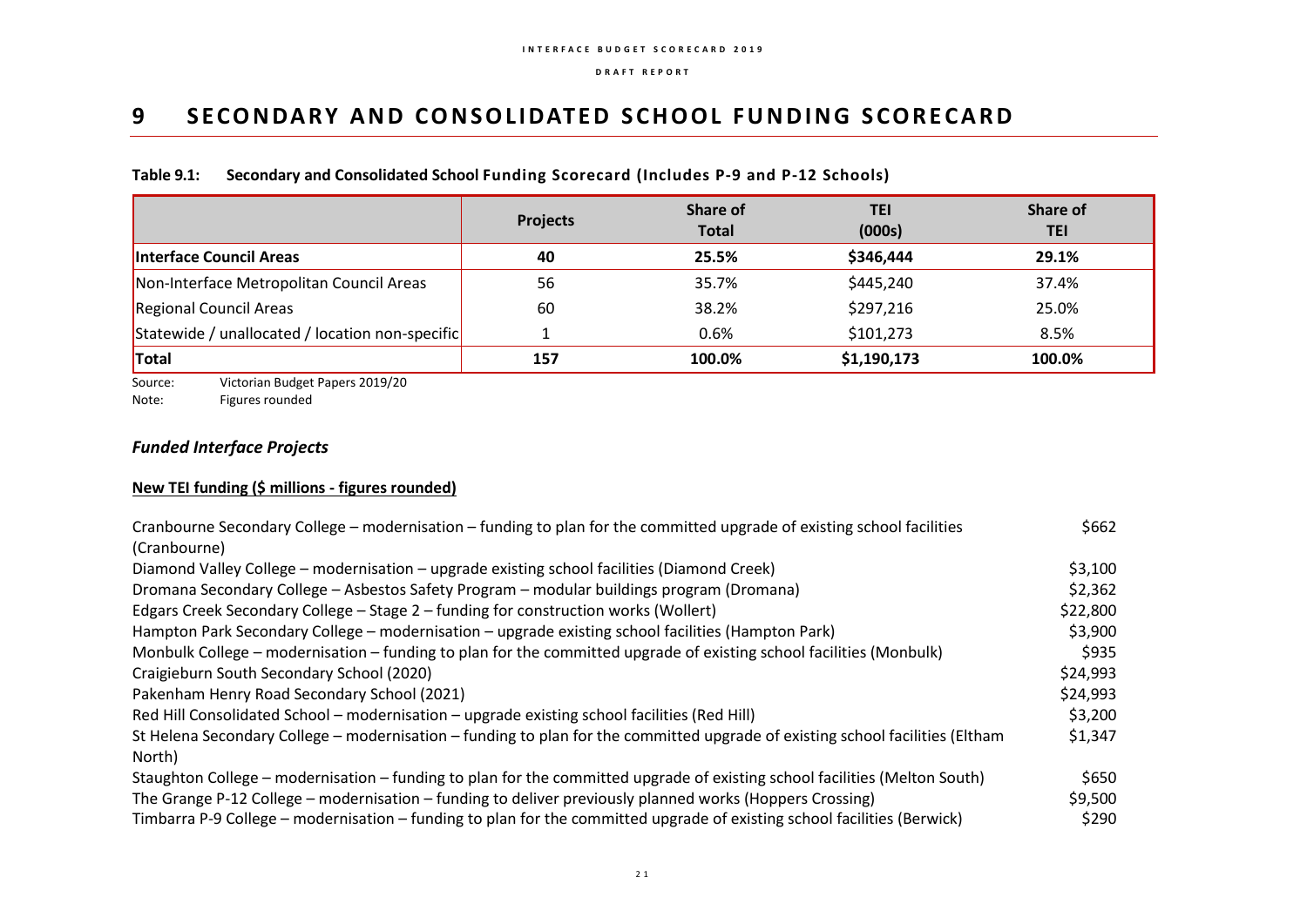#### **I N T E R F A C E B U D G E T S C O R E C A R D 2 0 1 9**

#### **D R A F T R E P O R T**

| Upwey High School - Next stage modernisation - upgrade existing school facilities (Upwey)    | \$2,700  |
|----------------------------------------------------------------------------------------------|----------|
| Warringa Park School - modernisation - upgrade existing school facilities (Hoppers Crossing) | \$12,400 |
| Existing TEI funding (\$ millions - figures rounded)                                         |          |
| Berwick Secondary College 2018-19 (Berwick)                                                  | \$1,300  |
| Craigieburn South 7-12 2018-19 - Stage 1 (Craigieburn)                                       | \$24,000 |
| Cranbourne Secondary College 2016-17 (Cranbourne)                                            | \$9,000  |
| Diamond Valley College 2018-19 - Stage 2 (Diamond Creek)                                     | \$1,800  |
| Eltham High School (Eltham)                                                                  | \$1,507  |
| Epping Secondary College 2018-19 (Epping)                                                    | \$3000   |
| Hampton Park Secondary College 2018-19 (Hampton Park)                                        | \$2,620  |
| Koo Wee Rup Secondary College 2018-19 (Koo Wee Rup)                                          | \$850    |
| Lilydale and Upper Yarra Secondary Schools Plan 2018-19 - Stage 1 (Lilydale)                 | \$20,000 |
| Manor Lakes College 2016-17 - Stage 5 (Wyndham Vale)                                         | \$10,900 |
| Monbulk College 2017-18 (Monbulk)                                                            | \$7,578  |
| Monbulk College 2018-19 - Stage 3 (Monbulk)                                                  | \$8,510  |
| Mooroolbark College 2018-19 (Mooroolbark)                                                    | \$7,000  |
| Narre Warren South P12 College 2017-18 (Narre Warren South)                                  | \$5,020  |
| Narre Warren South P12 College 2018-19 - Stage 2 (Narre Warren South)                        | \$400    |
| Point Cook South Senior Secondary School 2018-19 (Point Cook)                                | \$53,000 |
| Roxburgh College 2018-19 (Roxburgh Park)                                                     | \$3,000  |
| Seymour College 2018-19 (Seymour)                                                            | \$6,881  |
| St Helena Secondary College 2018-19 (Eltham North)                                           | \$3,820  |
| Sunbury College 2017-18 (Sunbury)                                                            | \$4,800  |
| Sunbury Downs Secondary College 2017-18 (Sunbury)                                            | \$3,920  |
| Taylors Hill Secondary College 2017-18 (Taylors Hill)                                        | \$23,306 |
| The Alpine School 2018-19 (Launching Place)                                                  | \$6,500  |
| Upwey High School 2018-19 - Stage 2 (Upwey)                                                  | \$13,900 |
| Upwey High School 2017-18 (Upwey)                                                            | \$10,000 |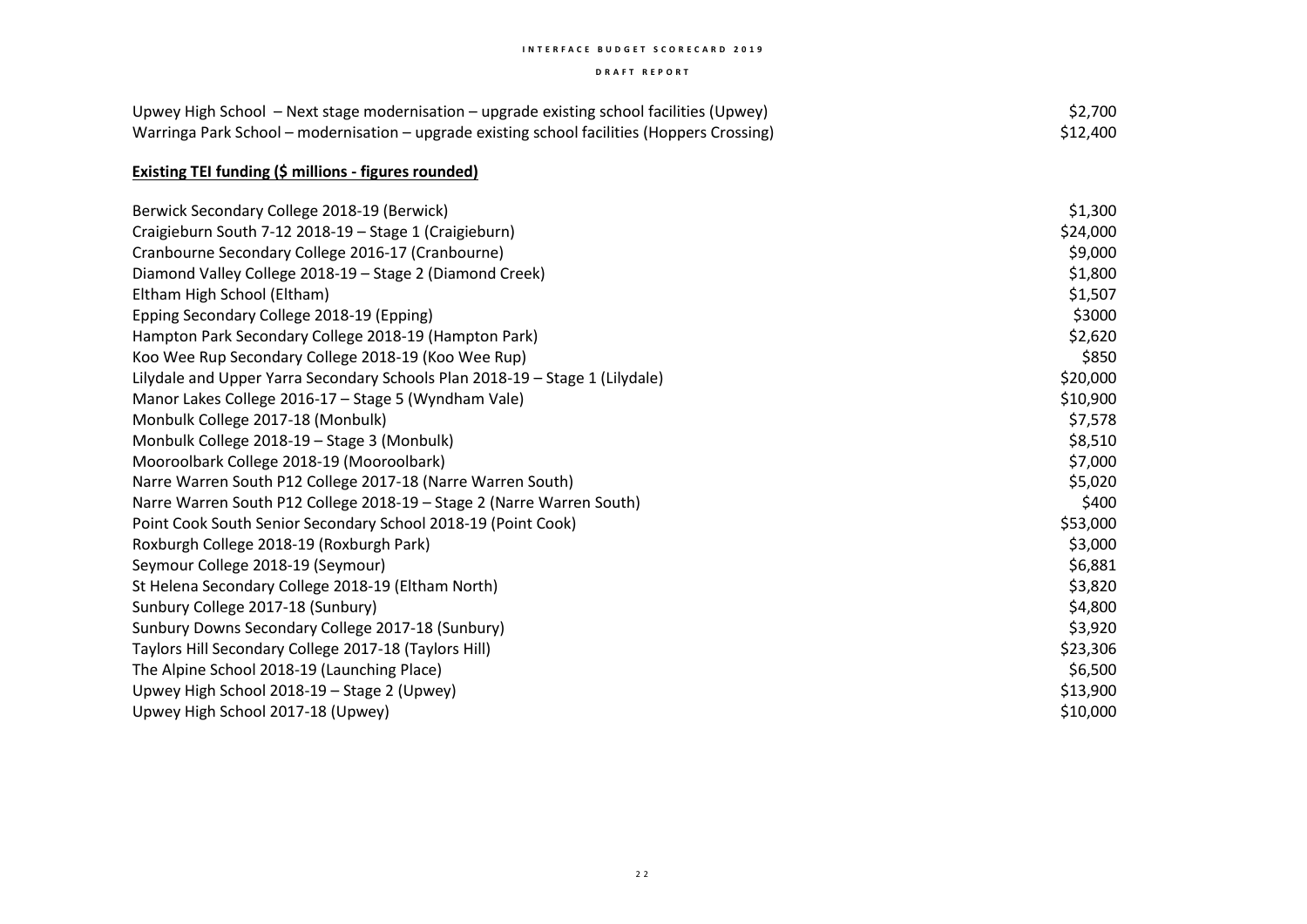## **10 SPECIALIST SCHOOL FUNDING SCORECARD**

### **Table 10.1: Special Education Funding Scorecard**

|                                                 | <b>Projects</b> | Share of<br><b>Total</b> | TEI<br>(000s)            | <b>Share of</b><br>TEI   |
|-------------------------------------------------|-----------------|--------------------------|--------------------------|--------------------------|
| Interface Council Areas                         |                 | 29.4%                    | \$40,710                 | 38.9%                    |
| Non-Interface Metropolitan Council Areas        |                 | 41.2%                    | \$26,915                 | 25.7%                    |
| Regional Council Areas                          |                 | 29.4%                    | \$37,076                 | 35.4%                    |
| Statewide / unallocated / location non-specific |                 | $\overline{\phantom{a}}$ | $\overline{\phantom{0}}$ | $\overline{\phantom{0}}$ |
| <b>Total</b>                                    | 17              | 100.0%                   | \$104,701                | 100.0%                   |

Source: Victorian Budget Papers 2019/20 Note: Figures rounded

### *Funded Interface Projects*

#### **New TEI funding (\$ millions - figures rounded)**

| Jacana School for Autism – Asbestos Safety Program – modular buildings program (Jacana)                         | \$966    |
|-----------------------------------------------------------------------------------------------------------------|----------|
| Cranbourne West Secondary and Special School (2021)                                                             | \$24.993 |
| Yarra Ranges Special Developmental School - Stage 2 - modernisation - upgrade existing school facilities (Mount | \$3.451  |
| Evelyn)                                                                                                         |          |

#### **Existing TEI funding (\$ millions - figures rounded)**

| Sunbury and Macedon Ranges Specialist School - Sunbury Campus 2018-19 (Sunbury) | \$10,800 |
|---------------------------------------------------------------------------------|----------|
| Yarra Ranges Special Developmental School 2017-18 (Mount Evelyn)                | \$500    |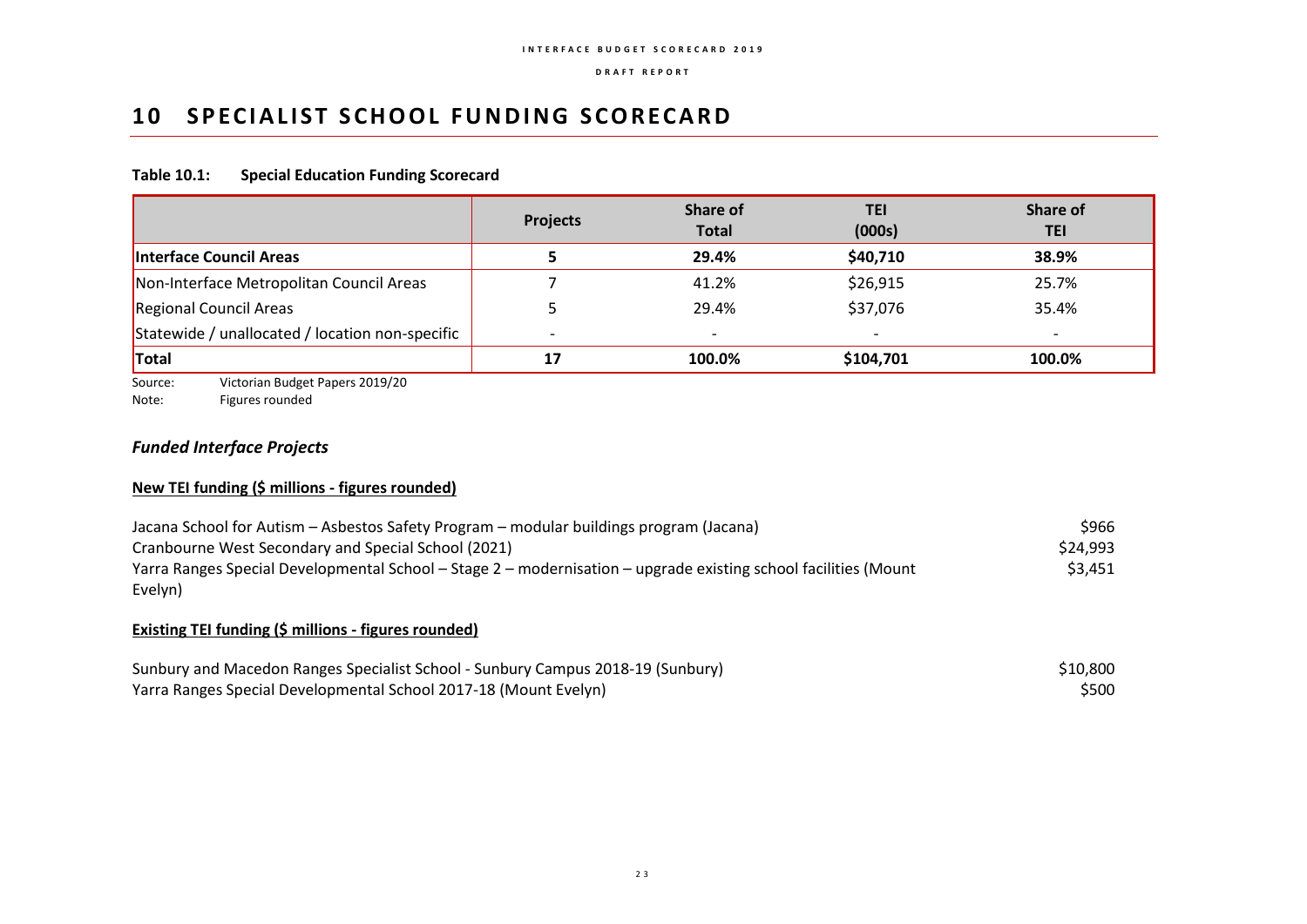## **11 LAND ACQUISITION FOR EDUCATION SCORECARD**

### **Table 11.1: Land Acquisition for Education Funding Scorecard**

|                                                 | <b>Projects</b> | Share of<br><b>Total</b> | <b>TEI</b><br>(000s)     | <b>Share of</b><br>TEI   |
|-------------------------------------------------|-----------------|--------------------------|--------------------------|--------------------------|
| Interface Council Areas                         |                 | $\blacksquare$           | $\overline{\phantom{0}}$ |                          |
| Non-Interface Metropolitan Council Areas        |                 |                          |                          | $\overline{\phantom{0}}$ |
| Regional Council Areas                          |                 | $\overline{\phantom{a}}$ | $\overline{\phantom{a}}$ | -                        |
| Statewide / unallocated / location non-specific | 4               | 100.0.%                  | \$529,953                | 100.0%                   |
| <b>Total</b>                                    | 4               | 100.0%                   | \$529,953                | 100.0%                   |

Source: Victorian Budget Papers 2019/20

Note: Figures rounded

## *Funded Interface Projects*

Nil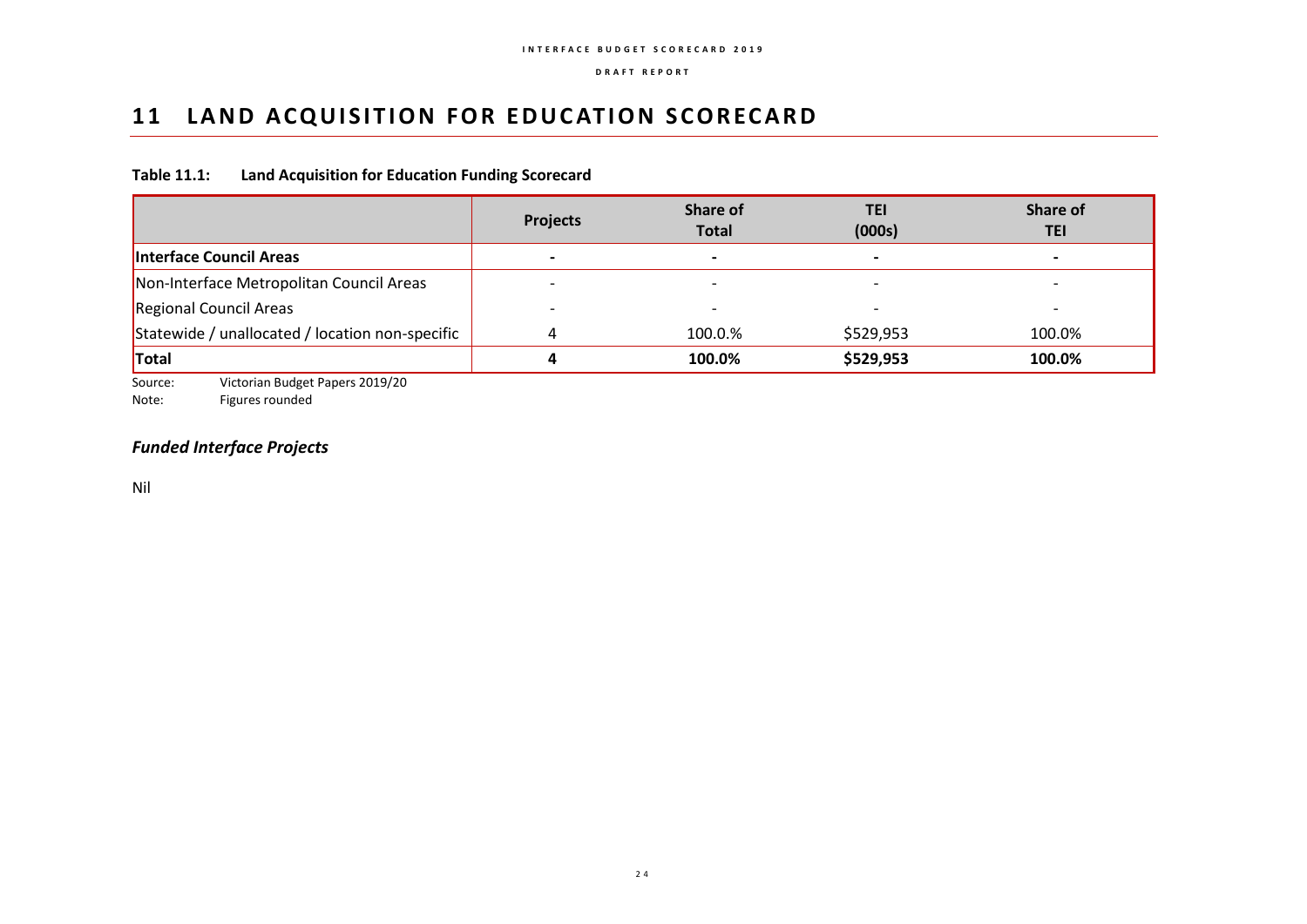## **12 FURTHER EDUCATION FUNDING SCORECARD**

### **Table 12.1: Further Education Funding Scorecard**

|                                                 | <b>Projects</b> | Share of<br><b>Total</b> | TEI<br>(000s) | Share of<br>TEI |
|-------------------------------------------------|-----------------|--------------------------|---------------|-----------------|
| <b>Interface Council Areas</b>                  |                 | 33.3%                    | \$12,740      | 6.9%            |
| Non-Interface Metropolitan Council Areas        |                 | 16.7%                    | \$9,000       | 4.8%            |
| Regional Council Areas                          |                 | 33.3%                    | \$43,750      | 23.5%           |
| Statewide / unallocated / location non-specific |                 | 16.7%                    | \$120,300     | 64.8%           |
| <b>Total</b>                                    | 6               | 100.0%                   | \$185,790     | 100.0%          |

Source: Victorian Budget Papers 2019/20 Note: Figures rounded

### *Funded Interface Projects*

### **New TEI funding (\$000s - figures rounded)**

| Box Hill Institute Integrated Centre for Sustainable Construction Technologies – funding for new facilities (Lilydale)          | \$10,200 |
|---------------------------------------------------------------------------------------------------------------------------------|----------|
| GOTAFE Health and Community Services Training Facility – funding for new facilities and re-use of existing facilities (Seymour) | \$2,540  |

#### **Existing TEI funding**

Nil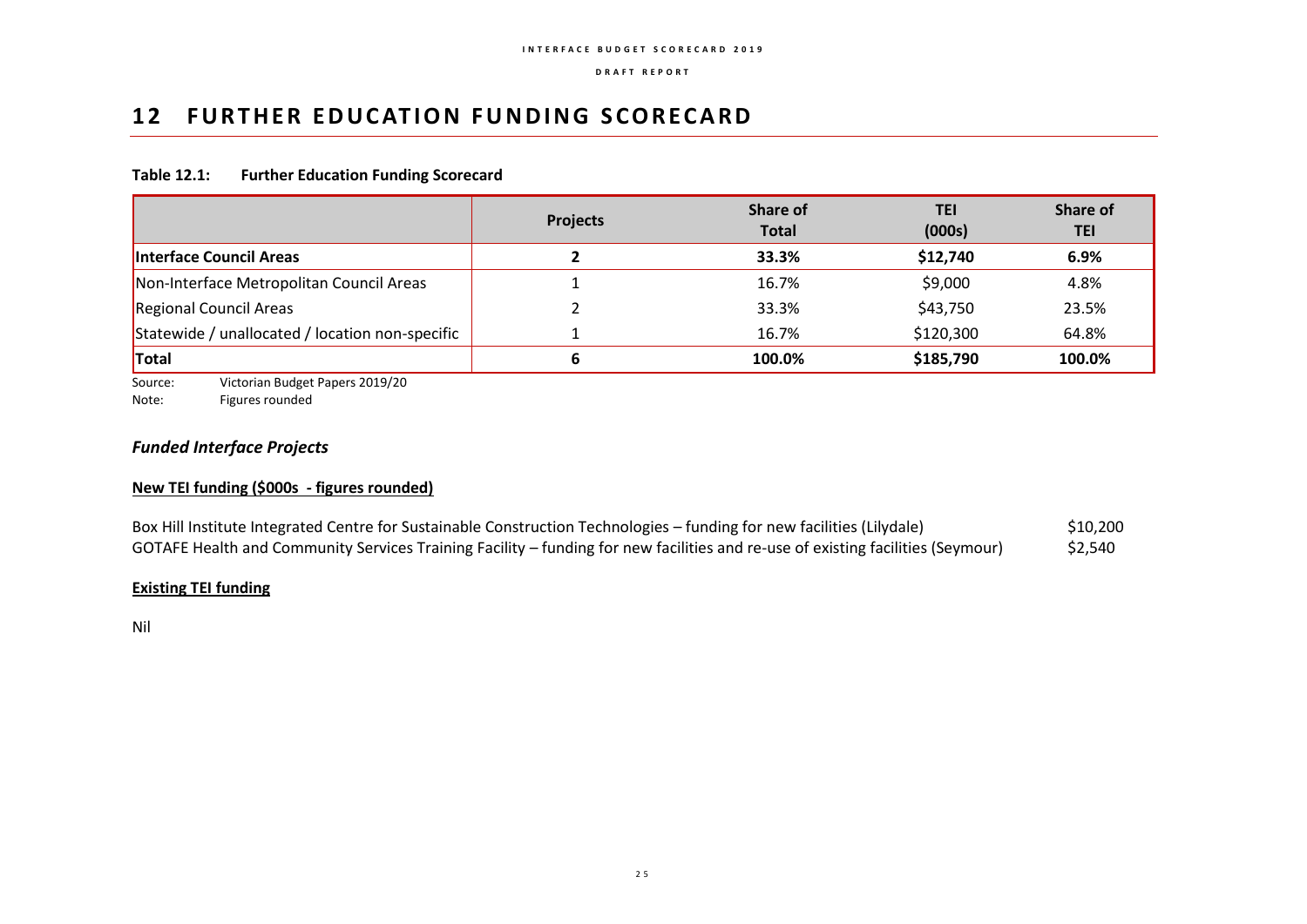## **13 HEALTH FUNDING SCORECARD**

### **Table 13.1: Health Funding Scorecard**

| <b>Projects</b> | <b>Share of</b><br><b>Total</b> | <b>TEI</b><br>(000s) | Share of<br><b>TEI</b> |
|-----------------|---------------------------------|----------------------|------------------------|
|                 | 3.3%                            | \$302,452            | 5.4%                   |
| 21              | 34.4%                           | \$3,294,255          | 58.7%                  |
| 13              | 21.3%                           | \$1,276,414          | 22.7%                  |
| 25              | 41.0%                           | \$742,073            | 13.2%                  |
| 61              | 100.0%                          | \$5,615,194          | 100.0%                 |
|                 |                                 |                      |                        |

Source: Victorian Budget Papers 2019/20

Note: Figures rounded

### *Funded Interface Projects*

### **New TEI funding (\$ millions - figures rounded)**

Nil

#### **Existing TEI funding (\$ millions - figures rounded)**

Casey Hospital Expansion (Berwick)  $\zeta$ 139,780

Northern Hospital inpatient expansion - Stage 2 (Epping)  $$162,672$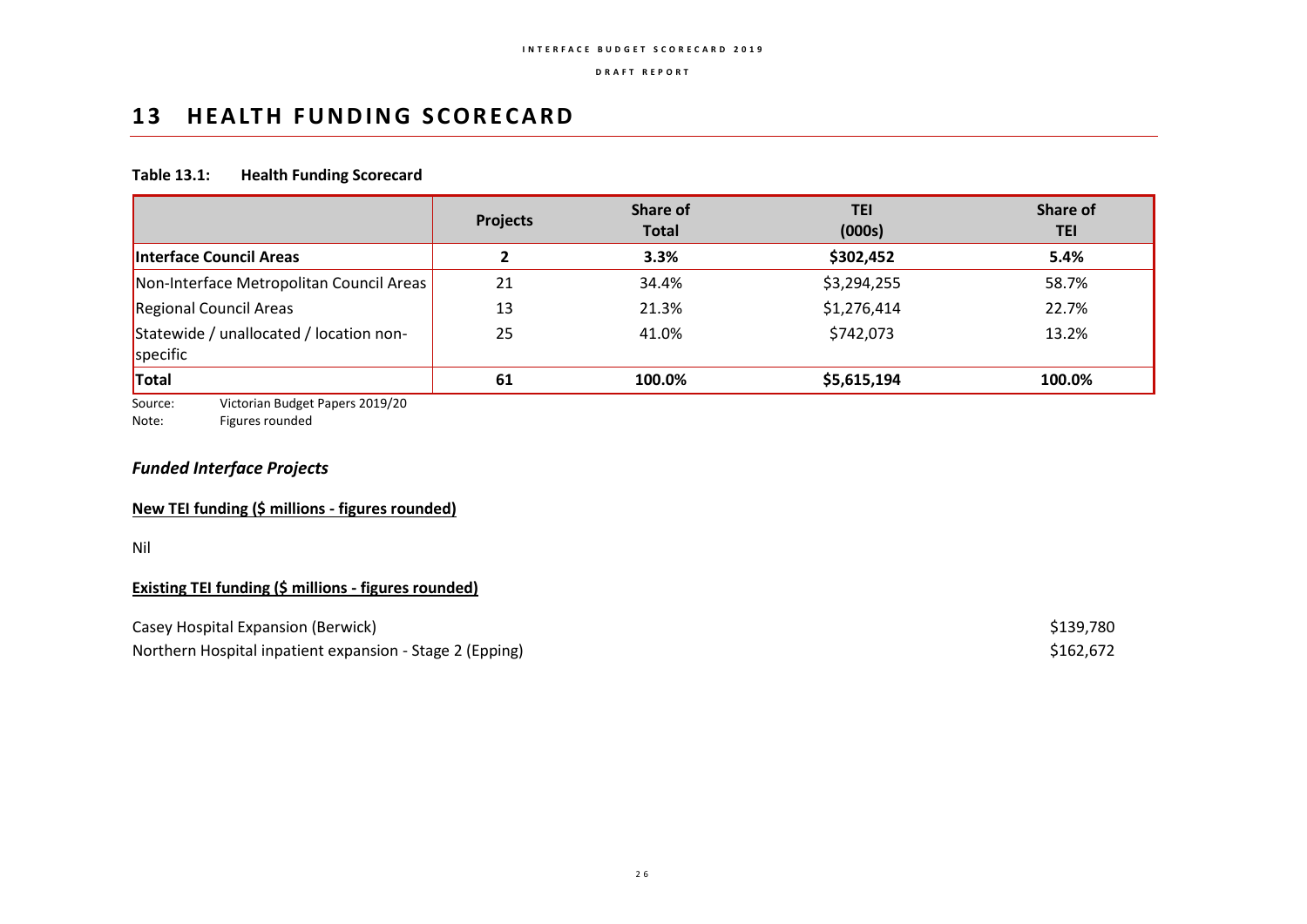## **14 JUSTICE AND REGULATION FUNDING SCORECARD**

#### **Table 14.1: Justice Funding Scorecard**

|                                                 | <b>Projects</b> | Share of<br><b>Total</b> | TEI<br>(000) | Share of<br><b>TEI</b> |
|-------------------------------------------------|-----------------|--------------------------|--------------|------------------------|
| Interface Council Areas                         |                 | %                        | \$14,000     | %                      |
| Non-Interface Metropolitan Council Areas        |                 | %                        | \$165,746    | %                      |
| Regional Council Areas                          |                 | %                        | \$1,163,853  | %                      |
| Statewide / unallocated / location non-specific | 37              | %                        | \$2,563,877  | %                      |
| Total                                           | 50              | 100.0%                   | \$3,907,476  | 100.0%                 |

Source: Victorian Budget Papers 2019/20 Note: Figures rounded

### *Funded Interface Projects*

#### **New TEI funding (\$ millions - figures rounded)**

Nil

## **Existing TEI funding (\$ millions - figures rounded)**

Wyndham Law Courts Redevelopment (Werribee) **\$14,000** \$14,000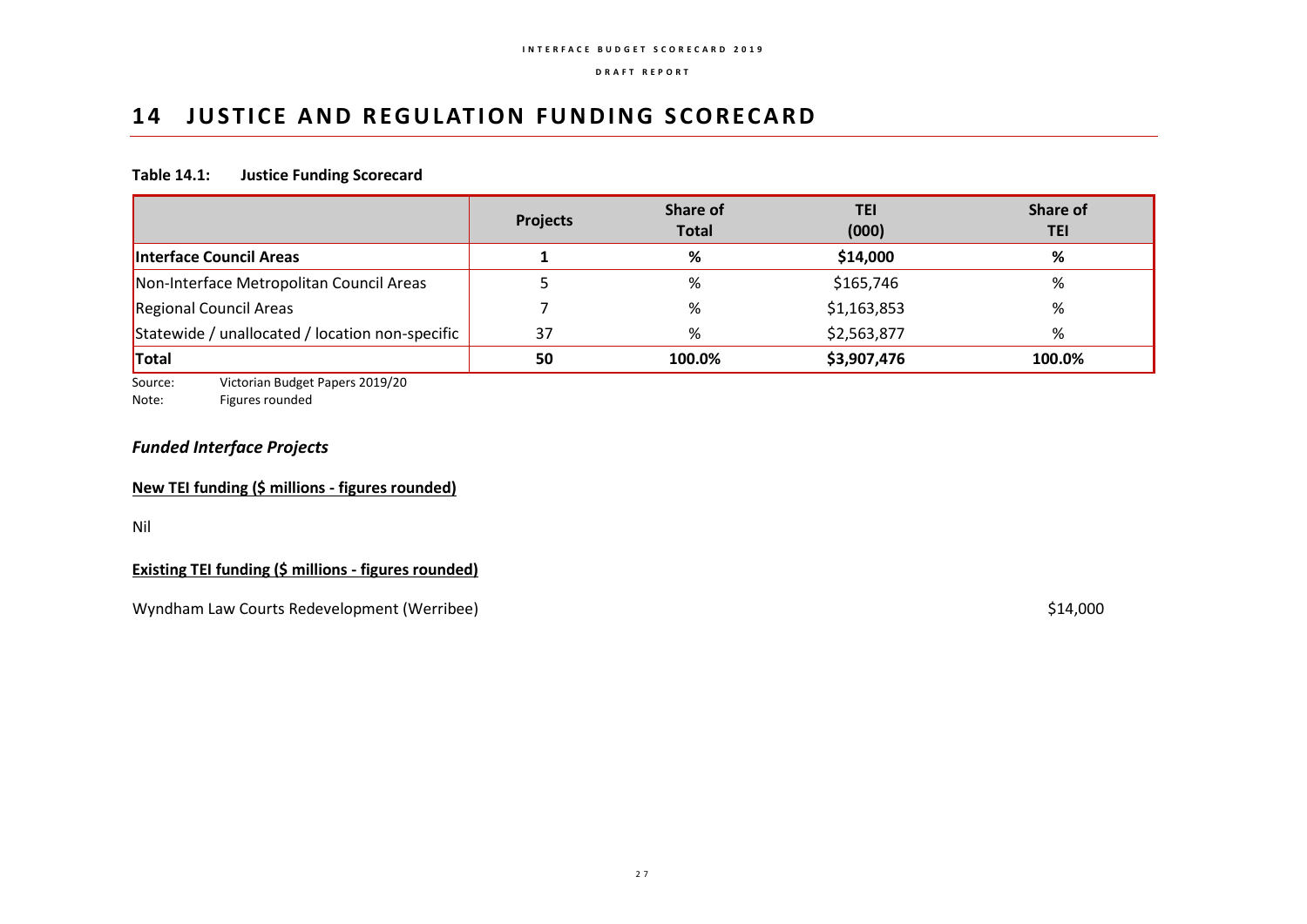## 15 ARTS AND CULTURAL FACILITIES

### **Table 15.1: Arts and Cultural Funding Scorecard**

|                                                 | <b>Projects</b>          | Share of<br><b>Total</b> | <b>TEI</b><br>(000s)     | Share of<br>TEI          |
|-------------------------------------------------|--------------------------|--------------------------|--------------------------|--------------------------|
| Interface Council Areas                         | $\overline{\phantom{0}}$ | $\overline{\phantom{a}}$ | $\overline{\phantom{0}}$ | $\overline{\phantom{0}}$ |
| Non-Interface Metropolitan Council Areas        |                          |                          |                          |                          |
| Regional Council Areas                          |                          |                          |                          |                          |
| Statewide / unallocated / location non-specific | 10                       | 100.0%                   | \$307,244                | 100.0%                   |
| <b>Total</b>                                    | 10                       | 100.0%                   | \$307,244                | 100.0%                   |

Source: Victorian Budget Papers 2019/20<br>Notes: Figures rounded

Figures rounded

## *Funded Interface Projects*

Nil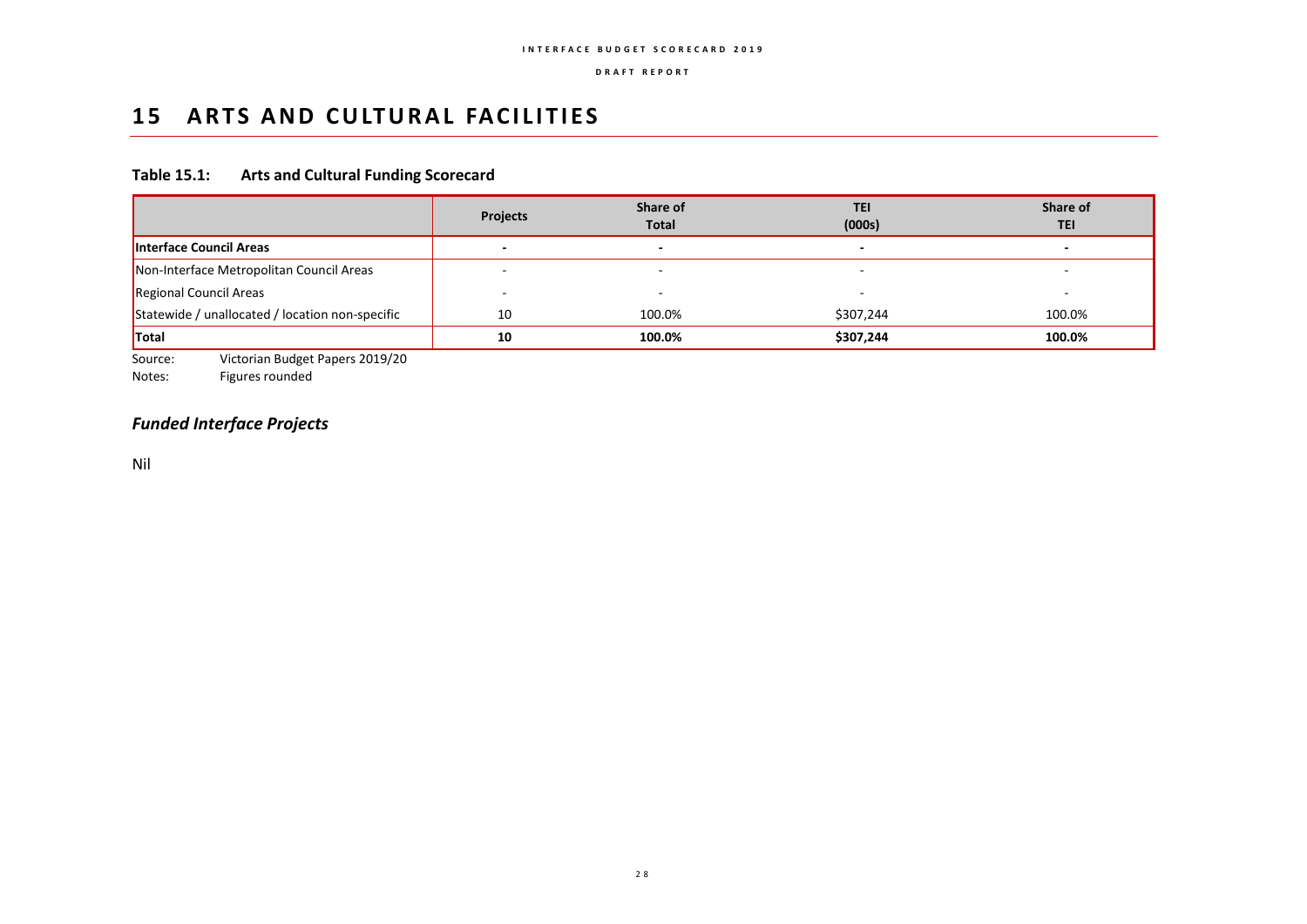## **16 ROADS FUNDING SCORECARD**

#### **Table 16.1: Roads Funding Scorecard**

|                                                     | <b>Projects</b> | <b>Share of</b><br><b>Total</b> | TEI<br>(000s) | Share of<br>TEI |
|-----------------------------------------------------|-----------------|---------------------------------|---------------|-----------------|
| Interface Council Areas                             |                 | 7.7%                            | \$2,198,854   | 4.7%            |
| Non-Interface Metropolitan Council Areas            | 8               | 8.8%                            | \$1,353,630   | 2.9%            |
| Regional Council Areas                              | 34              | 37.4%                           | \$2,561,573   | 5.5%            |
| Statewide / unallocated / location non-<br>specific | 42              | 46.2%                           | \$40,814,658  | 87.0%           |
| Total                                               | 91              | 100.0%                          | \$46,928,715  | 100.0%          |

Source: Victorian Budget Papers 2019/20

Statewide allocations include capital funding for North East Link, West Gate Tunnel and the Level Crossing Removal Program. Interface Council areas have been allocated 75% of the TEI value for the Suburban Roads Upgrade project, with the remaining 25% allocated to Non-Interface Metropolitan Council areas. Figures rounded

## *Funded Interface Projects*

### **New TEI funding (\$ millions - figures rounded)**

| Narre Warren North Road upgrade (Narre Warren North) | \$38,300    |
|------------------------------------------------------|-------------|
| Existing TEI funding (\$ millions - figures rounded) |             |
| Suburban Roads Upgrade project (estimated share)     | \$1,701,600 |
| Hallam Road upgrade (Hampton Park)                   | \$53,514    |
| Kilmore Bypass (Kilmore)                             | \$33,270    |
| Plenty Road upgrade - Stage 2 (South Morang)         | \$143,409   |
| - O'Herns Road upgrade (Epping)                      | \$102,803   |
| Yan Yean Road duplication – Stage 1 (Plenty)         | \$125,958   |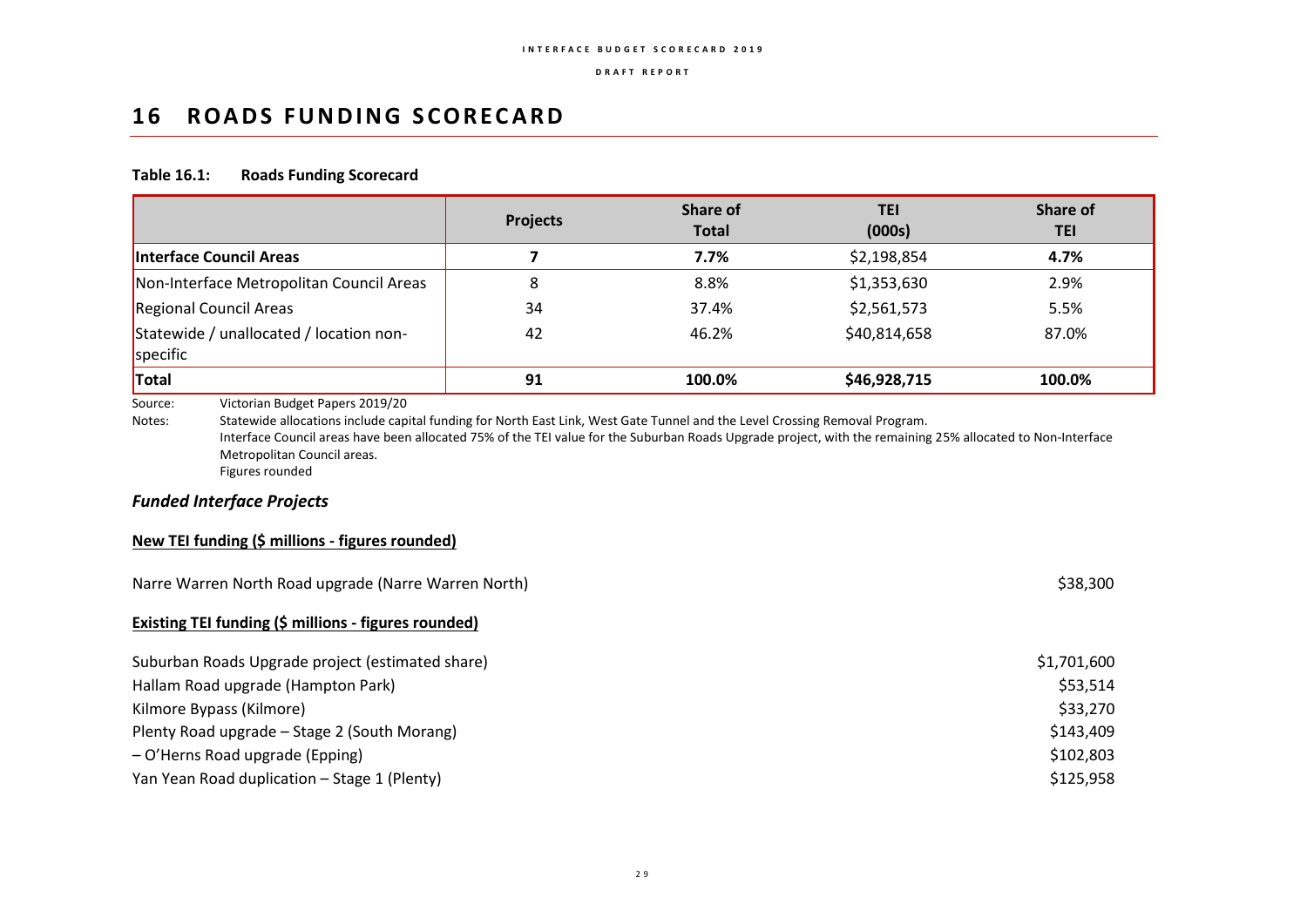## 17 PUBLIC TRANSPORT FUNDING SCORECARD (RAIL AND BUS)

#### **Table 17.1: Public Transport Scorecard**

|                                                     | <b>Projects</b> | Share of<br><b>Total</b> | <b>TEI</b><br>(000s) | Share of<br><b>TEI</b> |
|-----------------------------------------------------|-----------------|--------------------------|----------------------|------------------------|
| Interface Council Areas                             |                 | 7.7%                     | \$1,992,440          | 7.3%                   |
| Non-Interface Metropolitan Council Areas            | 4               | 6.2%                     | \$500,752            | 1.8%                   |
| Regional Council Areas                              | 23              | 35.4%                    | \$3,893,274          | 14.2%                  |
| Statewide / unallocated / location non-<br>specific | 33              | 50.8%                    | \$21,044,489         | 76.8%                  |
| Total                                               | 65              | 100.0%                   | \$27,430,955         | 100.0%                 |

Source: Victorian Budget Papers 2019/20

Statewide allocations include Metro Tunnel, Melbourne Airport Rail, Suburban Rail Loop, and New Metropolitan Trains Figures rounded

### *Funded Interface Projects*

#### **New TEI (\$ millions - figures rounded)**

| Cranbourne Line Duplication planning and development (metropolitan various) | \$750 000 |
|-----------------------------------------------------------------------------|-----------|
| Hurstbridge Line Upgrade Stage 2 (metropolitan various)                     | \$530 000 |

#### **Existing TEI funding (\$ millions - figures rounded)**

| Cranbourne Pakenham Line Upgrades (50%)       | \$269770  |
|-----------------------------------------------|-----------|
| Sunbury Line Upgrades (50%)                   | \$269770  |
| Wyndham Vale Stabling Yard (regional various) | \$172 900 |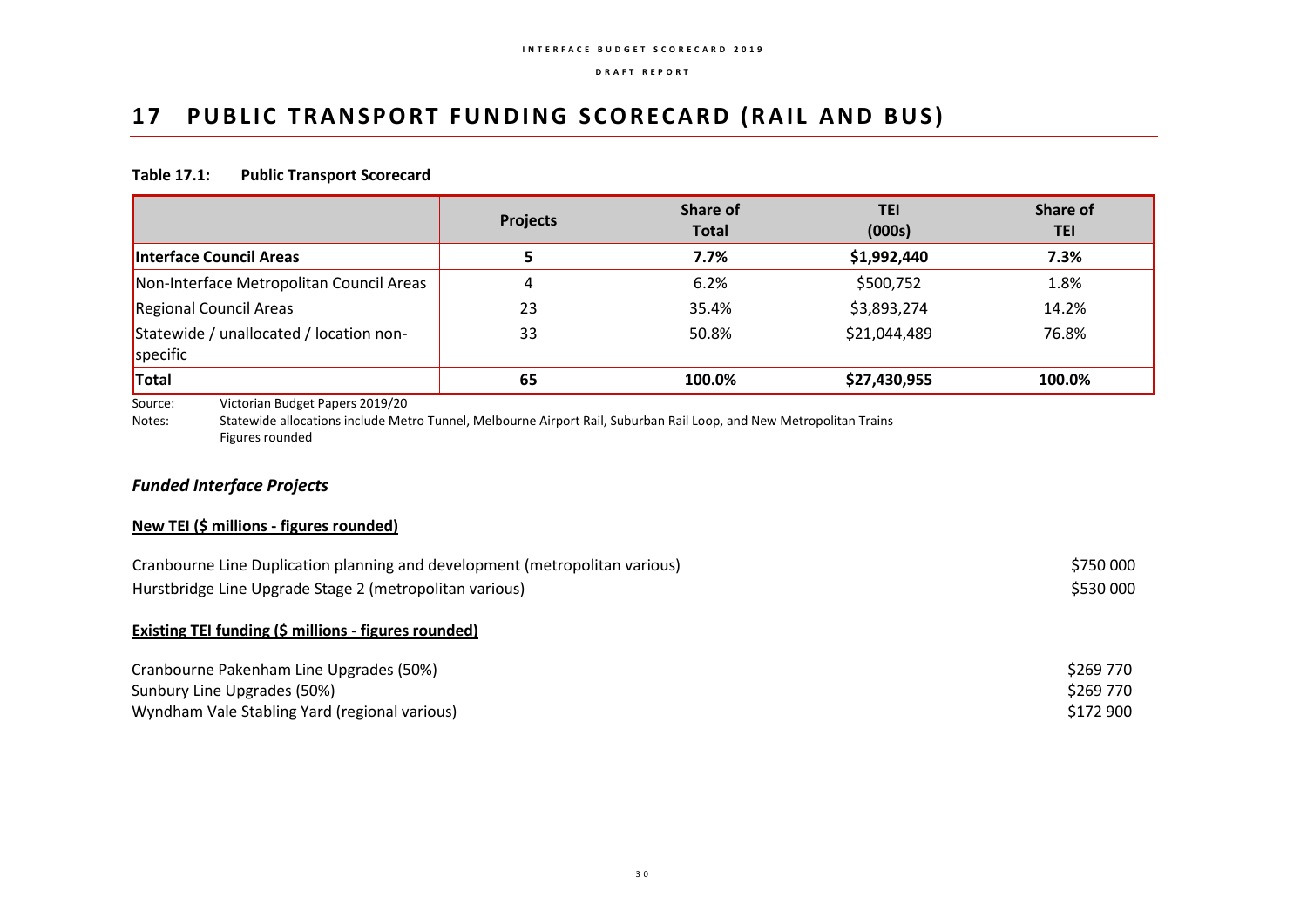## **18 PUBLIC LIBRARIES FUNDING SCORECARD**

## *Living Libraries Infrastructure Program 2018 – Department of Environment, Land Water and Planning (DELWP)*

The Living Libraries Infrastructure 2016 Program provided grants of up to \$750,000, providing the following co-contributions were met:

- Libraries for metropolitan communities
	- DELWP \$1 : \$1 Local (all metropolitan councils)
- Libraries for interface councils
	- DELWP \$1.5: \$1 Local (Cardinia, Casey, Hume, Melton, Mornington Peninsula, Nillumbik, Whittlesea, Wyndham, Yarra Ranges)
- Libraries for regional cities
	- DELWP \$2: \$1 Local (Ballarat, Bendigo, Geelong, Horsham, Latrobe, Mildura, Shepparton, Wangaratta, Warrnambool, Wodonga)
- Libraries for regional and rural councils
	- DELWP \$3: \$1 Local (remaining regional and rural councils includes Mitchell)
- Libraries for small rural councils
	- No contribution required

## *The Living Libraries Infrastructure Program 2018 – Successful Major Grant Recipients*

The Living Libraries Infrastructure Program 2018 delivered \$51,000 to Interface Councils (1 project) out of a grant pool of \$4,120,000, which represented 1% of funding, with the remaining funding split between Non-Interface Metropolitan areas (\$2,200,000 or 53% of funding) and Regional Victoria (\$1,869,000 or 45% of funding). The Interface recipient were:

• Cranbourne Library Upgrade \$51,000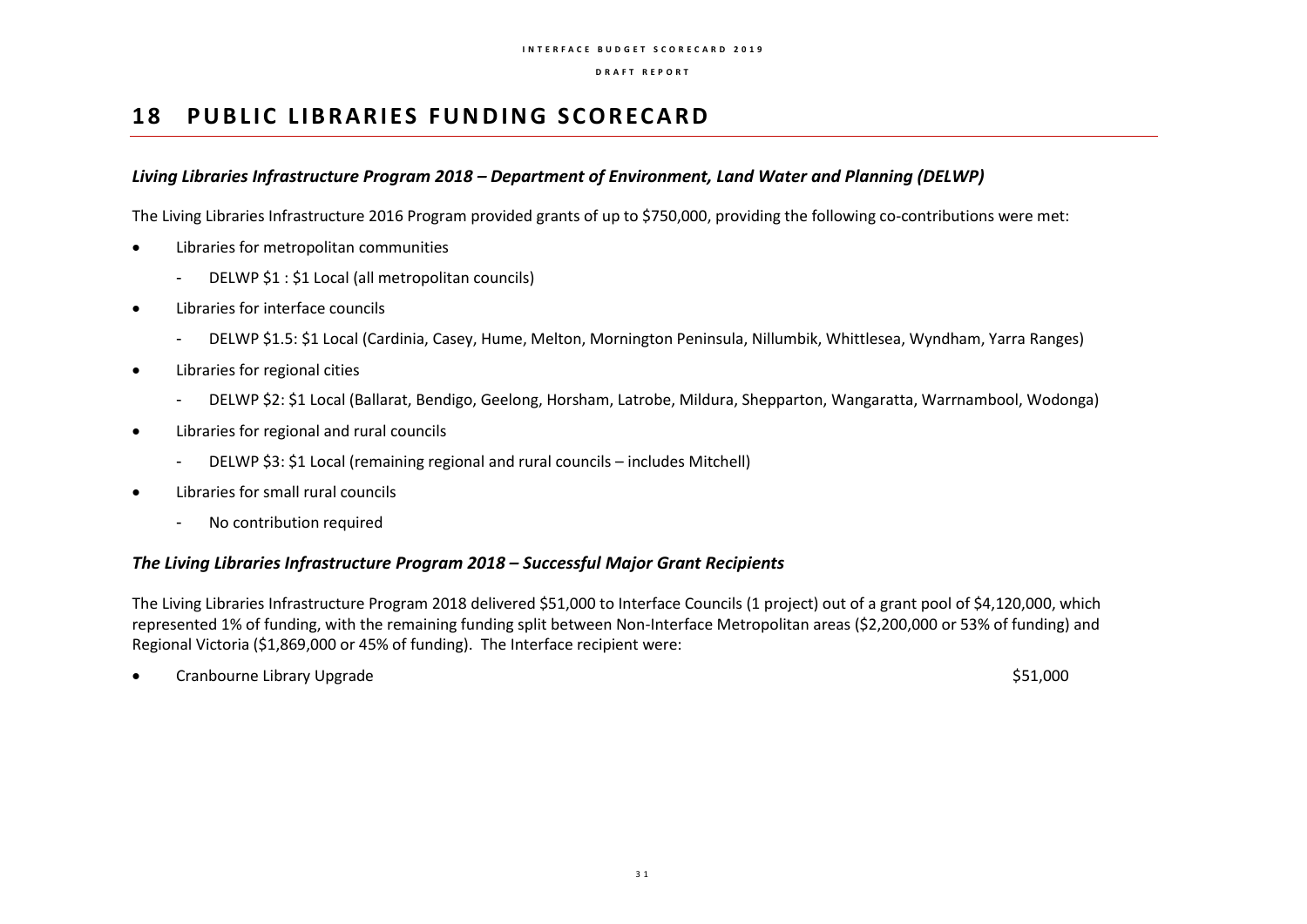## **19 COUNCIL SCORECARD**

|                          | No. of          | <b>TEI</b>  | <b>Share of Interface</b> | <b>Share of Interface</b> |
|--------------------------|-----------------|-------------|---------------------------|---------------------------|
|                          | <b>Projects</b> | (5000s)     | Projects                  | <b>TEI</b>                |
| Cardinia (C)             | 5               | 51,240      | 4.3%                      | 1.6%                      |
| Casey (C)                | 28              | 733,053     | 23.9%                     | 23.6%                     |
| Hume (C)                 | 15              | 401,314     | 12.8%                     | 12.9%                     |
| Melton (C)               | 6               | 86,588      | 5.1%                      | 2.8%                      |
| Mitchell (S)             | 5               | 44,220      | 4.3%                      | 1.4%                      |
| Mornington Peninsula (S) | 4               | 16,127      | 3.4%                      | 0.5%                      |
| Nillumbik (S)            | 10              | 674,042     | 8.5%                      | 21.7%                     |
| Whittlesea (C)           | 10              | 517,365     | 8.5%                      | 16.7%                     |
| Wyndham (C)              | 14              | 422,473     | 12.0%                     | 13.6%                     |
| Yarra Ranges (S)         | 19              | 110,364     | 16.2%                     | 3.6%                      |
| Growing Suburbs Fund     | 1               | 50,000      | 0.9%                      | 1.6%                      |
| Total                    | 117             | \$3,106,786 | 100.0%                    | 100.0%                    |

### **Table 18.1: Interface Councils – Local Government Area Scorecard for Allocated Budget Funding 2019/20 and other Grants (TEI)**

Source: Victorian Budget Papers 2019/20 and Living Libraries Infrastructure Program 2018.

Notes: Does not include allocated interface funding and projects that cannot be readily split between Interface Councils, such as the Suburban Roads Upgrade project. Figures rounded.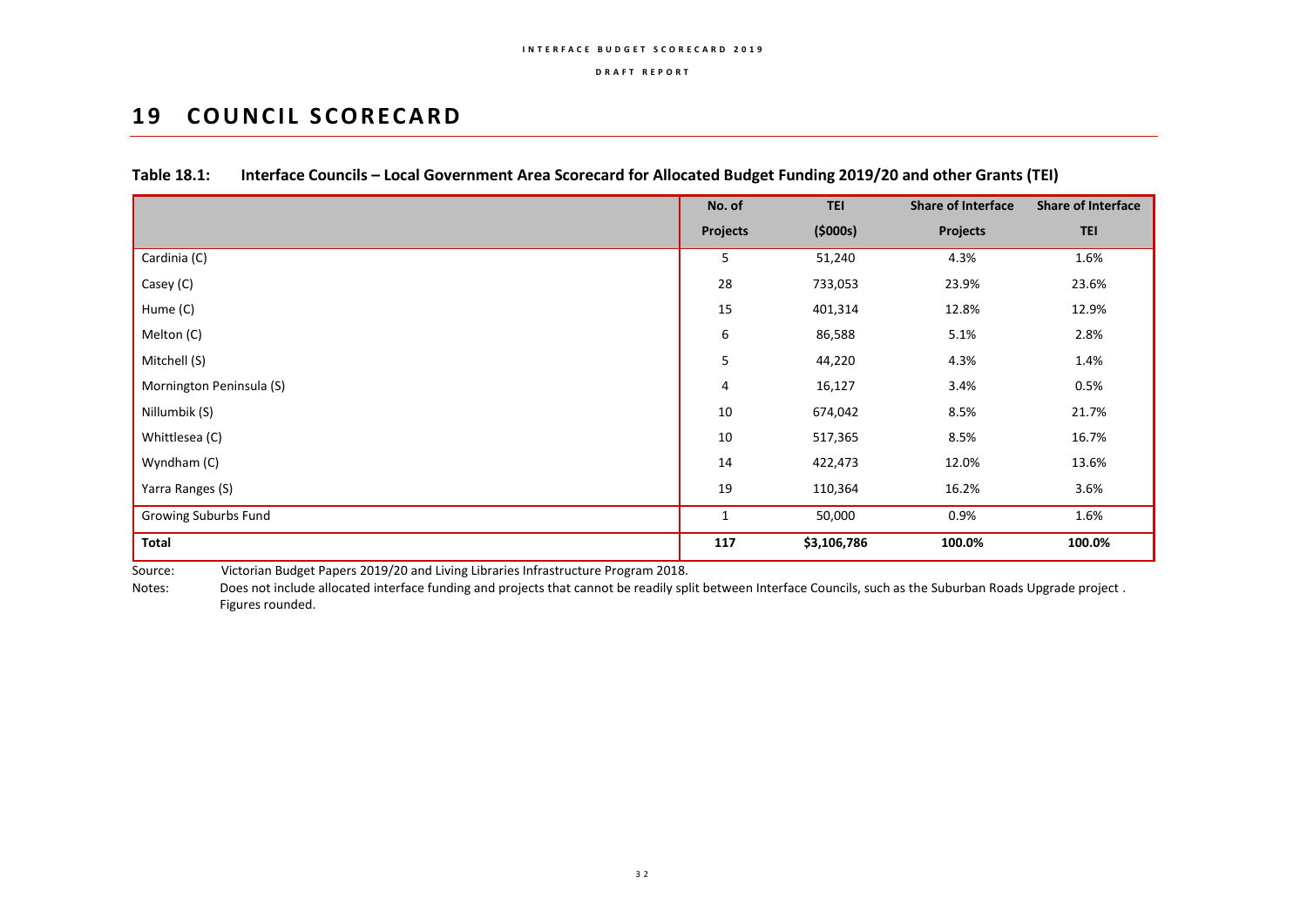## **2 0 K E Y F I N D I N G S A N D C O NC LU S I O N S**

### *State Budget 2018/19 Funding Overview*

- 1. Interface Council areas have been allocated approximately \$5,555 million (over four years) in Total Estimated Investment (TEI) from the 2019/20 State Budget (including the Growing Suburbs Fund and other annual grants programs) for infrastructure in the following priority service areas:
	- Early childhood
	- Schools facilities (primary, secondary, specialist and land acquisition)
	- Further education facilities
	- Hospitals and health facilities
	- Justice and court facilities
	- **Roads**
	- Public transport.
- 2. The \$5,555 million Interface allocation (over four years) represents a slight decrease in investment compared to the previous four-year budget allocation of \$5,728 million in 2018/19; although the 2019/20 figure is higher than allocations of \$3,034 million in 2017/18 and \$2,540 million in 2016/17.
- 3. The largest proportion of allocated Interface infrastructure investment over the fouryear period is focused on roads (\$2,199 million) – including the Suburban Roads Upgrade project, and public transport (\$1,992 million) associated the Hurstbridge Line Upgrade (Stage 2) and improvements to the Cranborne and Sunbury lines (excluding new trains).
- 4. The next largest allocated Interface infrastructure investment is for primary schools (\$597 million) , followed by secondary schools (\$304 million) and health (\$302 million).
- 5. Small four-year allocations are made for justice/courts (\$14 million) and further education (\$13 million), but no allocation for arts and culture.
- 6. The Growing Suburbs Fund has been allocated \$50 million in 2019/20. The Growing Suburbs Fund will continue to assist in the development of multi-purpose facilities, community centres, playgrounds and other infrastructure and spaces needed by the community.
- 7. The Interface received approximately \$51,000 in new library infrastructure funding through the Living Libraries Program 2018.

## *Funding for Critical Infrastructure*

6. Over the current four-year budget period an estimated \$2,858 million in investment is required for critical infrastructure (i.e. kindergarten/preschool, schools, health, libraries and public transport) in Interface Council areas (refer to "One Melbourne or Two" updated report, Essential Economics 2018). Note that while the majority of funding is a State responsibility, funding support is also required from the Federal Government and Councils, while some infrastructure will be provided by the private sector.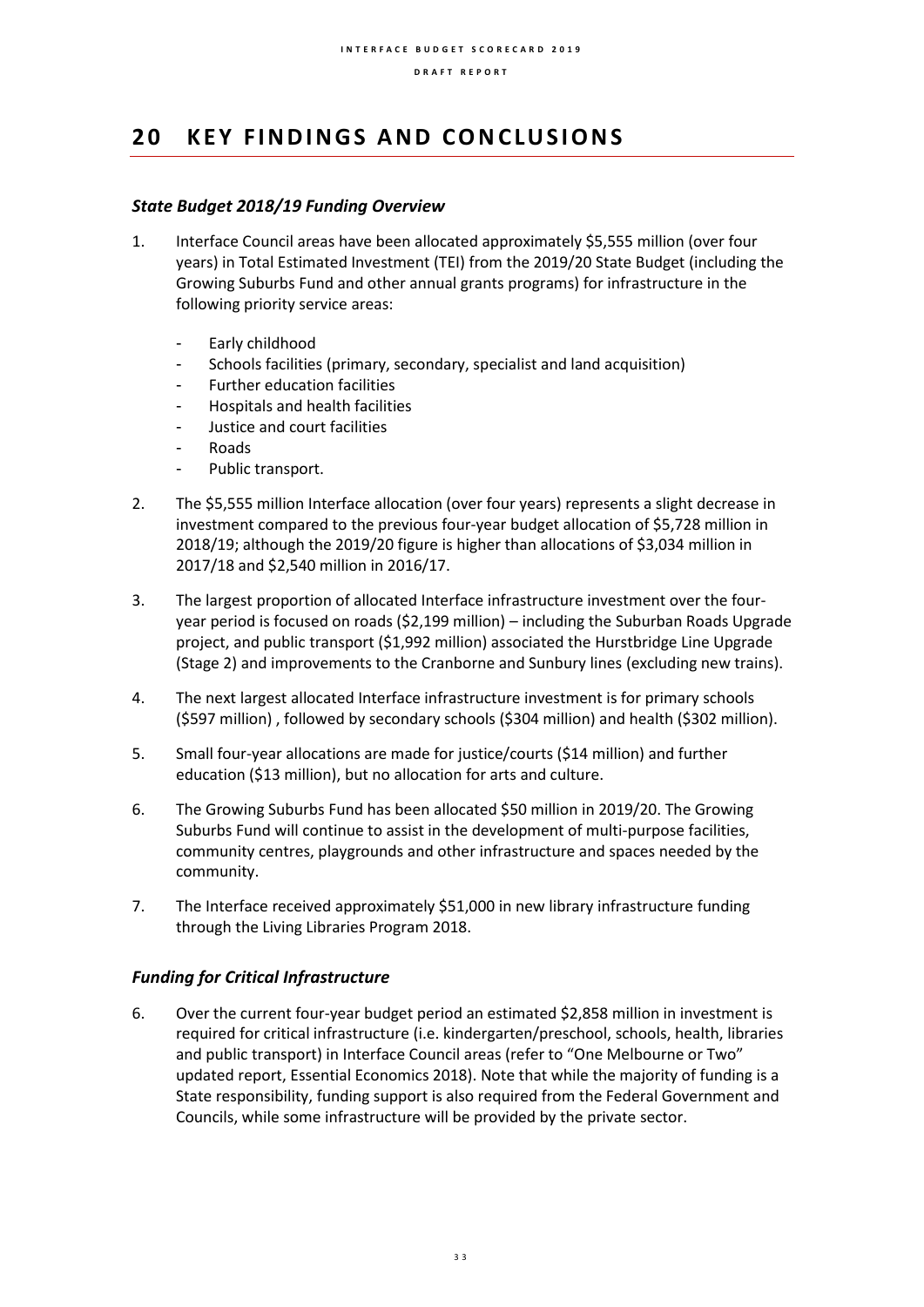- 7. State funding allocated in the 2019/20 budget over a four-year period represents approximately \$3,280 million (excluding the Growing Suburbs Fund) for these key infrastructure areas, which is above the required four-year requirement. Note, roads funding requirements are not included as a specific measure in the "One Melbourne or Two" report.
- 8. Further funding allocations (TEI) for Interface infrastructure are likely to arise from unallocated Statewide funding programs, such as:
	- \$283 million Ready for school: kinder for every three-year-old funding for facilities to support three-year-old kinder programs
	- \$120 million for TAFE Facilities Modernisation Program across the State.
	- \$101 million allocated to provide relocatable school buildings to meet expanding demand across the State.
	- \$72 million for train station carparking across the State.
	- \$47 million for local road and infrastructure upgrades
- 9. In this four-year budget cycle, schools and health are adequately funded although this needs to be balanced against under-investment in previous budgets. Areas such as early childhood, public transport and libraries are underfunded, and this may result in a shortage of required infrastructure if unallocated State funds and federal contributions are not secured.
- 10. The estimated \$422 million 'surplus' in the 2019/20 budget compares to a surplus of \$233 million in the 2018/19 budget, a surplus of \$180 million in the 2017/18 budget and a surplus of \$83 million in the 2016/17 budget. This contrasts with estimated shortfalls in previous budgets of \$920 million (2015/16), \$810 million (2014/15), \$895 million (2013/14) and \$955 million (2012/13). In effect, the four-year funding allocations announced in the 2017/18, 2018/19 and 2019/20 budgets enable Interface Council areas to start 'closing the gap' in terms of cumulative funding deficits generated over many years.

## *Funding Equity*

- 11. Interface Council areas accommodate approximately 27% of Victoria's population and 35% of Metropolitan Melbourne's population (ABS Estimated Resident Population, June 2018 provisional). Over the most recent 5-year period (2013 to 2018), Interface Council areas have been responsible for accommodating 42% of State population growth and 47% of Metropolitan Melbourne population growth.
- 12. Over the 2013 to 2018 period, the population growth rate across the Interface Council areas of +3.9% pa (representing an increase of +306,000 persons over the 5-year period) far outpaced the population growth rate in non-Interface Metropolitan Council areas of +2.2% pa (an increase of +339,000 persons over 5 years) and in Regional Council areas of +1.1% pa (an increase of +81,000 persons over 5 years).
- 13. Over recent years Interface Council areas have started to receive State funding more closely aligned to their share of total population numbers and share of population growth. However, cumulative budget deficits over many years have resulted in significant underfunding in the Interface resulting in a growing gap in provision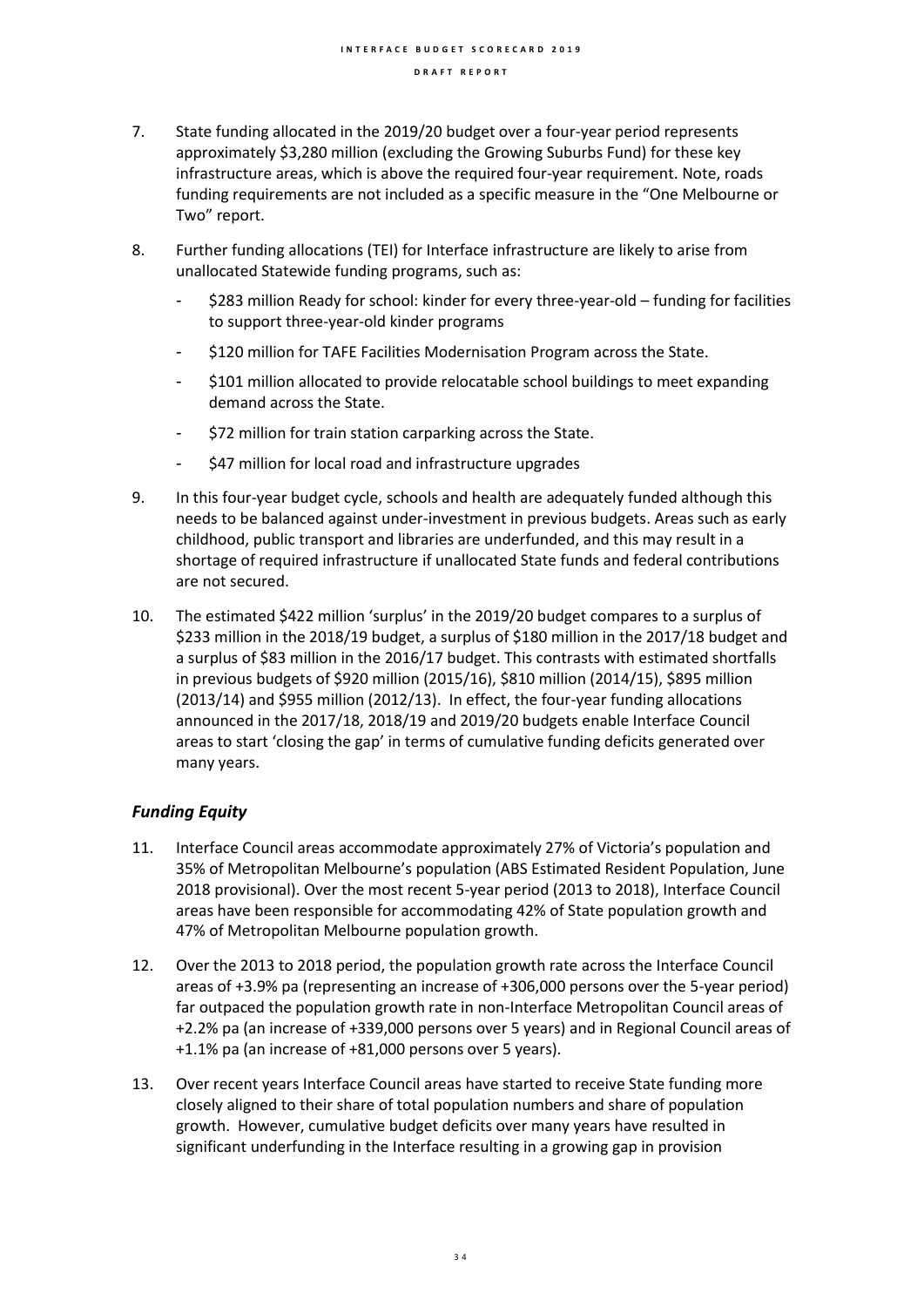compared to Non-Interface Metropolitan Council areas. Regional Council areas continue to receive a higher level of funding compared to their population levels and growth rates.

- 14. The 2019/20 Budget allocated 34% of new allocated funding to Interface Council areas, which marks a significant decrease from the 46% allocated in the 2018/19 budget, although this level is higher than the 24% allocated for new infrastructure investments in the 2017/18 budget.
- 15. When new and existing funding is considered over the four-year forward estimates, Interface Council areas received 26% of total allocated investment for key infrastructure items, and this compares to 29% funding for Non-Interface Metropolitan Melbourne Council areas and 45% funding for Regional Council areas.
- 16. In the 2019/20 Budget, Interface Council areas were allocated 56% of funding for primary schools, 53% for consolidated schools (secondary and primary combined), 39% for specialist schools 36% for roads and 31% for public transport.
- 17. Just 6% of allocated State health funding was directed towards Interface Council areas in the 2019/20 Budget, and this contrasts with 68% of funding for Non-Interface Metropolitan Council areas and 26% for Regional Council areas; while further education funding for Interface Council areas was 20%, compared to 69% allocated to Regional Council areas.
- 18. Interface Council areas received no direct funding allocations for further education or arts and cultural facilities in the 2019/20 Budget.
- 19. Interface Council areas received a specific \$50 million allocation through the Growing Suburbs Fund to be spent in 2019/20 for community infrastructure projects.
- 20. Importantly, the population of Interface Council areas is forecast to continue growing at a faster rate than non-Interface Metropolitan Council areas and Regional Council areas over the next 15 years. The State Government's Victoria in Future 2016 (Department of Environment, Land, Water and Planning) shows that by 2031 Interface Council areas will accommodate 2,335,750 persons (an increase of +765,400 persons compared to 2016 population levels) and the Interface's share of state population will increase from 24% in 2016 to 30% in 2031. In view of these population projections, it is clear that significant and sustained infrastructure funding will be required to support the needs of Interface communities over the coming decades.

#### *Interface Economic Development and Investment and Output Trends*

#### **Employment**

- 21. The unemployment rate in Interface Council areas was 5.7% as of December 2018. This is higher than rates for both Non-Interface Metropolitan Council areas (4.7%) and Regional Council areas (4.9%). As of December 2018, 38% of all unemployed persons in Metropolitan Melbourne were labour force participants from Interface Council areas (approximately 51,320 persons), which is higher than the 33% labour force contribution these Interface areas make to Metropolitan Melbourne's overall labour force.
- 22. ABS Place of Work data (2016) shows local job provision in Interface Council areas is very low at only 0.57 jobs per workforce participant. The 2016 figure represents only a slight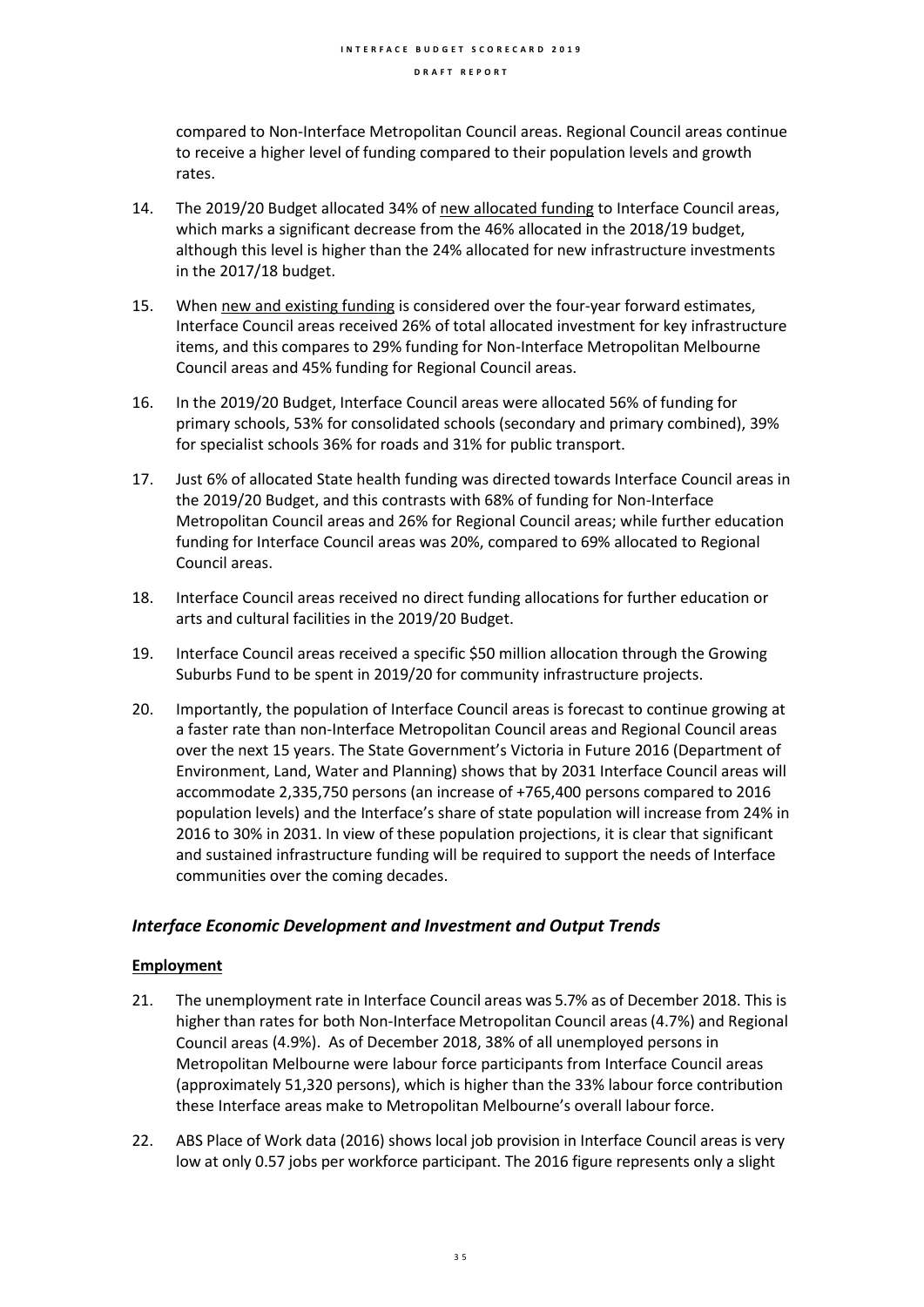improvement in provision over the past decade from 0.55 jobs per workforce participant in 2006. In contrast, Non-Interface Metropolitan Council areas continue to provide approximately 1 job per workforce participant, while job provision in Regional Council areas has improved over the past decade from 0.83 jobs per workforce participant in 2006 to 0.90 jobs per workforce participant in 2016.

#### **Investment**

- 23. In 2018, Interface Council areas secured 26% of all new building investment (measured by the value of approved building permits) across the State which is the same proportion than in 2017 and in 2012 (when the trend series begun). New building investment equated to \$10.2 billion over the year, up from \$9.2 billion the previous year and \$4.4 billion in 2012. The 2018 figure represents an expansion in new building investment in the Interface of approximately +\$1.0 billion (or +10.4%) over the 12 months, which is similar to investment uplifts experienced in Non-Interface Metropolitan Council areas (+9.9%) and Regional Council areas (+9.9%) over the year.
- 24. New building investment tends to vary by year due to the 'bulkiness' of certain major investments, and such variations therefore need not necessarily relate to macro-economic conditions. In this regard an assessment of the longer-term trend is more useful. Five-year investment trends for Interface Council areas show an increase in new building investment from \$4.4 billion in 2012 to \$10.2 billion in 2018, which equates to an average annual growth rate of +15% in investment over the period. This is below the investment trend for Non-Interface Metropolitan Council areas (+17% pa), but well above the investment trend for Regional Council areas (+11% pa) over the 2012-2018 period.
- 25. The main focus of investment in Interface Council areas in 2018 remains domestic dwelling construction (\$7.6 billion or 75% of all investment), which represents an increase of +\$0.6 billion (or +9%) over the 12 months. Over the same period the Interface's share of statewide domestic dwelling investment increased from 37% in 2017 to 38% in 2018, highlighting the ongoing importance of Interface Council areas in providing new dwelling supply to support Victoria's expanding population.
- 26. It is important to recognise most of the Interface's new dwelling supply is developed on greenfield sites which generally have low levels of supporting infrastructure and services; which is in contrast to brownfield/infill dwelling development in inner metropolitan areas which is generally well supported by established infrastructure and services.
- 27. In 2018 Interface Council areas secured a smaller proportion of new State building investment in hospital/healthcare (17%, down from 21% in 2017), while the proportion of State investment in new public buildings increased from 18% in 2017 to 23% in 2018. The long-term trend for these key areas of community infrastructure investment shows Interface Council areas securing 18% of hospital/healthcare building investment (compared to 55% for Non-Interface Council areas and 27% for Regional Council areas) and 23% of public building investment (compared to 56% for Non-Interface Council areas and 21% for Regional Council areas).
- 28. Between 2017 and 2018, Interface Council areas recorded a decrease in commercial building investment from \$787 million to \$763 million, but increases in industrial building investment from \$160 million to \$229 million, and retail building investment from \$307 million to \$372 million. The longer-tern trends for these sectors shows Interface Council areas securing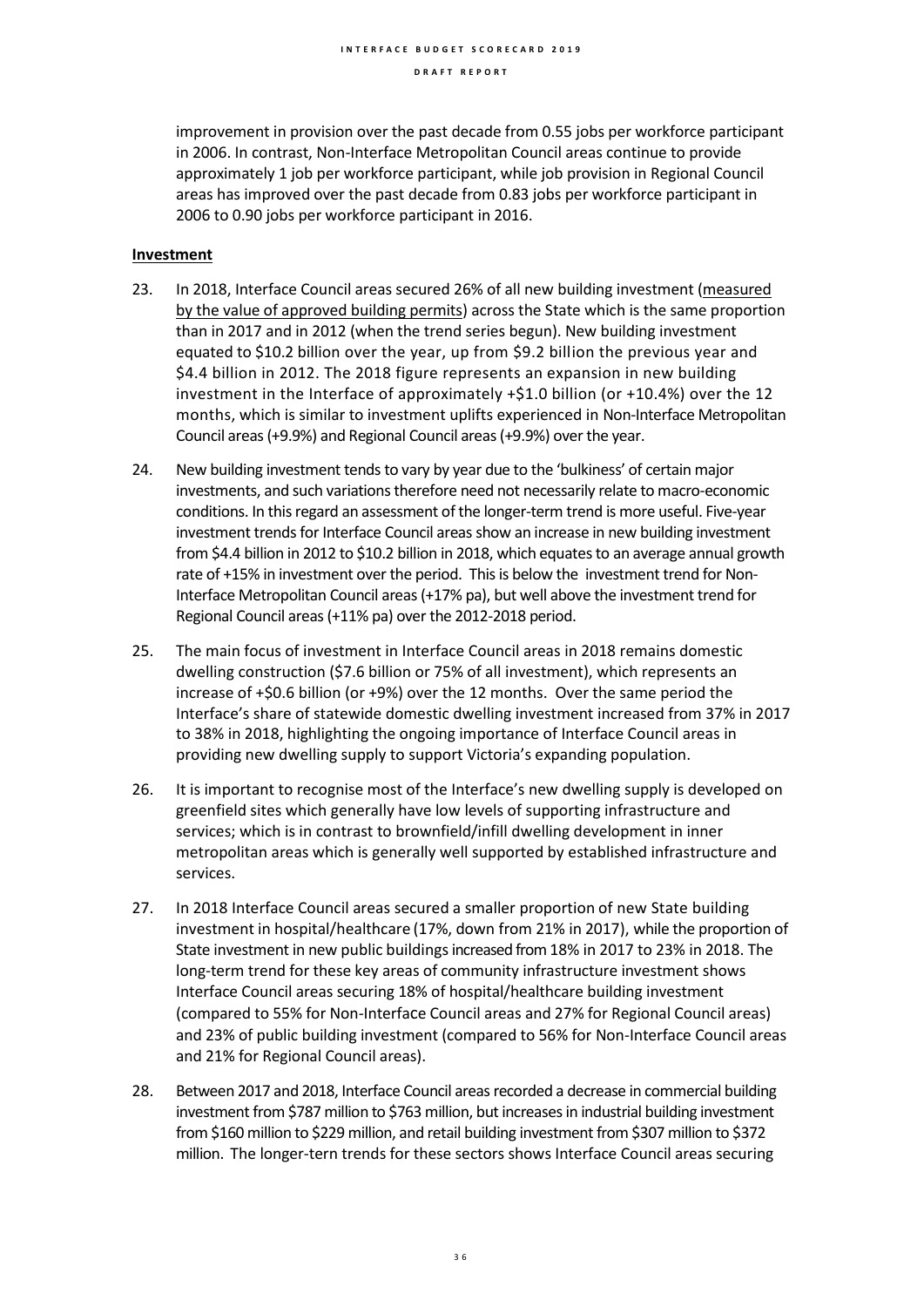17% of State commercial building investment compared to 71% for Non-Interface Council areas and 12% for Regional Council areas; 27% of industrial building investment compared to 40% for Non-Interface Council areas and 33% for Regional Council areas; and 21% of retail building investment compared to 65% for Non-Interface Council areas and 15% for Regional Council areas.

#### **Economic Output**

- 29. Economic output data for 2017/18 (latest available from id National Indicators data), as measured in Gross State Product (GSP), highlights the relative lack of economic infrastructure, capital investment, established industry sectors, supply chains and employment in Interface Council areas. Interface Council areas contributed just \$63 billion (or 16%) to Victoria's GSP of \$387 billion for the 2017/18 financial year.
- 30. The proportional contribution of Interface Council areas to Victoria's GSP in 2017/18 of 16% represents an increase from 13% in 2010/11.
- 31. However, the GSP contribution of Interface Council areas (16% in 2017/18) remains well below those of Non-Interface Metropolitan Council areas (64%) and Regional Council areas (19%), with these ratios only shifting marginally between 2010/11 and 2017/18, as shown in Table 6.1.
- 32. This data highlights the fact that many Interface labour force participants are involved in economic-generating activities outside the Interface (predominantly in other metropolitan areas), as Interface Council areas contribute 26% of the total State labour force, but only generate 16% of Victoria's GSP, as noted above.
- 33. In contrast, Non-Interface Metropolitan Council areas provide 52% of total State labour force and generate 64% of Victoria's GSP, while Regional Council areas provide 22% of the State's total labour force and generate 19% of Victoria's GSP (Labour force data relates to December 2018).

#### *Conclusions*

- The 2019/20 Interface Scorecard broadly reflects recent trends in improved funding for Interface Council areas; albeit in the context of a significant uplift in infrastructure spending across the State in recent years.
- However, insufficient infrastructure funding continues in particular areas (e.g. early childhood, health, libraries, and arts and cultural facilities) and the gap in infrastructure provision needs to be closed further in other areas (e.g. schools, public transport, roads etc) to make up for previous state underfunding.
- The \$50 million fund for Interface community infrastructure (Growing Suburbs Fund) included in the 2019/20 budget represents a total investment of \$250 million over the past five years.
- While notable State funding improvements are now occurring regarding infrastructure in Interface Council areas, the impact of long-term underfunding for critical infrastructure is highlighted by economic indicators which continue to show relatively high unemployment rates, low levels of non-domestic building investment (commercial, industrial, hospital/healthcare, public buildings etc), and low economic output (GSP) associated with Interface Council areas.